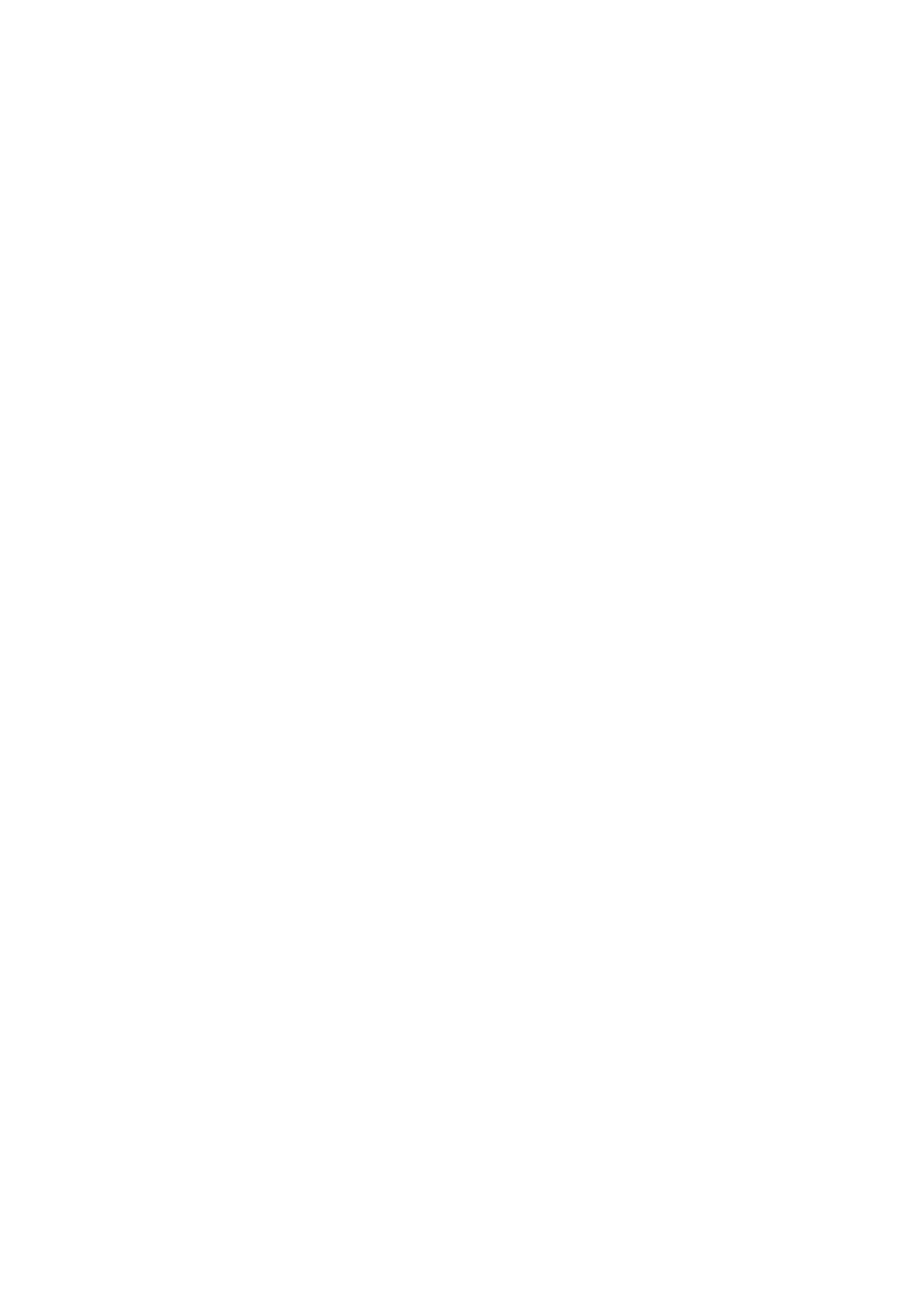## Abstract

#### <span id="page-2-0"></span>Models for Credit Risk in Static Portfolios

In this thesis we investigate models for credit risk in static portfolios. We study Vasicek's closed form approximation for large portfolios with the mixed binomial model using the beta distribution and a two-factor model inspired by Merton as mixing distributions. For the mixed binomial model we estimate Value-at-Risk using Monte-Carlo simulations and for the one-factor model inspired by Merton we analytically calculate Value-at-Risk, using Vasicek's large portfolio approximation. We find that the mixed binomial beta model and Vasicek's large portfolio approximation yields similar results. Furthermore, we find that Value-at-Risk is lower in the two-factor model than in the one-factor model, but when the loss given default depends on the factors the results are mixed. However, when the factors are positively correlated, Value-at-Risk is higher in the two-factor model than in Vasicek's large portfolio approximation.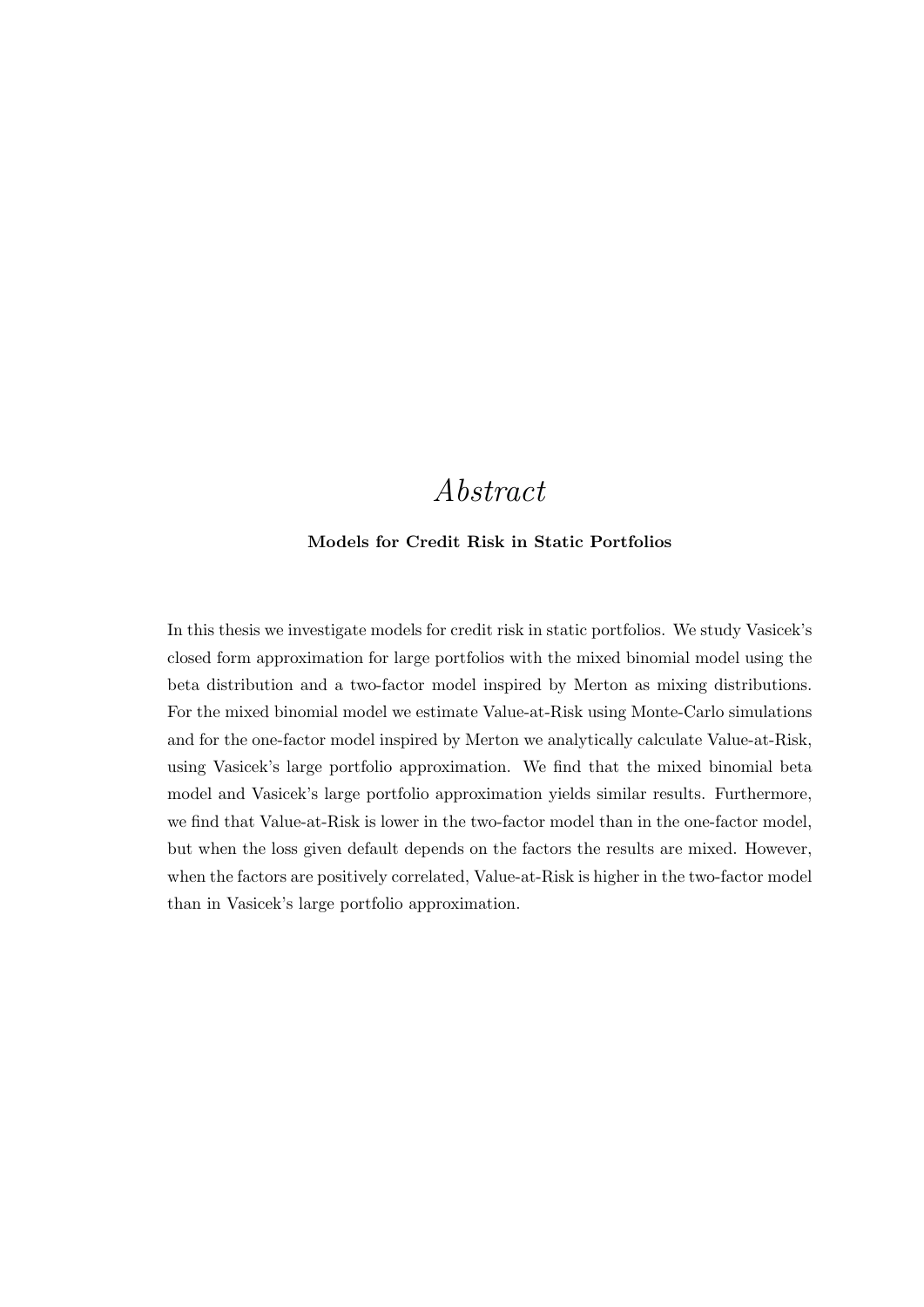## Acknowledgements

<span id="page-3-0"></span>We would like to thank our supervisor Alexander Herbertsson for his invaluable support and expertise. His contribution of both time and enthusiasm has really been valuable, making this a truly joyful process for both of us.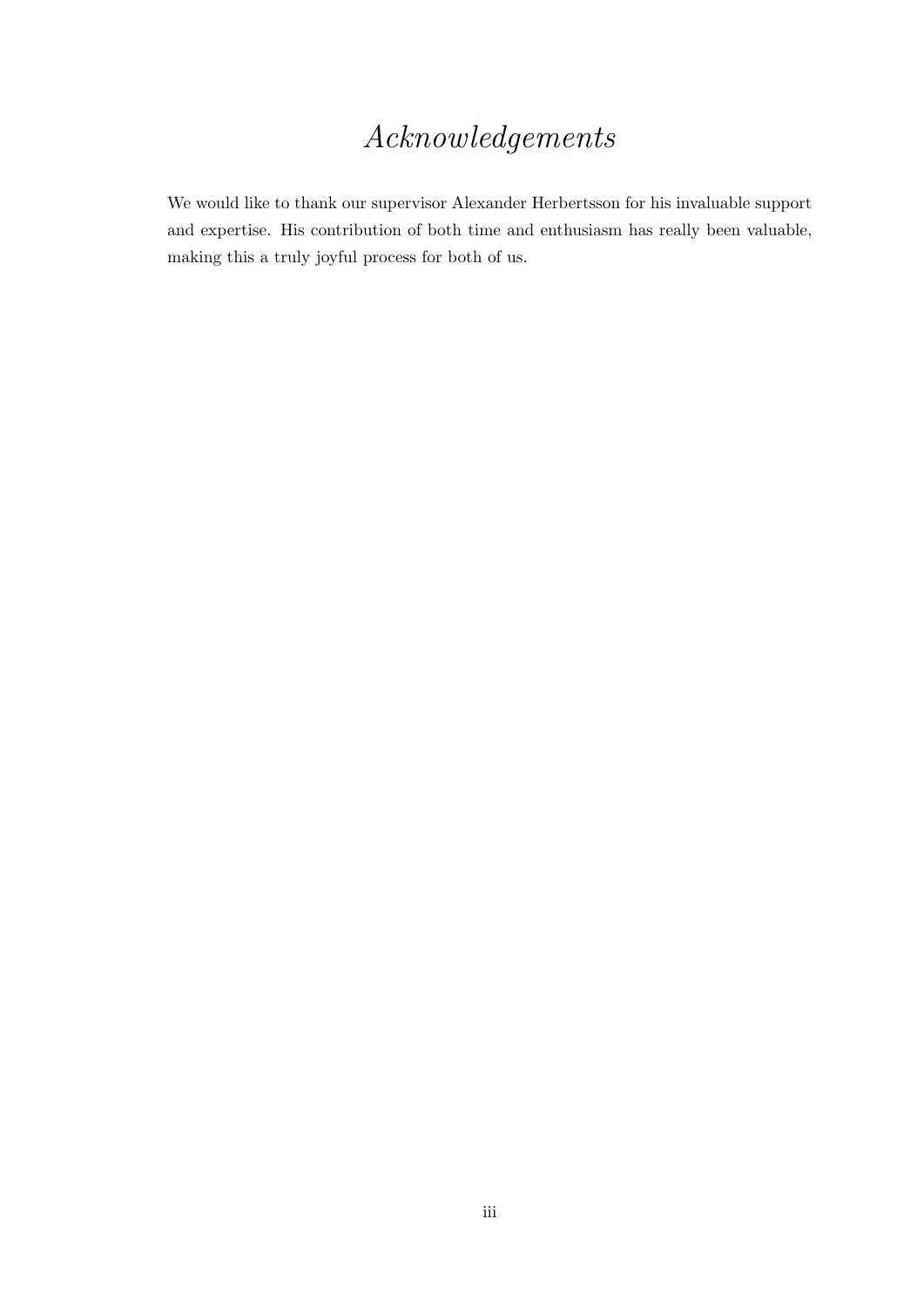# **Contents**

|          | <b>Abstract</b><br>ii          |                                                                                       |                 |  |  |  |  |
|----------|--------------------------------|---------------------------------------------------------------------------------------|-----------------|--|--|--|--|
|          | iii<br><b>Acknowledgements</b> |                                                                                       |                 |  |  |  |  |
|          | <b>List of Figures</b><br>vi   |                                                                                       |                 |  |  |  |  |
|          |                                | <b>List of Tables</b>                                                                 | vii             |  |  |  |  |
| 1        |                                | Introduction                                                                          | 1               |  |  |  |  |
| $\bf{2}$ |                                | What is Risk                                                                          | $\bf{2}$        |  |  |  |  |
|          | 2.1                            |                                                                                       | $\overline{2}$  |  |  |  |  |
|          | $2.2\,$                        | Credit risk measurement and management $\dots \dots \dots \dots \dots \dots \dots$    | $\overline{4}$  |  |  |  |  |
|          | 2.3                            |                                                                                       | $6\phantom{.}6$ |  |  |  |  |
|          | 2.4                            |                                                                                       | $\overline{7}$  |  |  |  |  |
|          | 2.5                            |                                                                                       | 8               |  |  |  |  |
|          |                                | 2.5.1                                                                                 | 8               |  |  |  |  |
|          |                                | 2.5.2                                                                                 | 10              |  |  |  |  |
| $\bf{3}$ |                                | <b>Static Credit Risk Models</b>                                                      | 12              |  |  |  |  |
|          | 3.1                            |                                                                                       | 12              |  |  |  |  |
|          | $3.2\,$                        |                                                                                       | 15              |  |  |  |  |
|          |                                | 3.2.1                                                                                 | 17              |  |  |  |  |
|          | 3.3                            | Value-at-Risk and Expected Shortfall in Credit Risk                                   | 19              |  |  |  |  |
|          | 3.4                            |                                                                                       | 20              |  |  |  |  |
|          | <b>3.5</b>                     | The Binomial Mixture Model Inspired by Merton                                         | 22              |  |  |  |  |
|          |                                | 3.5.1                                                                                 | 22              |  |  |  |  |
|          | 3.6                            | A One-factor Model Inspired by the Merton Framework<br>3.5.2                          | 23<br>26        |  |  |  |  |
|          | 3.7                            | Large Portfolio Approximation in the Mixed Binomial Merton Model                      | 27              |  |  |  |  |
|          |                                | A Two-factor Model Inspired by Merton 28<br>3.7.1                                     |                 |  |  |  |  |
| 4        |                                | <b>Simulations and Numerical Examples</b>                                             | 31              |  |  |  |  |
|          | 4.1                            | Simulation Algorithm $\ldots \ldots \ldots \ldots \ldots \ldots \ldots \ldots \ldots$ | 31              |  |  |  |  |
|          | 4.2                            | Examples of Large Portfolio Approximation                                             | 32              |  |  |  |  |
|          | 4.3                            | Simulations of Mertons One-factor Model and the Mixed Binomial Beta                   |                 |  |  |  |  |
|          |                                |                                                                                       | 36              |  |  |  |  |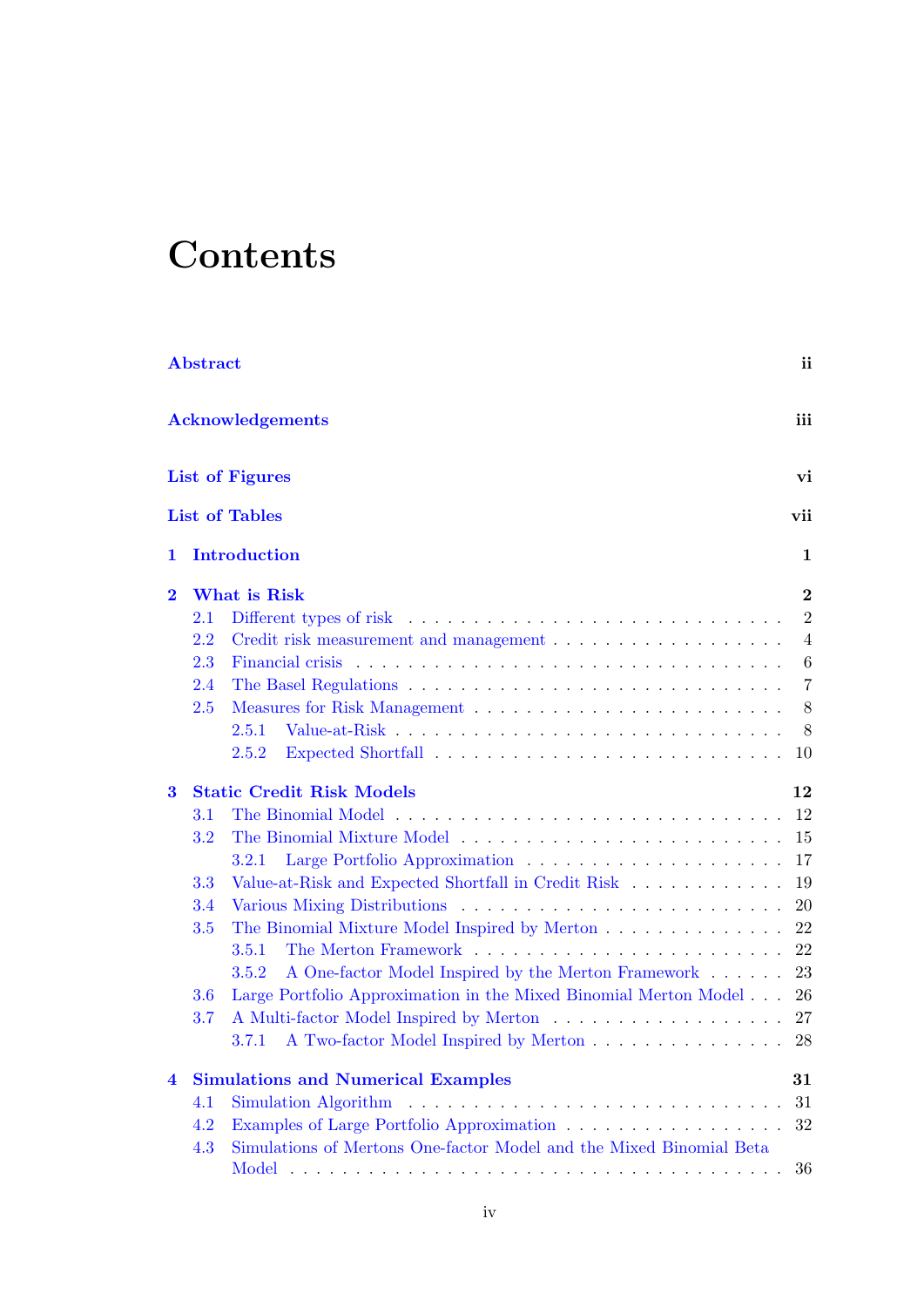|  |  |                     | 4.4.1 Simulations of a two-factor Model when the Loss Given Default |    |
|--|--|---------------------|---------------------------------------------------------------------|----|
|  |  |                     |                                                                     |    |
|  |  | <b>5</b> Conclusion |                                                                     | 43 |
|  |  |                     |                                                                     |    |

|  | A Appendix | 46 |
|--|------------|----|
|  |            |    |
|  |            |    |
|  |            |    |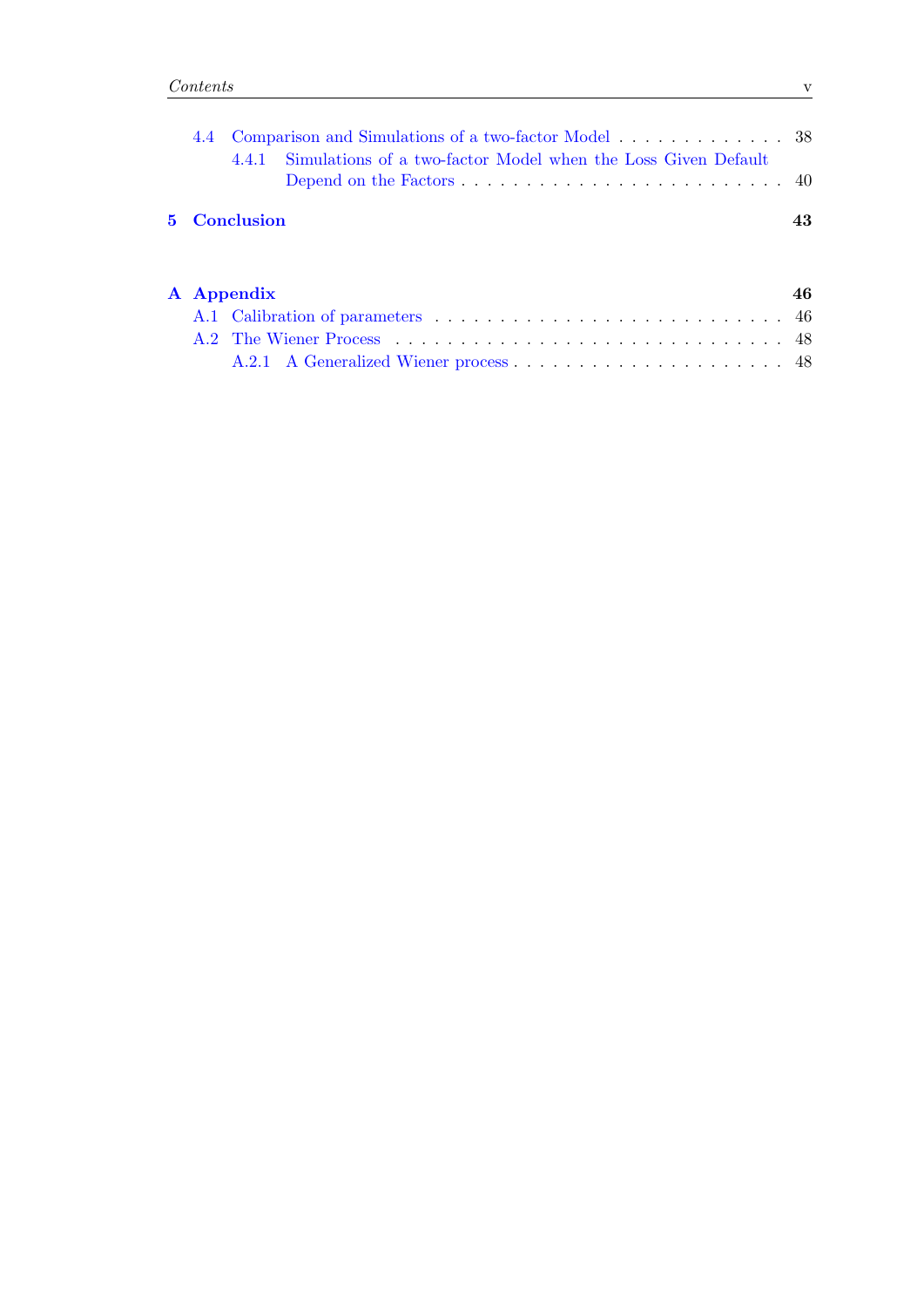# <span id="page-6-0"></span>List of Figures

| 3.1        | Binomial distribution with 100 obligors and the individual default prob-                                                                                                                                                              | 15 |  |
|------------|---------------------------------------------------------------------------------------------------------------------------------------------------------------------------------------------------------------------------------------|----|--|
| 3.2        | Two different beta densities, but the parameters calibrated such that                                                                                                                                                                 | 21 |  |
| 4.1        | LPA and Merton's one-factor model for 20 obligors                                                                                                                                                                                     | 33 |  |
| 4.2        | 33<br>LPA and Merton's one-factor model for 100 obligors                                                                                                                                                                              |    |  |
| 4.3        | The mixed binomial beta model and the beta distribution, for 10 and 50<br>34                                                                                                                                                          |    |  |
| 4.4        | The mixed binomial beta model and the beta distribution, for 10 and 50                                                                                                                                                                | 35 |  |
| 4.5        |                                                                                                                                                                                                                                       | 35 |  |
| 4.6        |                                                                                                                                                                                                                                       | 36 |  |
| 4.7<br>4.8 | VaR in the Merton one-factor model and the mixed binomial beta model.<br>37<br>$10^5$ simulations of Value at Risk, $\alpha = 0.999$ , for different weights $w_1$ and                                                                |    |  |
|            |                                                                                                                                                                                                                                       | 39 |  |
| 4.9        | $105$ simulations of the one-factor model and the two-factor model. In the<br>two-factor model the correlation between the factors is set to 0.5, and<br>the weights 50% on each factor. Furthermore, $\rho = 0.3$ and the individual |    |  |
|            |                                                                                                                                                                                                                                       | 39 |  |
|            | 4.10 Value-at-Risk for a two-factor model with constant loss given default and                                                                                                                                                        |    |  |
|            |                                                                                                                                                                                                                                       | 41 |  |
|            | 4.11 The difference in Figure 4.10 increases exponentially.                                                                                                                                                                           | 41 |  |
|            | $4.12$ $105$ simulations of the Two-factor model with simulated loss given default                                                                                                                                                    |    |  |
|            |                                                                                                                                                                                                                                       | 42 |  |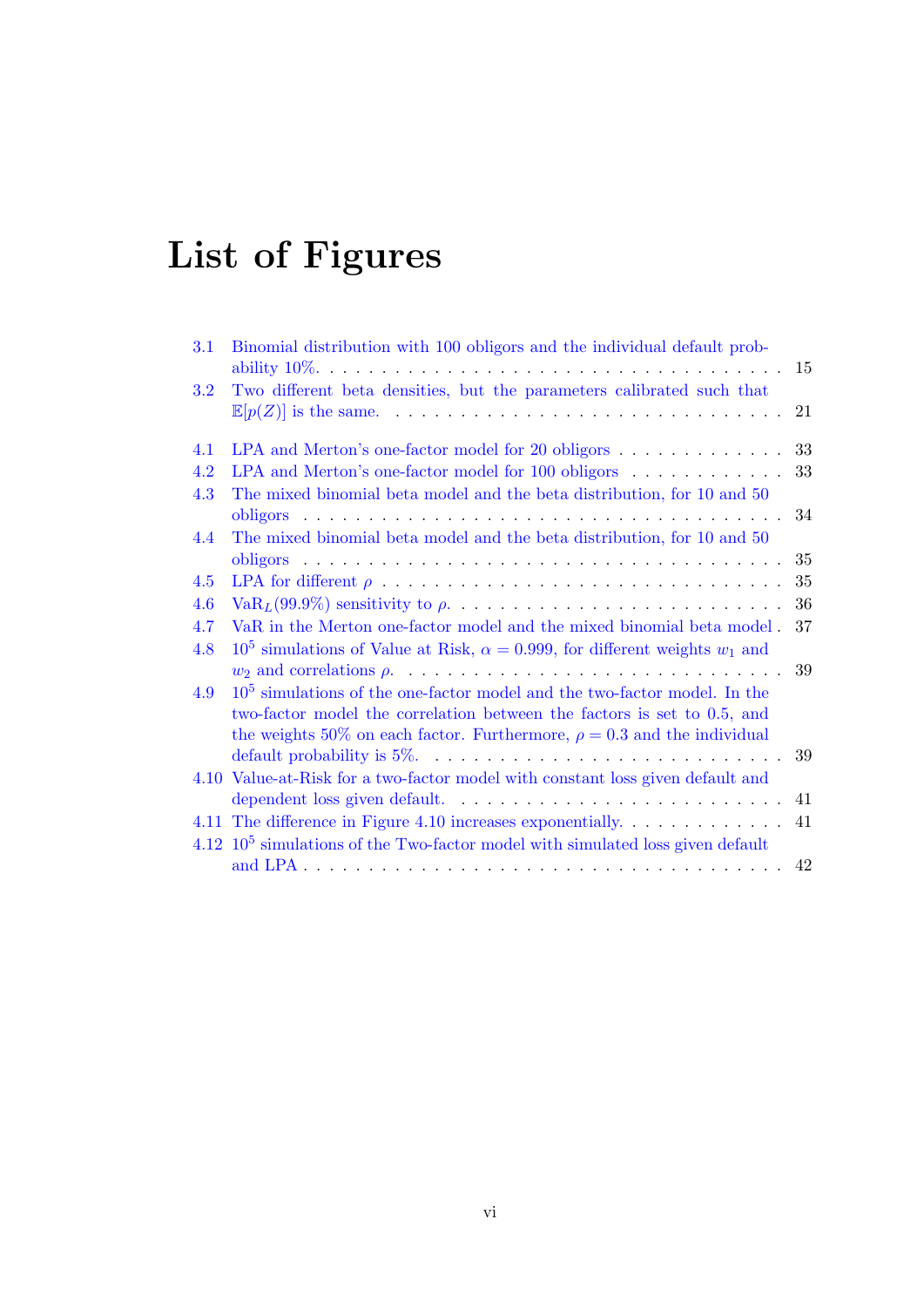# <span id="page-7-0"></span>List of Tables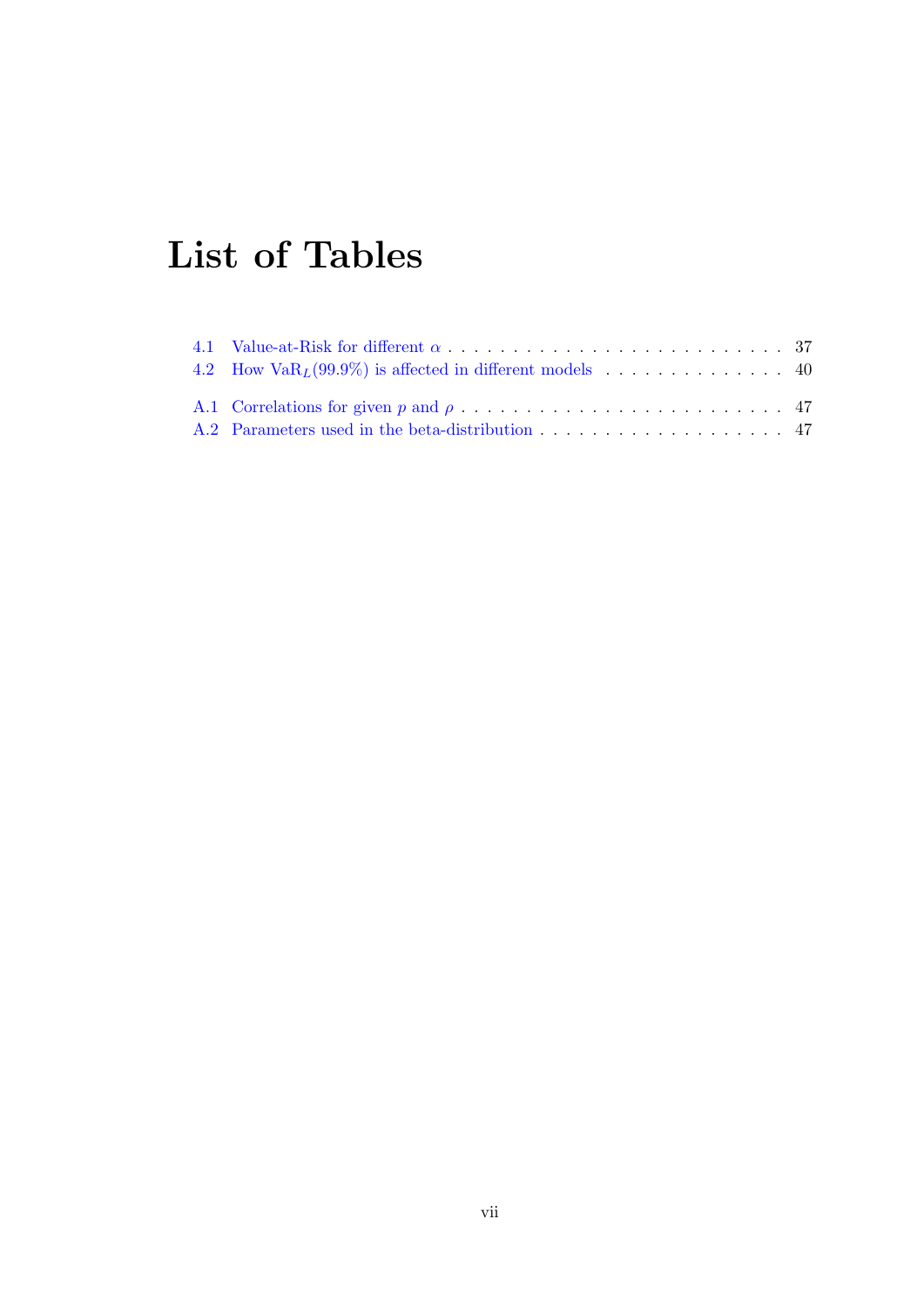## <span id="page-8-0"></span>Chapter 1

## Introduction

Financial institutions are forced by regulators to keep sufficient amount of capital in relation to its risk exposure. There are also strong incentives for the institutions themselves to keep capital to cover for unexpected losses. Therefore there is a need to model losses and to estimate risk. In 1974 Robert C. Merton developed a model on pricing corporate debt, see Merton (1974). From this framework a one-factor model for measuring credit risk was developed which many of the today used models are based on. In 1991, Oldrich Vasicek developed a large portfolio approximation-formula based on the one-factor model inspired by Merton, see Vasicek (1991). Because of its simplicity, Vasicek's large portfolio approximation is widely used and implemented in financial credit risk management. In this thesis we study the one-factor model and perform sensitivity tests of Vasicek's closed-form expression. We will then add a second factor to the one-factor model which forces us to perform Monte-Carlo simulations to observe the loss-distribution. After that, we compare the models using Value-at-Risk and finally we relax the assumption of constant loss given default, and let it depend on the outcome of the common factors.

The outline of this thesis is as follows. In Chapter 2 we discuss risk, risk management and give a brief description of the recent financial crisis. We also define Value-at-Risk, the risk measure we will work with to compare the models. In Chapter 3 we begin with a simple model of loss distributions and theoretically work our way to a one-factor model and Vasicek's large portfolio approximation. In Chapter 4 we perform simulations and compare the models explained in Chapter 3. In Chapter 5 we present our conclusions.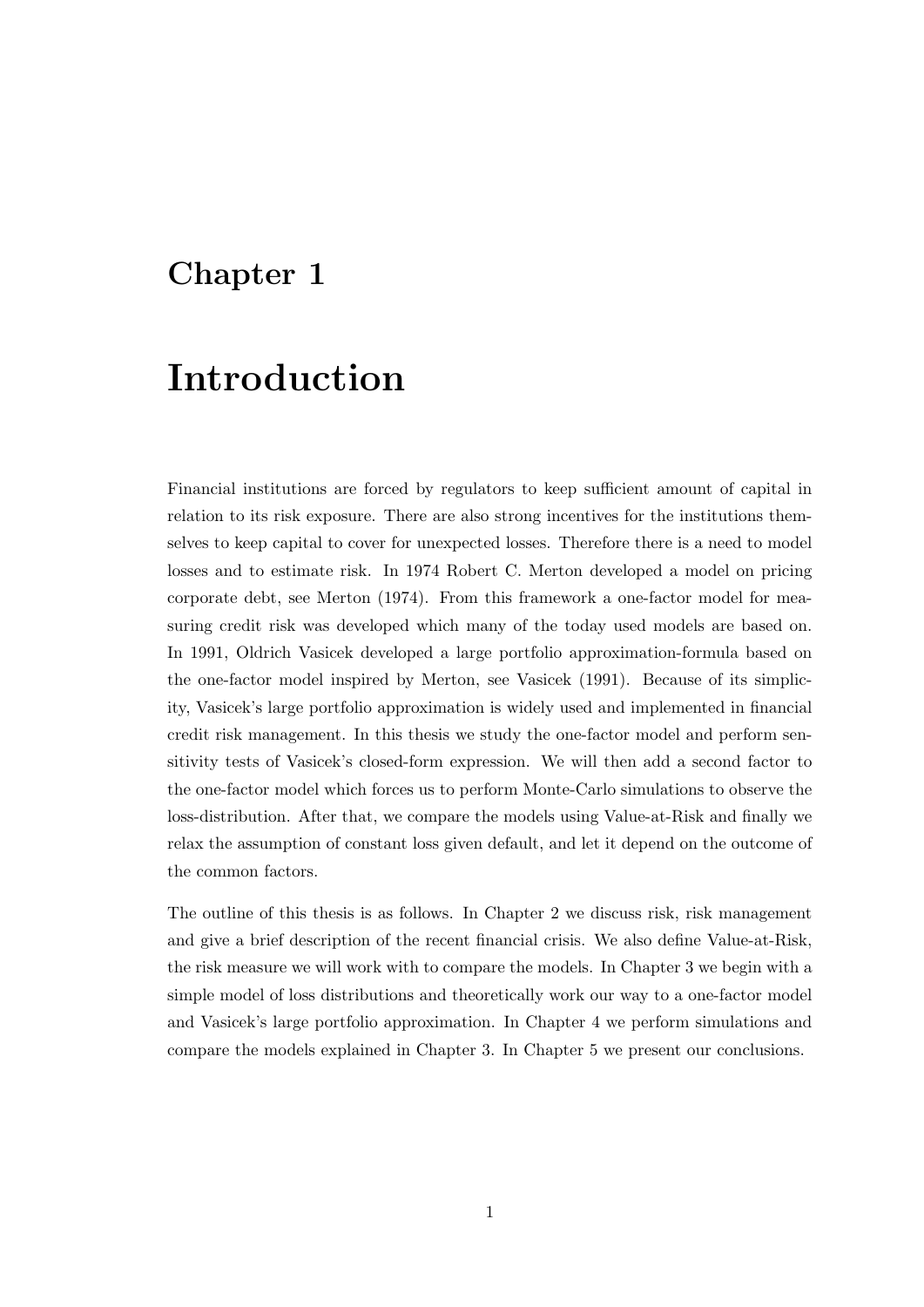## <span id="page-9-0"></span>Chapter 2

## What is Risk

In this chapter we discuss risk in general. In Section [2.1](#page-9-1) we describe some different types of risks. Then in Section [2.2](#page-11-0) we discuss credit risk measurement and management, and the difference between the two. Because of its major impact on risk management, Section [2.3](#page-13-0) give a brief description of the recent financial crisis. In Section [2.4](#page-14-0) we discuss the Basel Regulations which is a regulatory framework for the financial industry. Finally, In Section [2.5](#page-15-0) we describe the risk-measures Value-at-Risk and Expected Shortfall.

### <span id="page-9-1"></span>2.1 Different types of risk

In this section we have a introducing discussion on the field of risk.

An old definition of risk comes from Oxford English Dictionary from the year of 1655. It defines risk as the exposure to:

the possibility of loss, injury, or other adverse or unwelcome circumstance; a chance or situation involving such a possibility. (Oxford English Dictionary)

When people talk about risk most often the downside is mentioned and rarely a possible upside,like potential gain. There are many types of risk and there is not a one-and-only definition that perfectly captures the elements of risk in all contexts. Financial risk which is the focus of this thesis could be defined as any event or action that may adversely affect an organizations ability to achieve its objectives and execute its strategies or the quantifiable likelihood of loss or less-than-expected returns (McNeil et al. 2005).

In finance, risk is one of the main elements to understand and to handle in order to stay competitive. Most situations in any business involves some sort of risk that things do not go the way it was planned and one of the ultimate goals in finance is to evaluate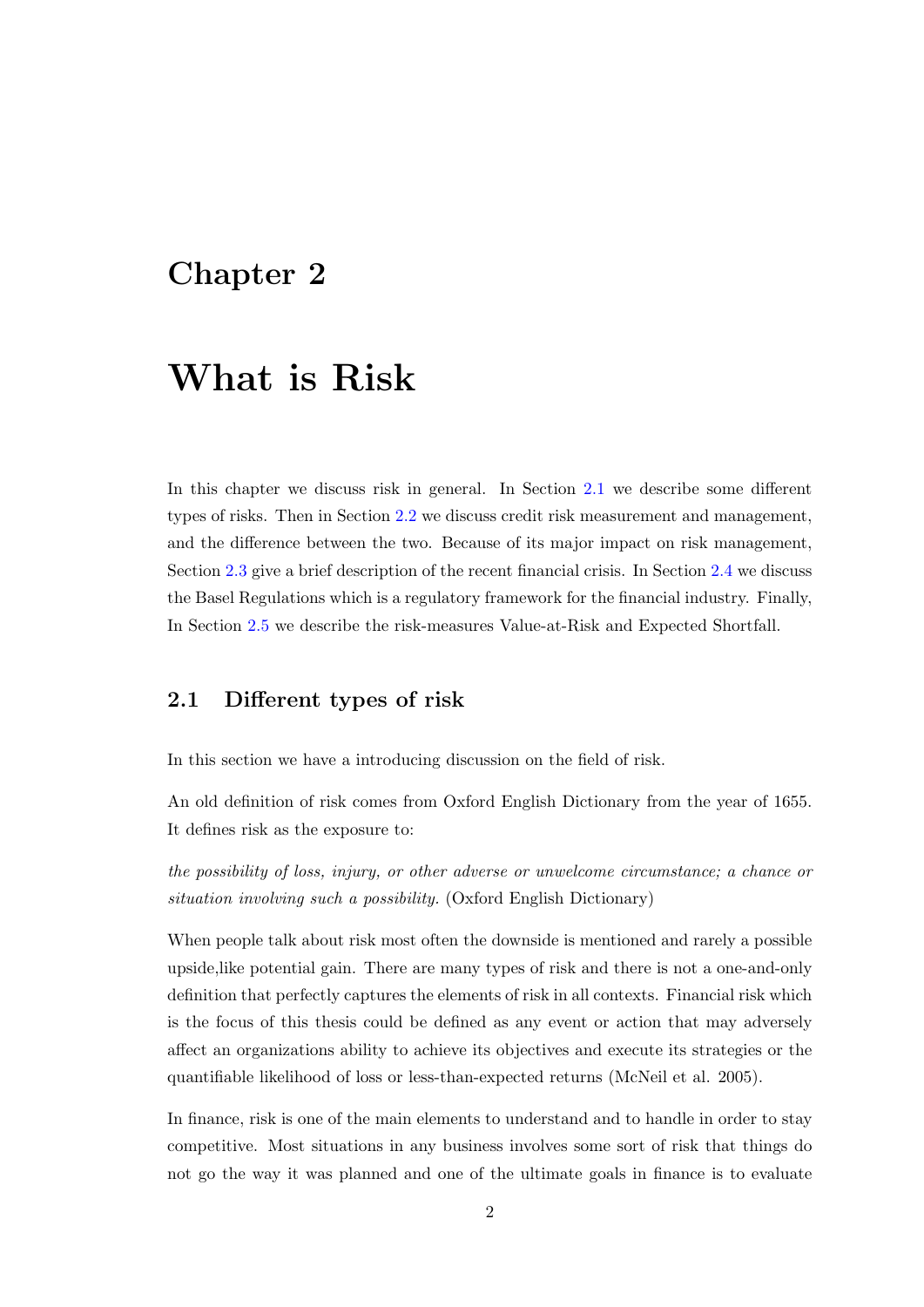and quantify this risk. An increased risk means a more uncertain future. In financial context this could be a more uncertain future value of an asset i.e a stock or a bond. Uncertainty also brings us to the notion of randomness. In order to measure, evaluate and better understand the concept of risk i.e., the level of uncertainty and exposure to randomness, probability and statistics are used as we will also see examples of in this thesis.

A common view among laymen is that risk is something bad and that needs to be avoided. A better word to use would instead be compensated. Lets put up an easy example: If asset A is risk free with an annual rate of 5% and asset B is significantly more risky than asset A, but have the same rate of 5%, a rational investor will have no incentive to chose B unless he is compensated some way. In order to make B a sensible alternative as an investment a compensation i.e., a risk premium in form of a higher rate will be demanded. The difference between the price of the risk free asset and the price of the risky, the spread, is a central idea in Harry Markowitz famous paper on portfolio selection, see Markowitz (1952), and the Capital Asset Pricing Theory developed 12 years later by William Sharpe, John Lintner and Jan Mossin. These much debated papers is setting a framework for how to compensate for an increased financial risk and evaluate assets on a risk adjusted basis. There are different types of risks that a firm might face and need to handle. They can be classified into three types: Business risk, Non- Business risk and Financial risk which is the focus of this thesis.

#### Business risk

This type of risk is taken by business enterprises themselves in order to maximise shareholder value and profits. Examples of Business risks could be a company that undertake high costs for a commercial in order to launch a new product or decides to produce higher volumes in order to gain more profit. The higher costs and the uncertain result in the future leads to the risk of not meet its cost obligations of paying rent, salaries etc. Non- business risk: This type of risk is out of the control of the firms but affects its performance.

#### Financial risk

It is appropriate to specify the context when we discuss risk. In this thesis we consider risk in the field of finance and insurance. Our perspective will mainly be from a banks point of view or in other words from a lenders perspective. As we have mentioned before, a definition of financial risk in this context could be the quantifiable likelihood of loss or less-than-expected returns (McNeil et al. 2005) and this definition seems quite suitable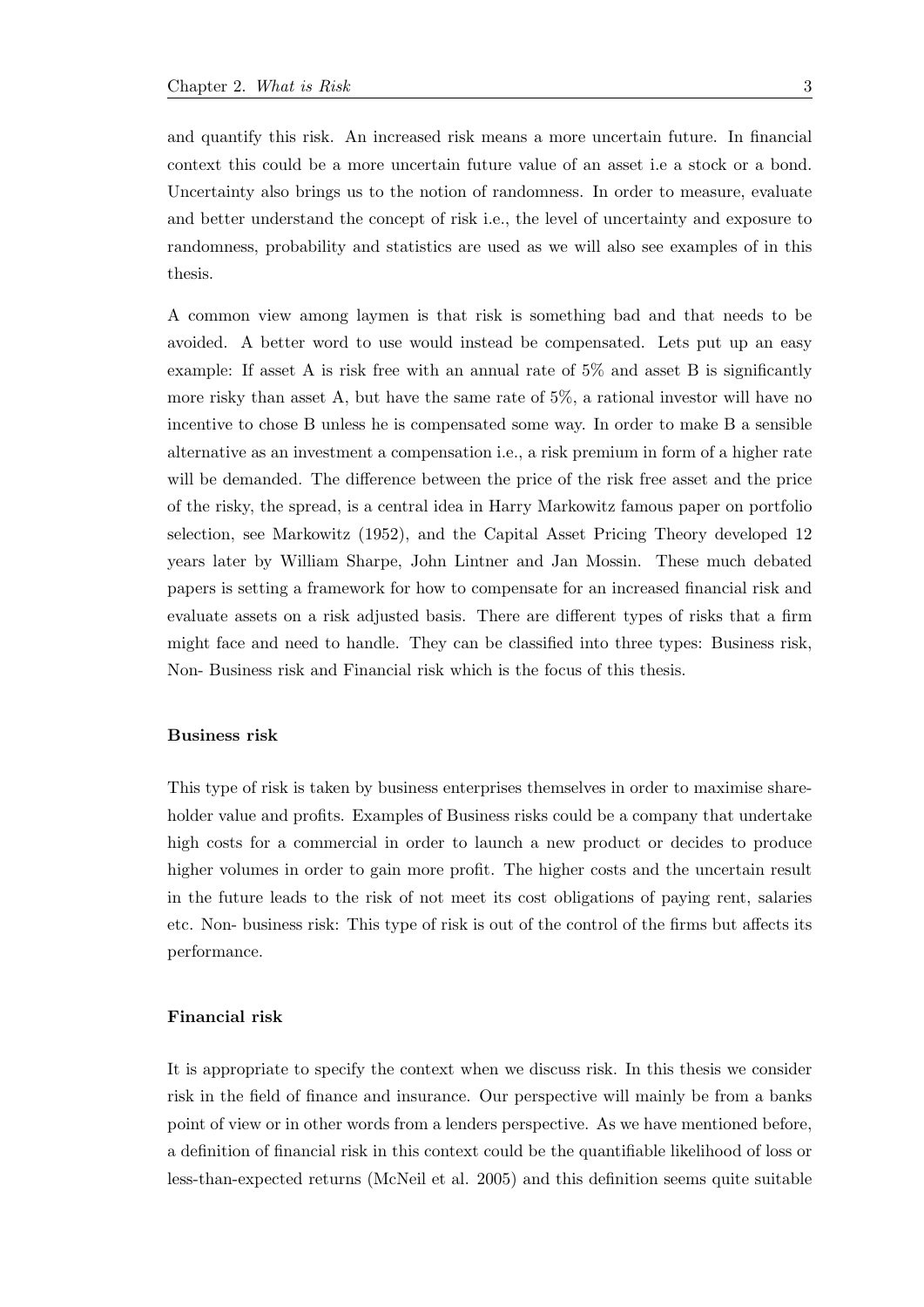for the focus of this thesis. In banking industry there are a number of risks and we will now briefly describe some of the more important ones. Widely, financial risk in the financial industry can be divided into three main categories of risks; Market risk, operational risk and Credit risk, which is the focus of this thesis. In addition to these three categories there are also notions of risk that could be found in almost every category we have mentioned such as model and liquidity risk. Model risk is associated with the risk of using inappropriate models to measure and manage risk. It could be argued that model risk always is present to some degree. (McNeil et al. 2005). A good example of this that relates directly to our study is the use of inappropriate distributions for underlying macro factors that affect dependence among obligors default probabilities. Liquidity risk is the risk of negative consequences due to lack of marketability of an investment that cannot be sold of bought quickly enough to prevent or minimize loss (McNeil et al. 2005). Market risk is the risk associated with changes in value of a financial position due to changes in the value of the underlying components on which that position depends. This can be affected by factors such as changes in stock prices, bond prices, rates and exchange rates. Since market risk is a quite wide definition of risk it is often subdivided into more specific parts such as equity risk, interest rate risk, exchangers risk. *Operational risk* is the risk of losses due to something that directly affects the firms operations such as failure of systems, machines or internal processes and people. It can also be the risk of external events that affects the operations and performance of the firm. Credit risk, which is the focus of this study is the risk of not getting payments for investments such as loans due to the risk of default of the counterpart. It is probably the most important type of risk for a bank since it relates its core business as a lender. This important category of financial risk has got even more attention after the credit crunch of 2008 that started in the US housing market and spread over the world. The misjudgement of credit risks in the housing loan market were one important driving factor of the crisis.

### <span id="page-11-0"></span>2.2 Credit risk measurement and management

The focus of this thesis is measuring credit risk in a portfolio consisting of loans. From a banks perspective, who's core business is in lending, it would be crucial to know the probability that some of the obligors will default and thus impose credit loss in the portfolio. Throughout this text credit risk will therefore only concern future losses since no possible gains are possible in this context. We will let  $L$  be a random variable defined as the loss in a portfolio consisting of loans. The distribution of L, called the loss distribution, gives information about loss probabilities in the portfolio. Most modern credit risk models use the loss distribution to find statistical measures of the credit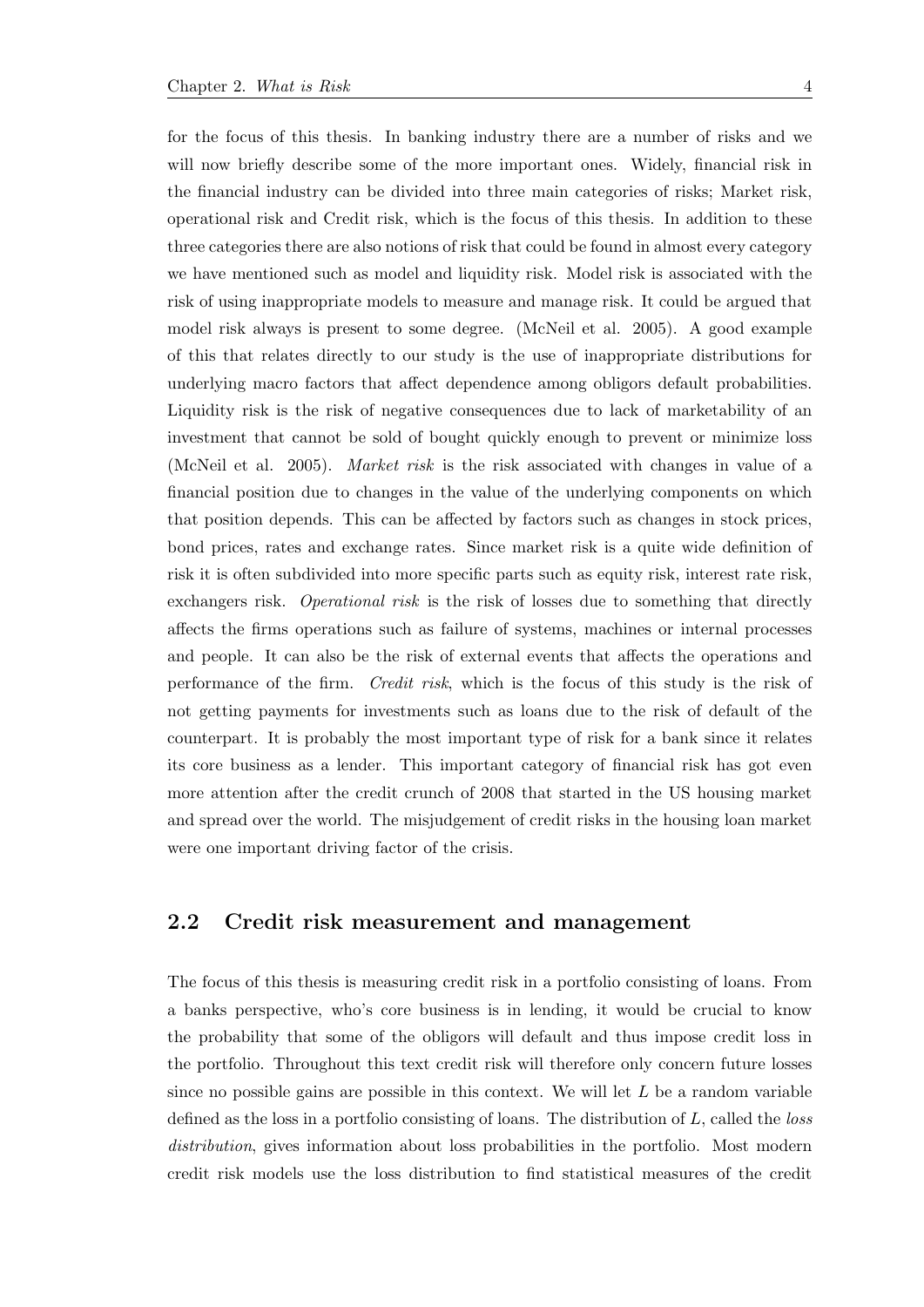risk. The regulatory framework Basel II introduced the use of Value-at-Risk (VaR) and Expected Shortfall (ES) which are examples of common measures derived from the loss distribution. We will further discuss VaR for credit risk in Chapter 3. One of the challenging tasks when using loss distribution models is to find a model that generates an appropriate and realistic loss. In this thesis we will discuss some well known models and their different loss distributions and how these differences affects VaR in a portfolio of loans.

We measure risk through probability statistics in order to understand our expected losses under different scenarios. Suppose we have a portfolio consisting of 1000 loans. It would then be in our interest to know the probability of how many of the obligors that will default on payments and also how much the amount of expected defaults likely could deviate from our expected numbers. With probability theory and statistics we can measure the risk of possible scenarios such as the risk of the losses of the portfolio to be more than x defaults or y dollars. The expected losses and the risk of deviations from these expected losses in the loan portfolio affects the amount of capital a bank needs to hold as capital requirements.

Management of risk means how the risk is acted on by the one facing the risk. In a bank for example, the risk managers actively and willingly takes on risks since risk is crucial for getting returns. Since higher risks means higher potential returns the risk managers role is to evaluate and manage the risk to a level that fit the firm's risk profile. Different types of banks and firms can take on different levels of risk and the actual level is set with regulatory framework as the Basel accords. We will further discuss the Basel accords later on in this chapter. There are different perspectives of risk management such as for stock holders, management, creditors and society as a whole. There are often conflicts of interest between these parties and their view of ultimate risk exposure. For instance, stockholders may be more willing to take on higher risk by leveraging the the company i. e. increasing financial risk, in order to get a higher return on equity on their investment whereas the creditors might be more interested in limit the level of financial risk in order to preserve the companys creditability in order to get their loans repayed.

The societys interest of well-functioning financial institutions has led to the need of supervision and regulations. Some of the most important regulations is connected to credit risk and is focused on capital requirements. In the aftermath of the credit crunch of 2008-2009, even more regulations is being implemented which consider capital requirements in financial institutions. One lesson taught from the recent financial crisis is that the negative impacts on society due to failure in the financial sector caused by errors in risk measures, and therefore also in risk management, can be devastating.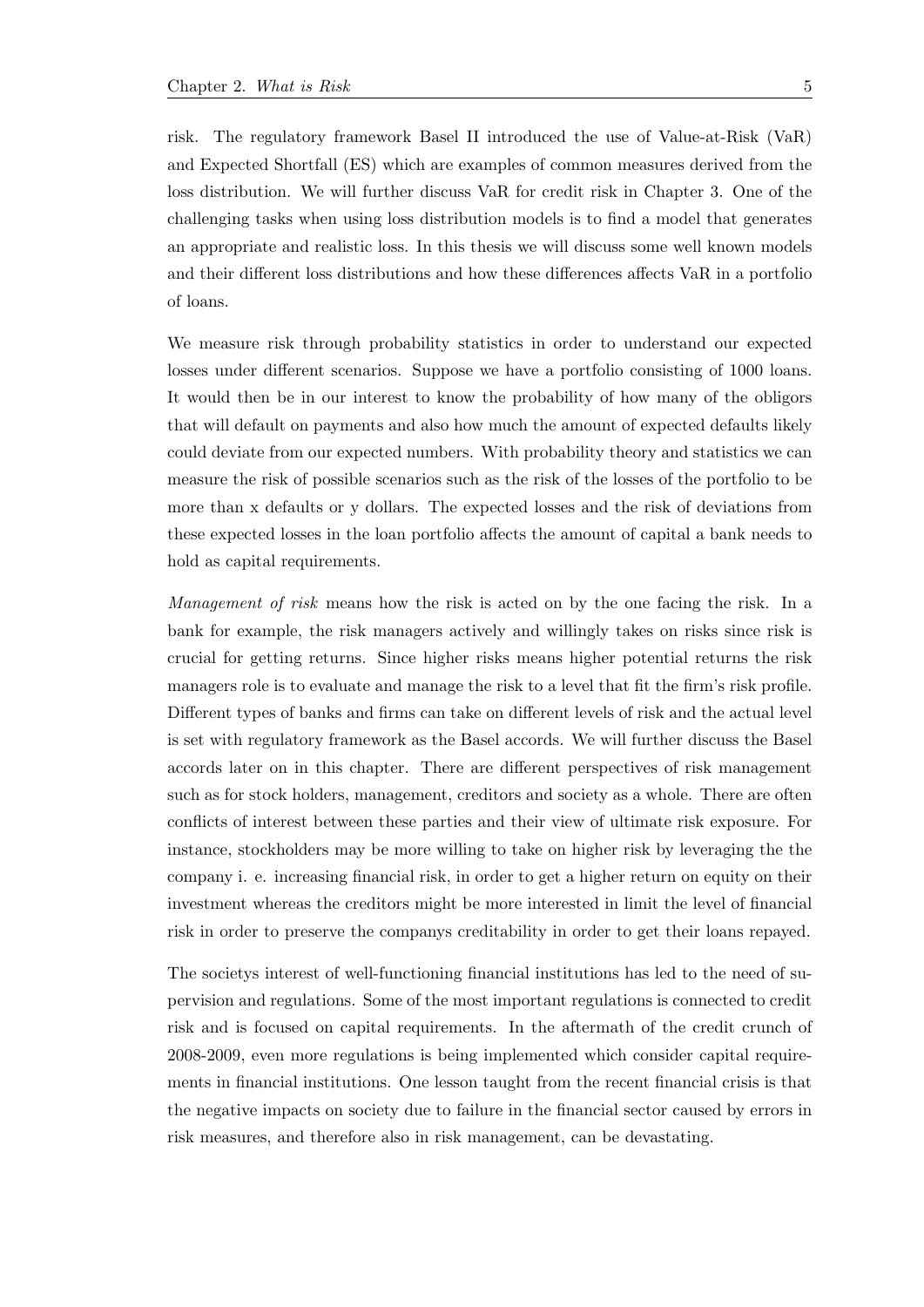### <span id="page-13-0"></span>2.3 Financial crisis

In this section we will give a brief description of the financial crisis 2008-2009 because of its obvious connection to the field of credit risk.

The financial crisis that started in 2007 had its origin on the U.S housing market. It had major impact on markets all over the world and its aftermath is still evident to this day. We will here give a brief description of some of the factors that caused this crisis in order get an brief overview since it is closely related to the topic for this thesis which is credit risk.

The years prior to the crisis the world experienced an increase in exposure to credit risk. This was accomplished by an increase in the quantity of consumer and commercial debt and at the same time a decline in in the quality of that debt. The U.S housing market had for a long time been associated with rising prices and was considered as stable. There was an over-confidence within the American financial institutions and U.S government which led to an increased use of so called subprime mortgages. These loans were constructed to make it possible for people with low income and bad credit history to get the opportunity to buy their own house or apartment. This brought a new segment of costumers to the housing market which increased the demand and thus further pushing up prices. In the 1960s U.S banks found that they could not keep pace with the demand for mortgages which led to the development of securitization. This means packaging many loans or assets into securities that can be sold to investors. Securitization played a role in the crisis and in particular the securitization of subprime mortgages into so called CDOs. The investors of these products take on the default risk which transfers the risk from the bank, that is the issuer, to the investor. This makes it possible to increase the lending faster than the deposits grow. It also means that the banks incentives for correctly screening the riskiness in these assets is reduced since it is no longer the holder of the loan. Instead of the traditionally bank setting of keeping loans and their risk on the balance sheet the strategies was influenced by their knowledge that mortgages would be securitised and sold. As Hull (2012) writes:

When considering new mortgage applications, question was not Is this a credit we want to assume? Instead it was Is this a mortgage we can make money on by selling to someone else?

Saunders and Allen (2010) describes this change in the nature of banking as one contributing factor to set the stage for the emerging bubble. Prior to the crisis, this setting of holding loans and its risks changed successively to more of a originate-to-distribute setting. During the period 2001 to 2006 there was a huge increase in subprime mortgage lending and securities as CDOs (Hull, 2012). This fact together with historically low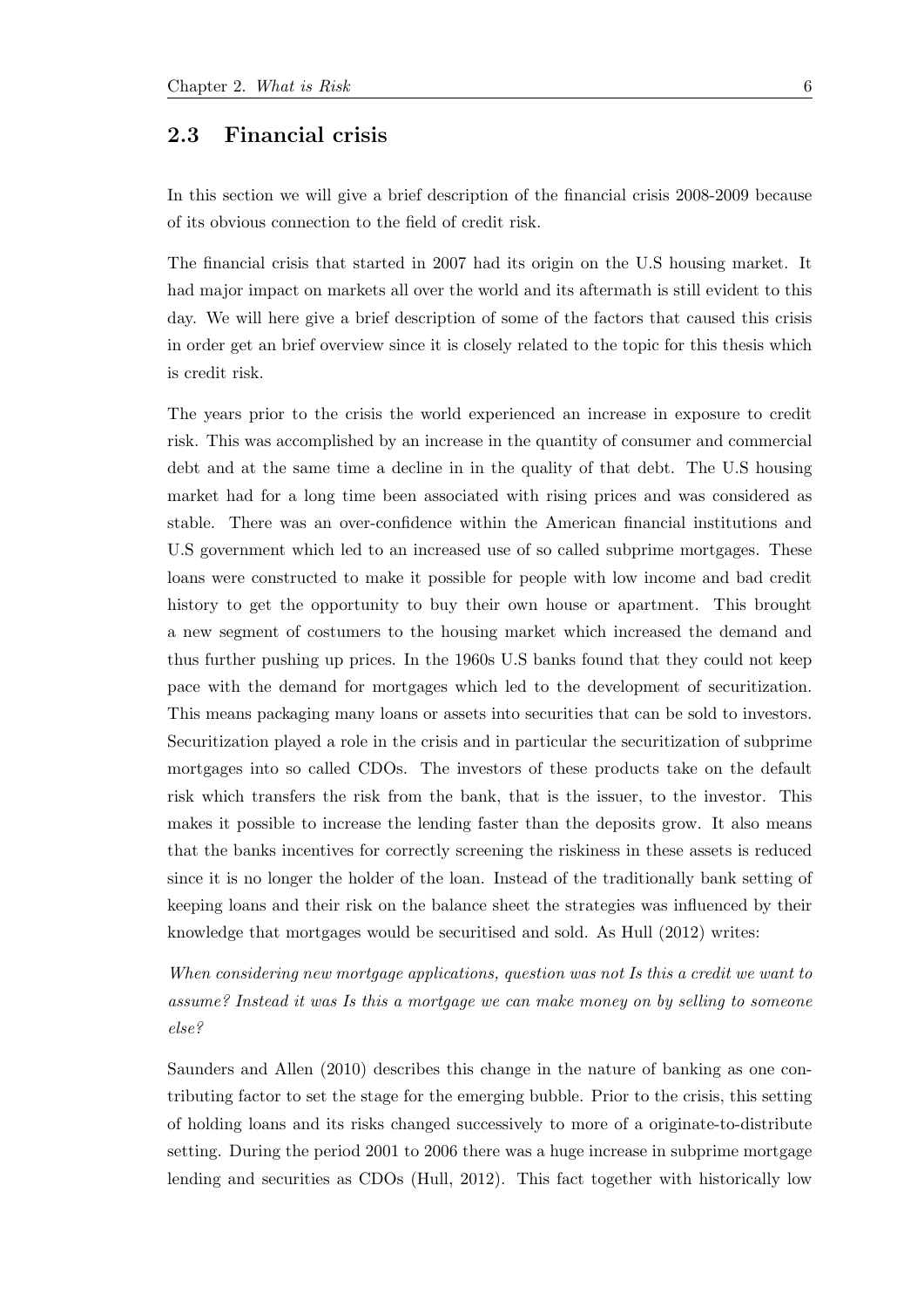interest rates around the year of 2000 and relaxed lending standards fuelled the emerging bubble.

With structured financial products such as CDOs banks could sell its risk to investors and had weak incentives to truly scan the credit risk in these assets. This led to a deterioration in credit quality. At the same time there was also a significant increase in both consumer and corporate leverage and, as we mentioned, an increasing quantity of loans. These circumstances led to higher systemic risk and were not detected by regulators. Few people sensed that a price-bubble was building up.

In 2007 many of the subprime borrowers found that they could no longer afford their mortgages. This led to foreclosures and a large number of houses coming on the market. This led to a decline in house prices. Many peoples and speculators with high leverage found that they had negative equity on their mortgage. This led to even more foreclosures which further added to the downward pressure on house prices. Financial institutions around the worlds had huge positions in mortgage backed securities which had served them well up until 2007 with relatively high returns. With foreclosures much higher than predicted by the banks and rating institutes, values of assets as CDOs dropped significantly. Some CDOs that was originally rated AAA lost about 80% of their value by the end of 2007 and was essentially worthless by mid-2009. This incurred huge losses for financial institutions as UBS, Merrill Lynch and Citigroup. (Hull 2012) The capital of many banks had been badly eroded which made them much more risk averse and reluctant to lend. In 2006, banks were well capitalized and loans were easy to obtain. By 2008, creditworthy individuals and corporations found it difficult to borrow which led to severe impacts of real economy due to liquidity problems leading to the worst recession of our time.

Clearly credit risk management played a central role in the crisis. The models used for measuring risk failed to incorporate these extreme events and in particular contagion effects. However, there were many other determining factors that set the scene for the crisis. While credit risk measurement models always can be improved, we cannot place all of the blame for the crisis on these models. Models are only as good as their assumptions and assumptions are driven by market conditions and incentives (Saunders & Allen, 2010).

### <span id="page-14-0"></span>2.4 The Basel Regulations

In this section we will give a short description of regulations for credit risk.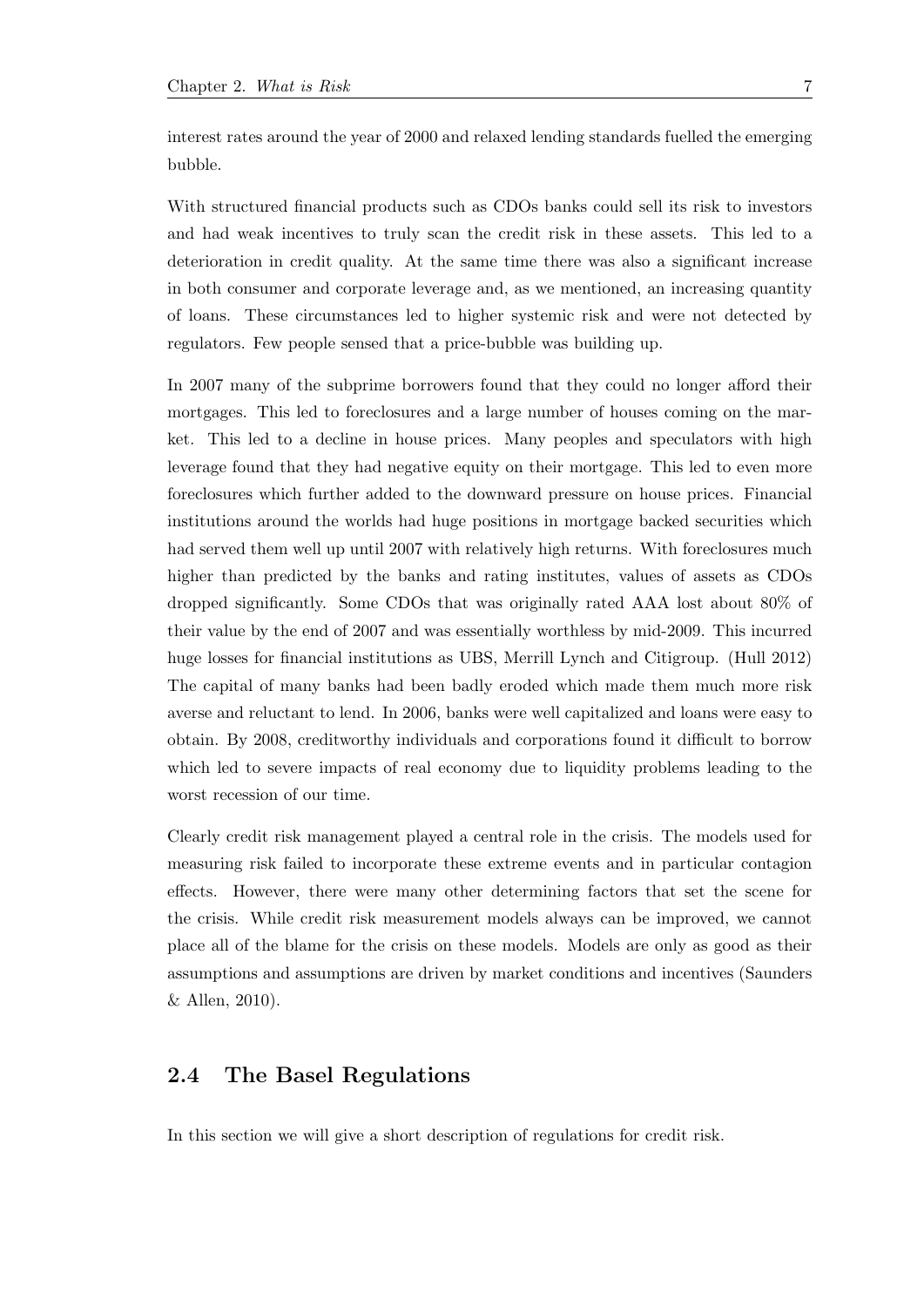In the 1980s, bank activities were becoming more global which led to a need for an international regulatory framework. This led to the formation of the Basel Committee on Banking Supervision. In the year of 1988 the committee published a set of rules for the capital that banks were required to keep to compensate for credit risk. These requirements became known as Basel I. In 1999 there were significant changes proposed for the calculation of capital requirements for credit risk and capital requirements for operational risk were also introduced. These updated rules became known as Basel II and were finally implemented in 2007, just around the time of the credit crisis. The crisis 2008 led to further changes of regulations which resulted in Basel III which will be fully implemented in 2019. A commonly used measure in the Basel regulations for calculating capital requirements is the so called Value-at-Risk (VaR) which we will describe in detail in Section [2.5.](#page-15-0) VaR gives a single dollar number that summarize the total risk in a portfolio of assets. In the Basel accords this number is used for determining the required capital in order to cover for the risk the bank is bearing.

### <span id="page-15-0"></span>2.5 Measures for Risk Management

In this section we will introduce two risk measures that can be used for all types of losses in a portfolio. It can be applied to equity-portfolios as well as credit-portfolios. In Subsection [2.5.1](#page-15-1) we will define and have a short discussion of Value-at-Risk and in Subsection [2.5.2](#page-17-0) we will discuss the related measure Expected Shortfall.

#### <span id="page-15-1"></span>2.5.1 Value-at-Risk

Value-at-Risk is defined as, see e.g in McNeil et al. (2005)

#### Definition 2.1. Value at Risk

Given a loss L and a confidence level  $\alpha \in (0,1)$ , then  $VaR_{\alpha}(L)$  is given by the smallest number y such that the probability that the loss L exceeds y is no larger than  $1 - \alpha$ , that is

$$
VaR_{\alpha}(L) = \inf \{ y \in \mathbb{R} : \mathbb{P}[L > y] \le 1 - \alpha \}
$$

$$
= \inf \{ y \in \mathbb{R} : 1 - \mathbb{P}[L \le y] \le 1 - \alpha \}
$$

$$
= \inf \{ y \in \mathbb{R} : F_L(y) \ge \alpha \}
$$

where  $F_L(x)$  is the loss distribution.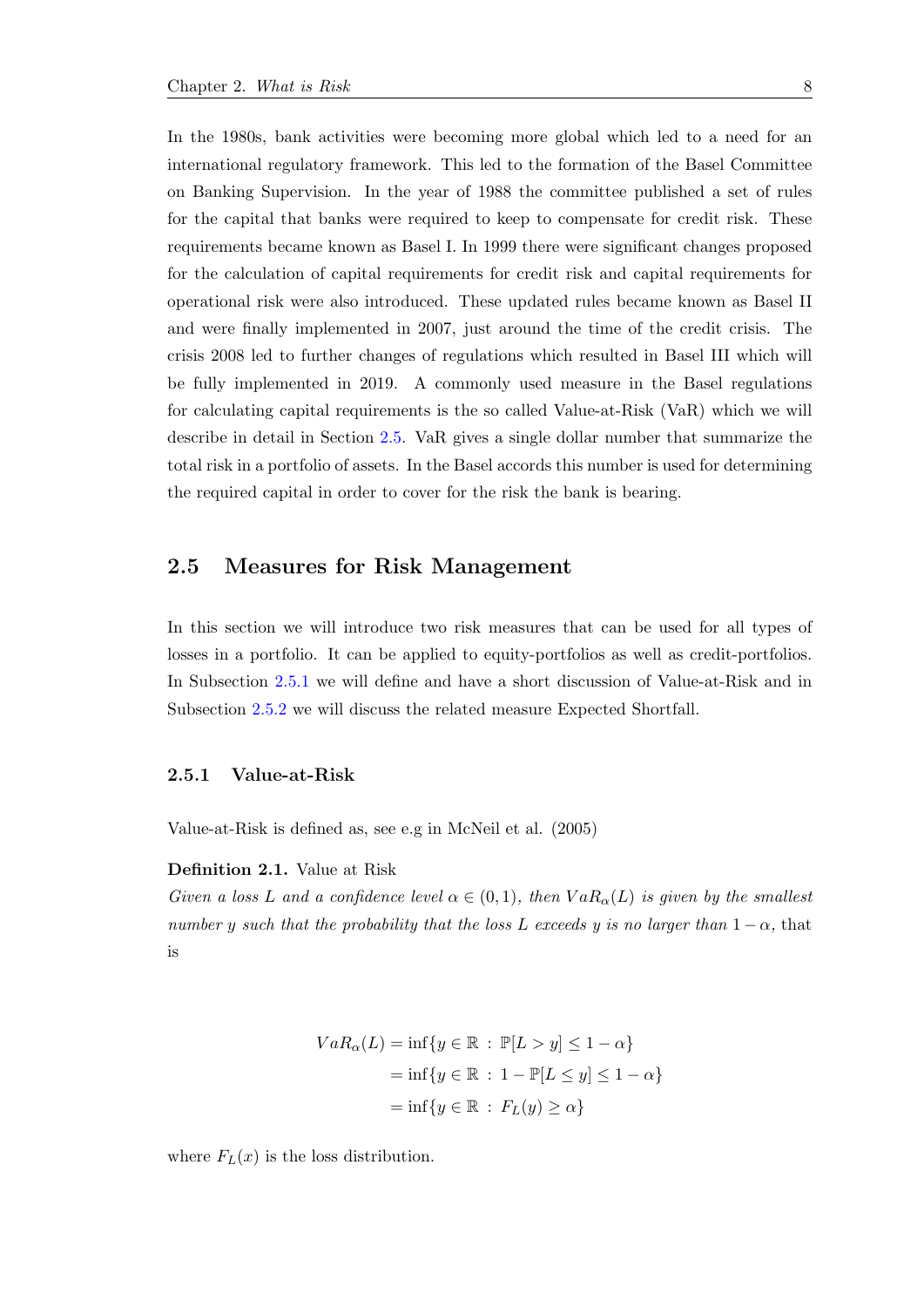If  $F(x)$  is an continuous strictly increasing function, we have (McNeil et al. 2005)

$$
VaR_{\alpha}(L) = F_L^{-1}(\alpha) = q_{\alpha}(F_L)
$$
\n(2.1)

where  $q_{\alpha}(F_L)$  is the  $\alpha$ -quantile of the loss distribution  $F_L(x) = \mathbb{P}[L \leq x]$ .

VaR is thus the  $\alpha$ -quantile of the loss distribution. An interpretation of Value at Risk, abbreviated VaR, is as follows: We are  $\alpha$ % certain that our loss L will not be bigger than  $VaR_{\alpha}(L)$  dollars ut to time T. In practice, typical values of  $\alpha$  are  $\alpha = 0.95$  or  $\alpha = 0.99$  and the time period T is usually one year for credit risk management (McNeil et al. 2005).

If  $F(x)$  is strictly increasing the following is true

- 1.  $F^{-1}(F(x)) = x$  for all x in its domain
- 2.  $F(F^{-1}(y)) = y$  for all y in its range.

This means that if we find an expression for  $F_L^{-1}$  $L^{-1}$ , we have an expression for  $VaR_{\alpha}(L)$ . If the inverse function  $F_L^{-1}$  $L^{-1}$  is well defined we have that (McNeil et al. 2005)

$$
VaR_{\alpha}(L) = F_L^{-1}(\alpha)
$$

$$
F_L(VaR_{\alpha}(L)) = F_L(F_L^{-1}(\alpha)) = \alpha
$$

$$
\mathbb{P}[L \le VaR_{\alpha}(L)] = \alpha.
$$

#### Estimating Value-at-Risk

Most models will not lead to an explicit formula for the loss distribution  $F_L(x) = \mathbb{P}[L \leq$ x and hence no formula for the inverse  $F_L^{-1}$  $L^{-1}(x)$  which is used to compute  $VaR_{\alpha}(L)$ . Therefore, VaR has to be computed in another way. When simulations are performed the sampled loss distribution will not be continuous, it will have "flat"regions where we can't find a unique x for  $F(x)$ . Therefore, the inverse function has to be generalized as

$$
F^{\leftarrow} = \inf \{ x \in \mathbb{R} : F(x) \ge y \}.
$$

Practically in our simulations, this is done as follows. We perform  $n$  number of simulations and from each simulation we will have a value of the losses, so we have  $X_1, X_2 \ldots X_n$ ,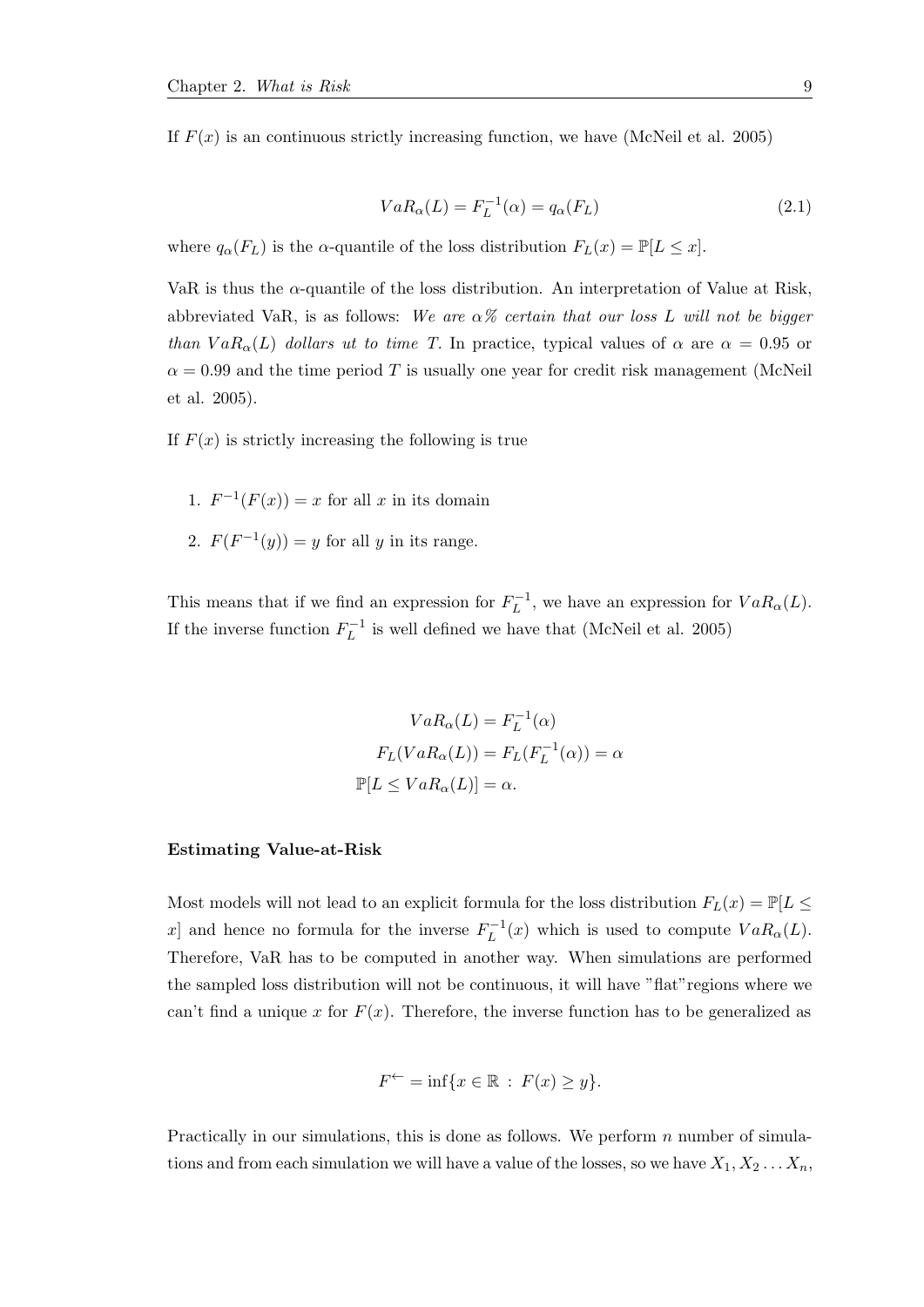which we sort as  $X_1 \geq X_2 \geq \ldots X_n$ . We then pick the  $([n(1-\alpha)]+1)$ :th sample, where [y] is the integer part of y, and get the following estimation of  $q_{\alpha}(F_L)$ 

$$
q_{\alpha}(F_L) = X_{[n(1-\alpha)+1]}.\tag{2.2}
$$

For more details on this, see e.g Mcneil et al. (2005).

#### Drawbacks of Value-at-Risk

Value-at-Risk is non-subadditive. In the context of credit-risk non-subadditivity can be interpreted as that the VaR of the sum of two portfolios is not less than or equal to the sum of the VaR of the individual portfolios. That is, for two portfolios  $L_1$  and  $L_2$  the following inequality does not necessary hold

$$
VaR_{\alpha}(L_1 + L_2) \le VaR_{\alpha}(L_1) + VaR_{\alpha}(L_2).
$$

Value-at-Risk has been criticized as a risk-measure because of this aggregation property since the risk of two assets toghether shouldn't be higher than the summed risk of the two assets individually, known as diversification and is fundamental in finance. Since the inequality above doesn't hold, risk managers can't be sure to have an upper bound of VaR when summing up different portfolios.

The second drawback of VaR is that the measure doesn't give any information about the severity of the loss, VaR only produce a "least dollar amount". From VaR we only know that our loss is in the  $1 - \alpha$  area.

Further, the statement "we can be  $\alpha\%$  sure on that we won't lose more than  $VaR_\alpha$  in one year" can be very misleading since the process involve estimations. For example, model risk is always a concern. Interpreting Value at Risk is of little value if a model is used that don't fit the real world close enough. This could be the case if we are using a probability distribution with to thin tails. As we will see next, expected shortfall takes some of these drawbacks into account.

#### <span id="page-17-0"></span>2.5.2 Expected Shortfall

In this section we define Expected Shortfall and show the connection to Value-at-Risk. We also explain why Expected Shortfall sometimes is preferred instead of Value-at-Risk.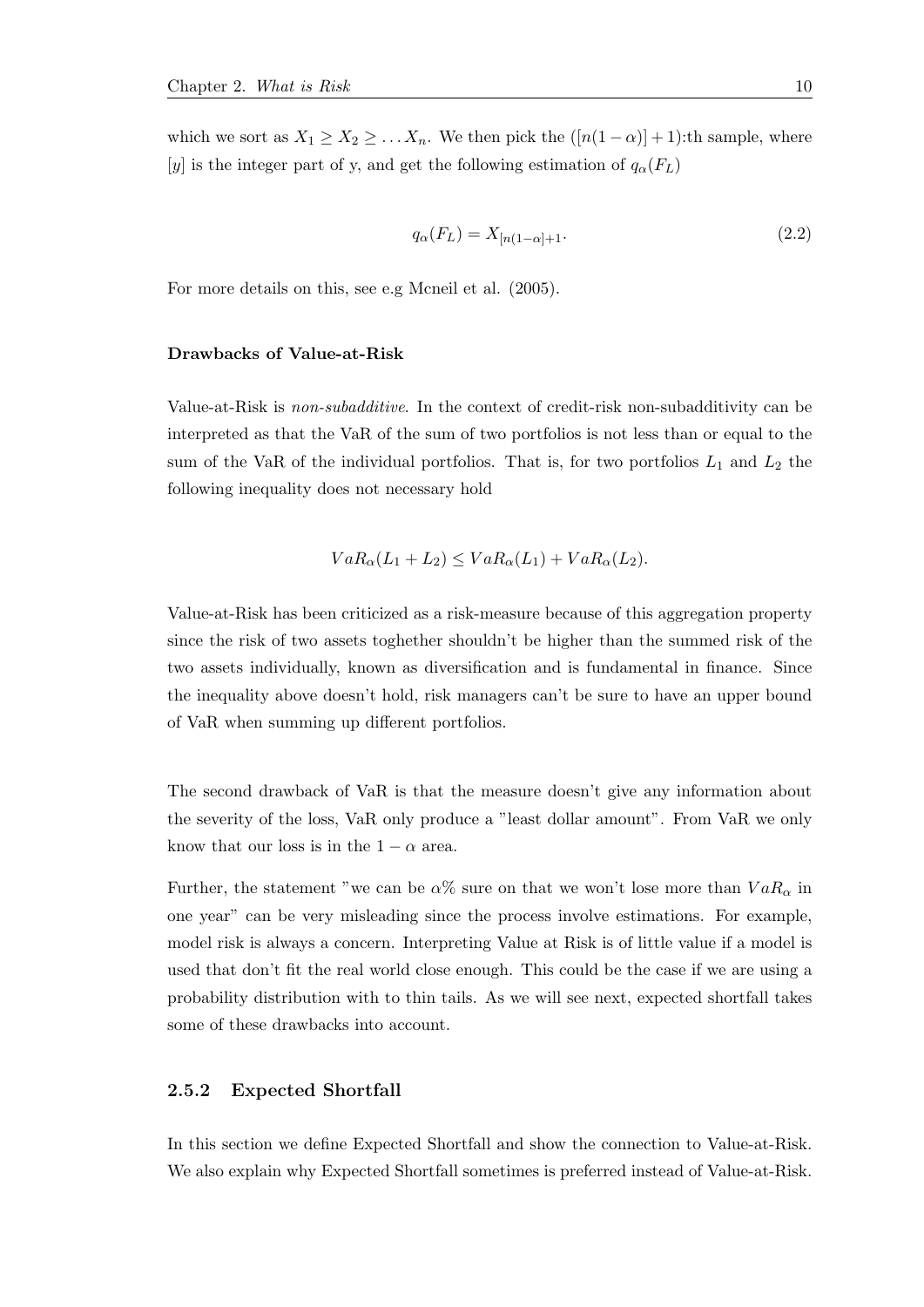#### Definition 2.2. Expected shortfall

For a loss L with  $\mathbb{E}(|L|) < \infty$  and a confidence level  $\alpha \in (0,1)$  the Expected shortfall is defined as

$$
ES_{\alpha}(L) = \frac{1}{1 - \alpha} \int_{\alpha}^{1} VaR_{u}(L)du.
$$
 (2.3)

This is taking the average of VaR for all confidence levels  $u \ge \alpha$  in the loss distribution. If  $L$  is a continuous random variable, we have (see McNeil et al. 2005)

<span id="page-18-0"></span>
$$
ES_{\alpha}(L) = \mathbb{E}[L|L \ge VaR_{\alpha}(L)].
$$
\n(2.4)

Unlike Value-at-Risk, Expected Shortfall is a coherent measure, meaning it is subadditive. That is, for two portfolios  $L_1$  and  $L_2$  the following inequality holds

$$
ES_{\alpha}(L_1 + L_2) \le ES_{\alpha}(L_1) + ES_{\alpha}(L_2).
$$

Except for the sub-additive property of Expected Shortfall, Expected Shortfall can, as seen in Equation  $(2.4)$ , be interpreted as "If things go bad and VaR is exceeded, how much can we expect to lose?". A risk-measure with these properties are clearly useful for risk-managers and are easily understood in boardrooms.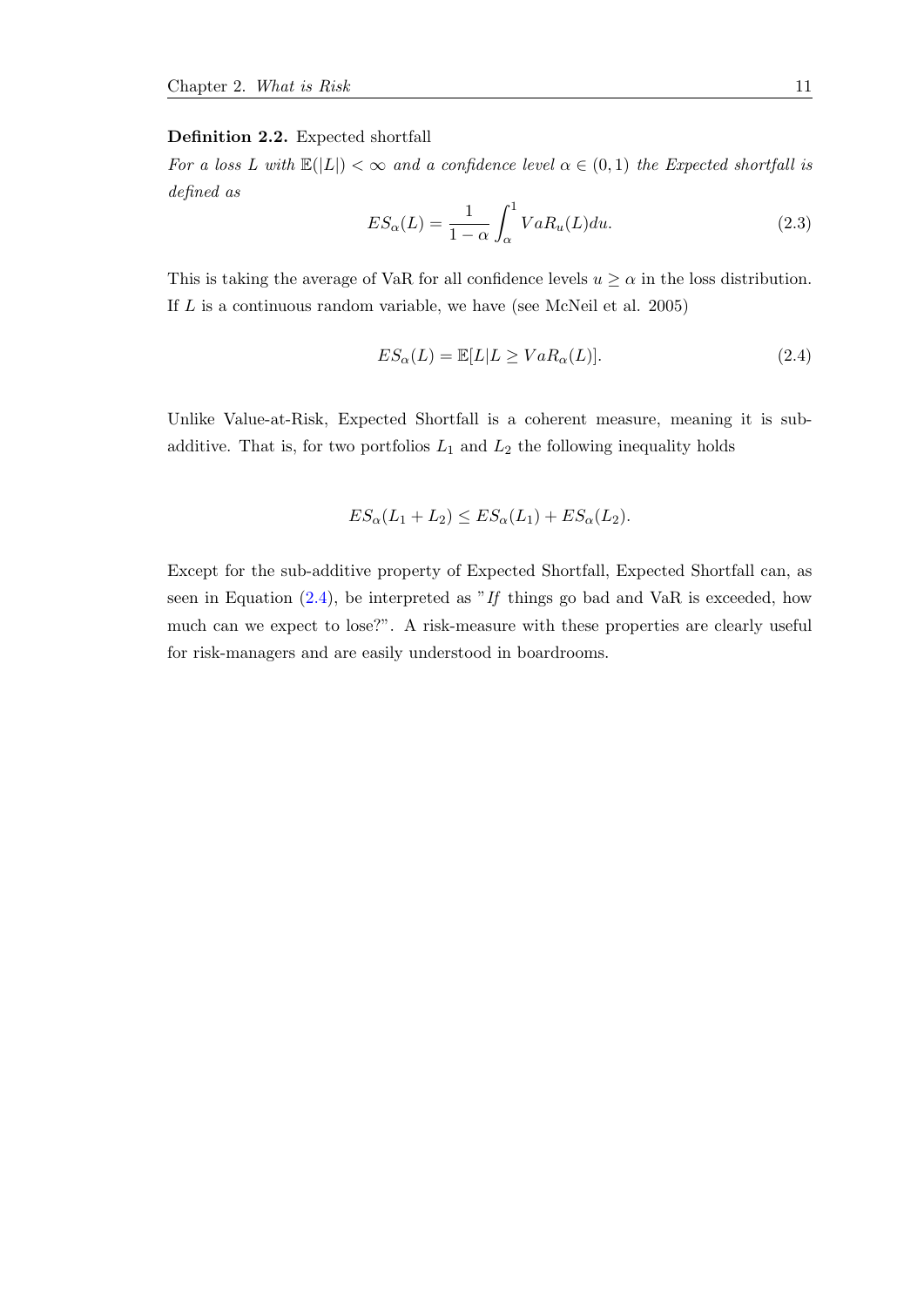## <span id="page-19-0"></span>Chapter 3

## Static Credit Risk Models

In this chapter we will discuss models for loss distributions in credit portfolios. First, in Section [3.1](#page-19-1) we present the simple binomial model, which is shown to have unrealistically thin tails because of independence between obligors. Then in Section [3.2](#page-22-0) we introduce the mixed binomial model which is a generalization of the binomial model and can be used to create "thicker tails". In Subsection [3.2.1](#page-24-0) we use the law of large numbers to show that the fraction of defaults in our portfolio can be approximated by the so called mixing distribution when the portfolio is large. In Section [3.3](#page-26-0) we use the large portfolio approximation to get an approximation of Value-at-Risk and Expected Shortfall in a general binomial mixture model. Then in Section [3.4](#page-27-0) we discuss some commonly used mixing distributions used in the mixed binomial model. Section [3.5](#page-29-0) describes the Merton model and derive a one-factor model inspired by Merton. From this we spend Section [3.6](#page-33-0) to derive Vasicek's large portfolio approximation of the one-factor model inspired by Merton which gives us a closed expression widely used in the finance industry and implemented in the Basel Accords. Finally, in Section [3.7](#page-34-0) we expand the one-factor model into a multi-factor model. This theoretical preparation will be used in the simulations in Chapter [4.](#page-38-0) The main ideas and notations in this chapter comes from Herbertsson (2014), Hull (2012) and McNeil et al. (2005).

### <span id="page-19-1"></span>3.1 The Binomial Model

In this section we present the binomial model and its problems if used as a credit loss model.

Because of its simplicity, a starting point for credit loss models is the Binomial model. Since we are considering a *static* credit portfolio with  $m$  obligors we study the probability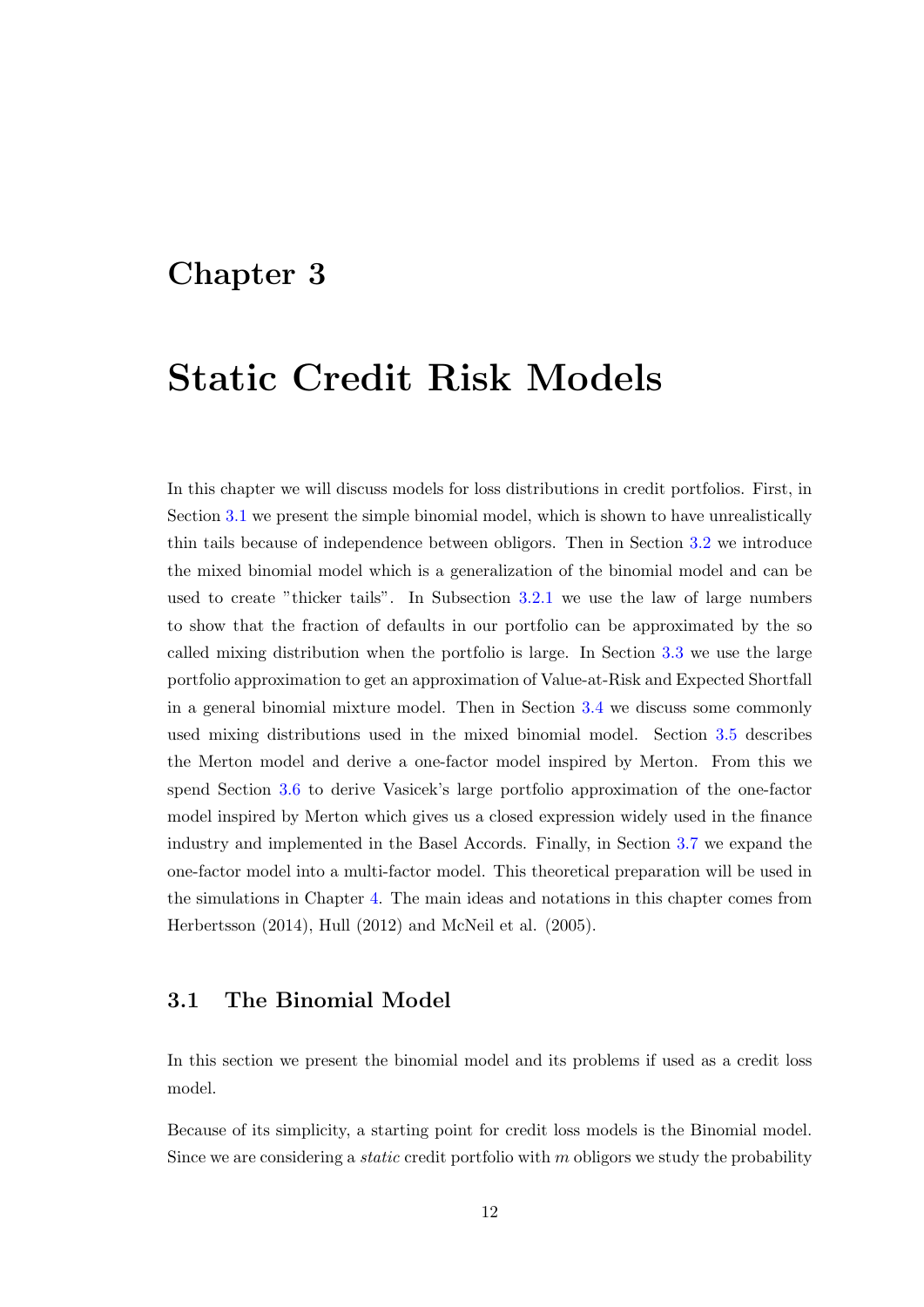of default during a given time period  $T$ , ignoring exactly when during this time period the default occured, as opposed to a dynamic portfolio where the exact time of the default is considered. Here, T is typically one year. We define  $X_i$  as a random variable such that:

<span id="page-20-0"></span>
$$
X_i = \begin{cases} 1 & \text{If obligor } i \text{ defaults before time T} \\ 0 & \text{Otherwise} \end{cases}
$$
 (3.1)

where  $i = 1, 2, \ldots, m$  labels the m obligors.

We assume that the obligors are independent and identical distributed variables, *i.i.d.* meaning that the obligors have identical default probabilities and that they are independent of each other. Furthermore, let  $\mathbb{P}[X_i = 1] = p$  and thus  $\mathbb{P}[X_i = 0] = 1 - p$  for each i.

Each obligor has identical credit loss at default,  $\ell$ , since we are considering a homogeneous portfolio. If an obligor defaults, the obligor will not be able to pay back all of its debts, but only some of it - given by  $\ell$  (Bluhm, Overbeck & Wagner, 2003). Credit loss at default is the dollar amount that a lender will not get back if the obligor defaults. The total credit loss  $L_m$  at time T is then given by:

$$
L_m = \sum_{i=1}^{m} \ell X_i = \ell \sum_{i=1}^{m} X_i = \ell N_m
$$

where  $N_m = \sum_{i=1}^m X_i$  is the number of default in the portfolio up to time T.

Because  $\ell$  is a constant, it is enough to study the distribution of  $N_m$ . Since  $X_1, X_2 \ldots X_m$ are *i.i.d* Bernoulli random variables, see Equation  $(3.1)$ , then by construction  $N_m$  must be binomially distributed random variables. That is,  $N_m \sim Bin(m, p)$ . Hence, the probability that exactly " $k$ " number of obligors will default is given by

$$
\mathbb{P}[N_m = k] = \binom{m}{k} p^k (1-p)^{m-k}.
$$

The expected value of the number of defaults is the number of obligors multiplied by the individual default probability,  $\mathbb{E}[N_m] = mp$ . Since  $X_1, X_2, \ldots, X_m$  are independent, we also have that the variance of  $N_m$  is given by

<span id="page-20-1"></span>
$$
Var(N_m) = Var\left(\sum_{i=1}^{m} X_i\right) = \sum_{i=1}^{m} var(X_i) = mp(1 - p).
$$
 (3.2)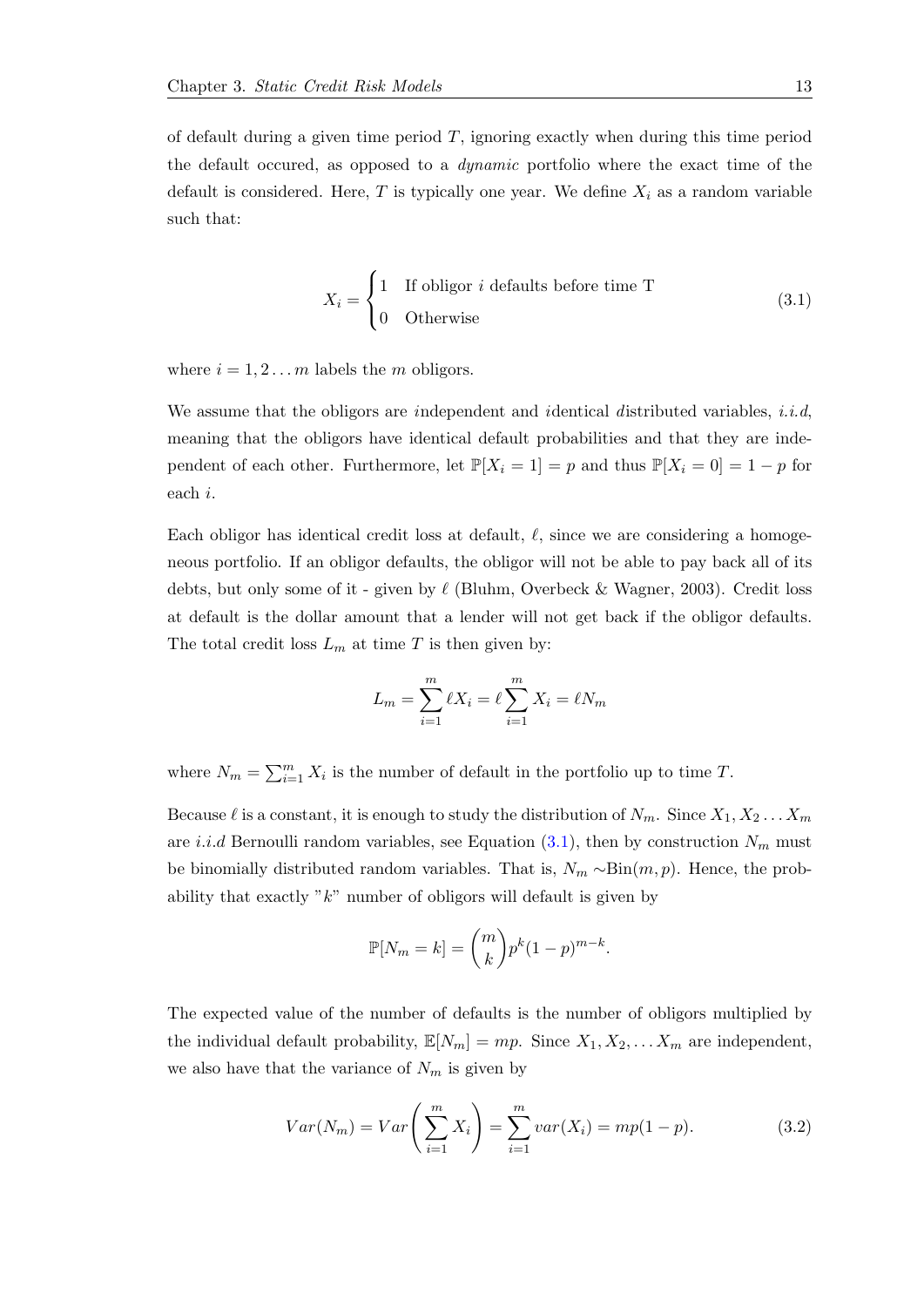We can use Chebyshev's theorem (see e.g Wackerly, Mendenhall & Scheaffer, 2007) together with Equation [\(3.2\)](#page-20-1) to analytically show that the binomial model produces very thin tails. For example, for  $p = 10\%$  and  $m = 100$  the  $Var(N_m) = 100p(1-p) = 9$ and  $\mathbb{E}[N_m] = 100p = 10$ . Then, according to the binomial model, the probability of having 10 more, or less deafaults than expected is smaller than or equal to:

$$
\mathbb{P}[|N_m - 10| \ge 10] \le \frac{9}{10^2} = 9\%.
$$

So having defaults outside of the interval  $[0, 20]$  is smaller than or equal to 9%. This is actually a quite large overstimation, as seen in Figure [3.1](#page-22-1) the probability of having more than 20 defaults is  $1 - 0.992 = 0.008$ , i.e 0.8%.

Chebyshev's theroem can be used to further explain why the binomial model is unrealistic as a model to predict credit losses. As random variable we use the average number of defaults in the portfolio,  $\frac{N_m}{m}$ , and use Equation [\(3.2\)](#page-20-1).

$$
\mathbb{P}\left[\left|\frac{N_m}{m} - p\right| \ge c\right] \le \frac{Var\left(\frac{N_m}{m}\right)}{c^2} = \frac{\frac{1}{m^2}Var\left(N_m\right)}{c^2} = \frac{mp(1-p)}{m^2c^2} = \frac{mp(1-p)}{m^2c^2} = \frac{p(1-p)}{mc^2}.
$$

From this we conclude that  $\mathbb{P}\left[\left|\frac{N_m}{m}-p\right|\geq c\right]\to 0$  as  $m\to\infty$ . So  $\frac{N_m}{m}$ , the fraction of defaults in the portfolio, converge to the constant  $p$  which is the individual default probability. In reality  $\frac{N_m}{m}$  tends to have much bigger values than the individual default probability p, hence we once again conclude that the Binomial model is not very useful for predicting loss distributions in a portfolio (Herbertsson, 2014). The underlying reason is the thin tails of the binomial model, and we will therefore in the next section proceed with models that produces "fatter" tails than the binomial model, which creates more realistic loss distributions.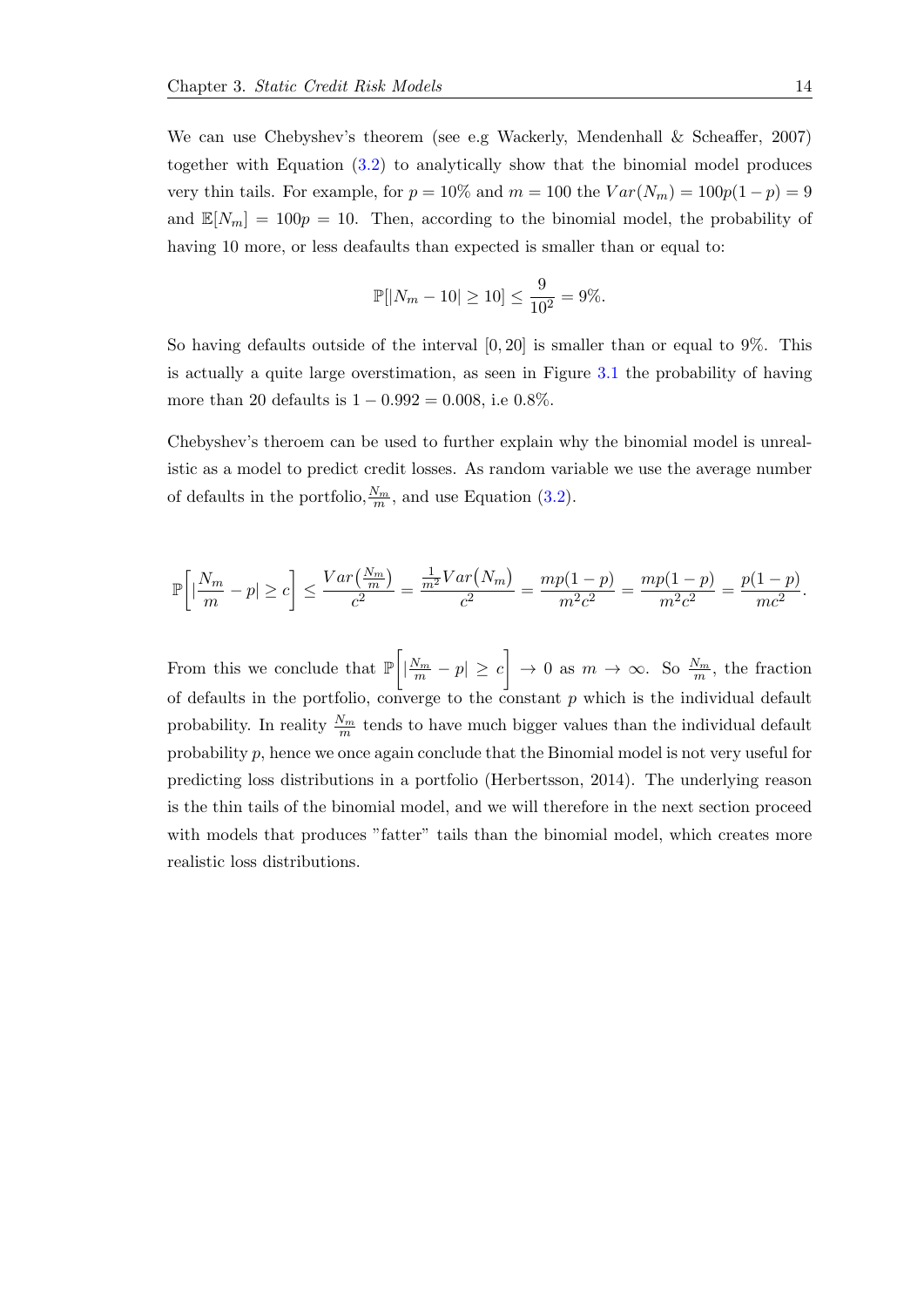<span id="page-22-1"></span>

Figure 3.1: Binomial distribution with 100 obligors and the individual default probability 10%.

### <span id="page-22-0"></span>3.2 The Binomial Mixture Model

In this section we present the mixed binomial model, which randomizes the default probability in a static credit portfolio. First we give an example of how correlation can be created, which hopefully gives the reader a more intuitive understanding to subsequent parts of the chapter. We also introduce conditional independence. Then in Subsection [3.2.1](#page-24-0) we discuss how to use the law of large numbers to find an approximation of losses in large portfolios.

To randomize the default probability we introduce a factor variable that is common to all obligors in our portfolio and therefore creates a dependence among the obligors. Intuitively this can be seen as some macroeconomic factor, e.g. interest rates, affecting all the obligors in our portfolio. To understand how a factor can create a dependence among two obligors, imagine the following scenario. Two companies, say NCC and Peab, are positively correlated. Their up's and down's occur at about the same time. NCC and Peab are correlated because they are both affected by the same factors in the economy. Possible factors would be the construction industry and probably some other factors for Sweden. If the construction industry gets under pressure it's likely that NCC and Peab also gets under pressure, they correlate because they are both correlated to the underlying factor of the construction industry.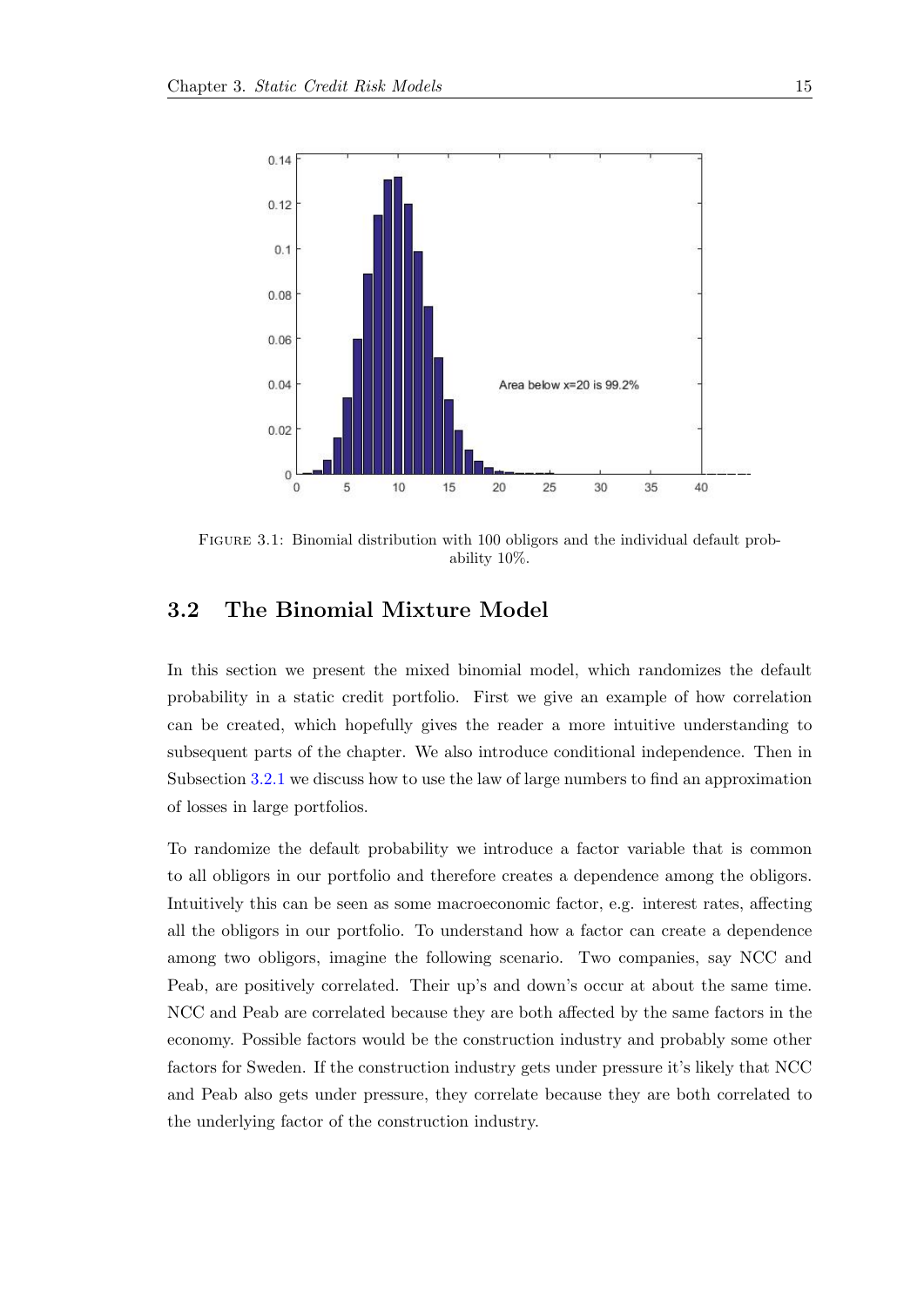The main idea is to randomize the default probability  $p$  so that it depends on the outcome of a factor Z for each obligor (McNeil et al. 2005). Therefore, the default probability for each obligor is a function of Z,  $p(Z)$ , where  $p(\cdot) \in [0,1]$  and  $p(Z)$  is often refered to as the mixing distribution. Given an outcome of the random variable  $Z$ , the obligors are independent and identical distributed. To reconnect with our NCC- and Peab-example this means that NCC and Peab are independent of each other if we condition on the underlying factor Z. The economic future of Peab is not in any way decided by the firm specific risk of NCC. In mathematical terms, let  $Z$  be a continuous random variable on R with density  $f_Z(z)$  and let  $p(Z) \in [0,1]$  be a random variable with distribution  $F(x)$ and mean  $\bar{p}$ , that is:

$$
F(x) = \mathbb{P}[p(Z) \le x] \quad \text{and} \quad \mathbb{E}[p(Z)] = \overline{p} \tag{3.3}
$$

where

$$
\mathbb{E}[p(Z)] = \int_{-\infty}^{\infty} p(z) f_z(z) dz = \overline{p}.
$$
 (3.4)

As before, for  $i = 1, 2...m$ , we define  $X_i$  as

$$
X_i = \begin{cases} 1 & \text{If obligor } i \text{ defaults before time T} \\ 0 & \text{otherwise} \end{cases}
$$

Furthermore we assume that conditional on Z the random variables  $X_1, X_2, \ldots X_m$  are independent with default probability  $p(Z)$ , that is:  $\mathbb{P}[X_i = 1|Z] = p(Z)$ . Here  $p(Z)$  is referred to as the mixing distribution. The conditional probability above implies that the unconditional probability is the expected value of the random variable  $p(Z)$ 

$$
\mathbb{P}[X_i = 1] = \mathbb{E}[p(Z)].\tag{3.5}
$$

Recall that we want to find the loss distribution in the credit portfolio so that we can use risk-measures such as Value-at-Risk and Expected Shortfall. As in the binomial model all losses are constant and same, given by  $\ell$ . The total credit loss in the portfolio at time T, called  $L_m$ , is then given by

$$
L_m = \sum_{i=1}^{m} \ell X_i = \ell \sum_{i=1}^{m} X_i = \ell N_m
$$

where  $N_m = \sum_{i=1}^m X_i$  is the number of defaults in the portfolio up to time T.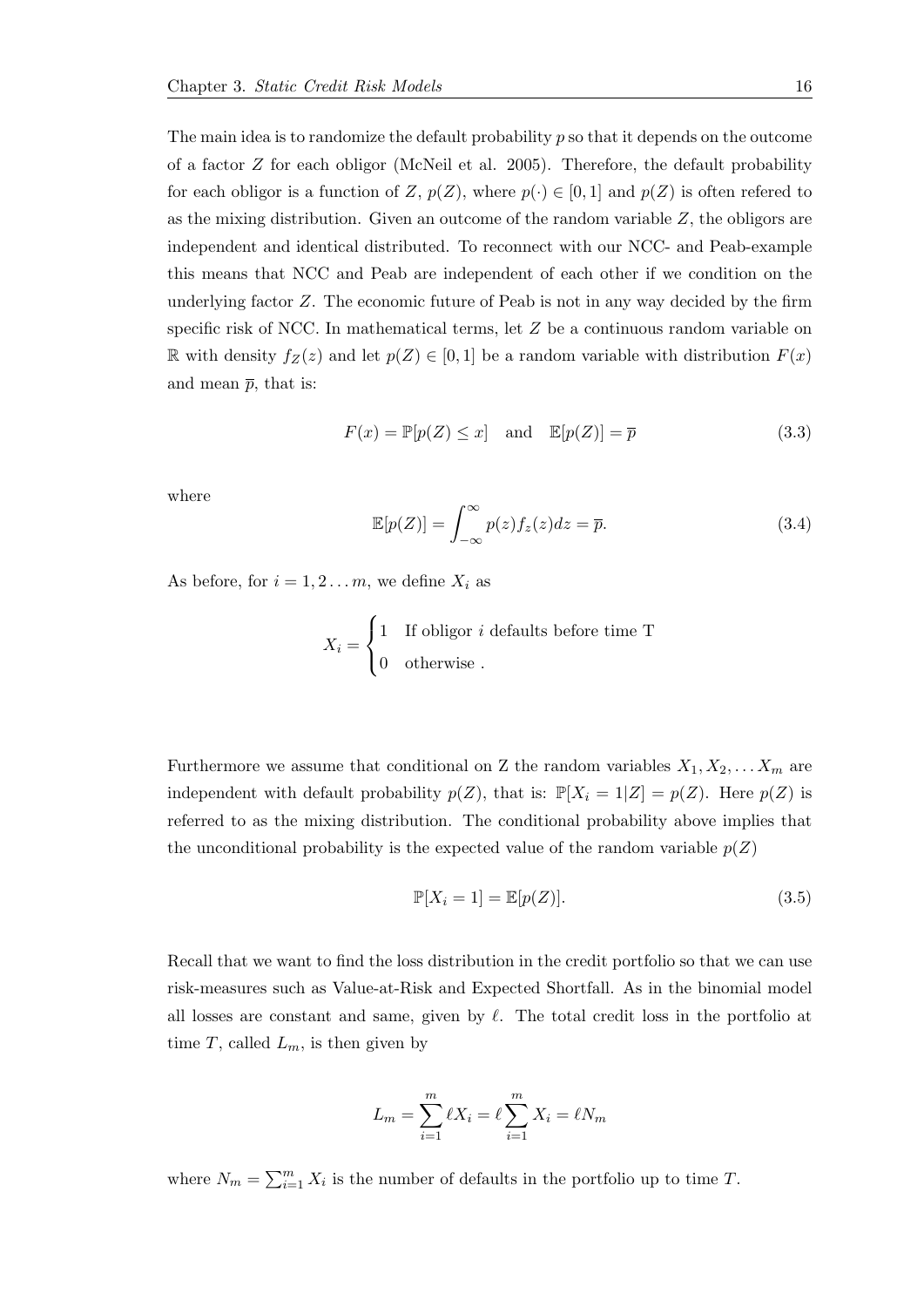Thus it is enough to study the distribution of  $N_m$ , i.e.  $\mathbb{P}[N_m = k]$  for  $k = 0, 1...m$ . If we start with the conditional probability  $\mathbb{P}[N_m = k|Z]$ , we know that conditional on Z the random variables  $X_1, X_2, \ldots, X_m$  are independent. They are by construction bernoulli variables and their sum,  $N_m$ , follows a binomial distribution, that is

<span id="page-24-1"></span>
$$
\mathbb{P}[N_m = k|Z] = \binom{m}{k} p(Z)^k (1 - p(Z))^{m-k}.
$$
\n(3.6)

Now we go on the unconditional probability. From Equation [\(3.6\)](#page-24-1) we conclude that

<span id="page-24-2"></span>
$$
\mathbb{P}[N_m = k] = \mathbb{E}[\mathbb{P}[N_m = k|Z]] = \mathbb{E}\left[\binom{m}{k}p(Z)^k(1-p(Z))^{m-k}\right].\tag{3.7}
$$

If Z is a continuous random variable on R with density  $f_Z(z)$ , then Equation [\(3.7\)](#page-24-2) can be rewritten as

<span id="page-24-3"></span>
$$
\mathbb{E}\left[\binom{m}{k}p(Z)^k(1-p(Z))^{m-k}\right] = \int_{-\infty}^{\infty}\binom{m}{k}p(Z)^k(1-p(Z))^{m-k}f_Z(z)dz.
$$
 (3.8)

In view of Equation [\(3.7\)](#page-24-2),  $\mathbb{P}[N_m = k]$  is given by the right hand side of Equation [\(3.8\)](#page-24-3), in particular the density  $f_Z(z)$  of Z. The random variable Z that creates the dependence among our variables can be distributed in various ways, for example the *beta distribution* or the logit-normal distribution. These will be briefly covered in this thesis and further discussed in Section [3.4,](#page-27-0) but our main focus will be a factor-model developed from Robert C. Merton's award-winning option pricing theory, see Merton (1974).

Equation  $(3.8)$  is the loss distribution for a given function of Z and at this point one would think that we are done. But Equation [\(3.8\)](#page-24-3) will actually fail for large numbers. For some numbers the binomial coefficient will be so large that a computer can not precisely determine it, and  $p(Z)^k$  will be so small for large numbers that a computer would determine it as zero. This is why we have to use the law of large numbers to find an approximation of the loss distribution.

#### <span id="page-24-0"></span>3.2.1 Large Portfolio Approximation

In this subsection we show that the fraction of defaults,  $\frac{N_m}{m}$ , in our portfolio can be approximated by the mixing distribution  $p(Z)$  when the portfolio is large.

We will now motivate why the distribution of  $\frac{N_m}{m}$  will have fatter tails in a mixed binomial model. First, one can show that (see McNeil et al. 2005)

<span id="page-24-4"></span>
$$
Var(X_i) = \overline{p}(1 - \overline{p}) \quad \text{and} \quad Cov(X_i, X_j) = \mathbb{E}[p(Z)^2] - \overline{p}^2 = Var(p(Z)). \tag{3.9}
$$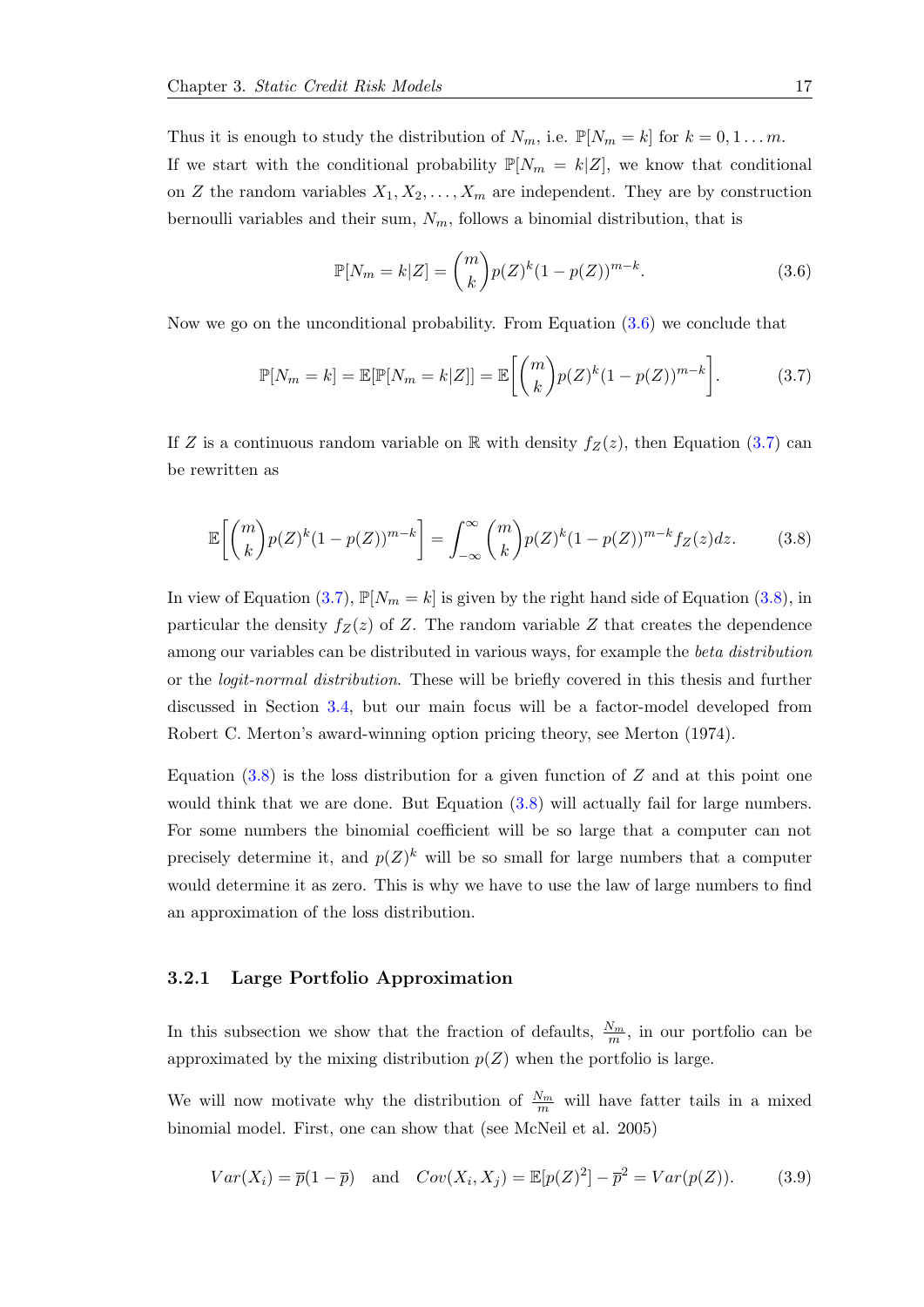Furthermore  $X_1, X_2, \ldots X_m$  are no longer independent and by homogeneity in the portfolio we get (see e.g Wackerly et al. 2007)

<span id="page-25-0"></span>
$$
Var(N_m) = mVar(X_i) + m(m-1)Cov(X_i, X_j). \tag{3.10}
$$

So inserting Equation [\(3.9\)](#page-24-4) in Equation [\(3.10\)](#page-25-0) yields

<span id="page-25-1"></span>
$$
Var(N_m) = m\overline{p}(1-\overline{p}) + m(m-1)(\mathbb{E}[p(Z)^2] - \overline{p}^2).
$$
 (3.11)

From Equation [\(3.11\)](#page-25-1) we can study how  $Var(\frac{N_m}{m})$  behave when  $m \to \infty$ . Recall from Section [3.1](#page-19-1) that the variance of the average number of defaults in the binomial model converged to 0 as  $m \to \infty$ . Using that  $Var(aX) = a^2Var(X)$  and Equation [\(3.11\)](#page-25-1), we get

$$
Var(\frac{N_m}{m}) = \frac{Var(N_m)}{m^2} = \frac{\overline{p}(1-\overline{p})}{m} + \frac{(m-1)(\mathbb{E}[p(Z)^2] - \overline{p}^2)}{m}
$$
(3.12)

and from this we conclude that  $Var(\frac{N_m}{m}) \to \mathbb{E}[p(Z)^2] - \bar{p}^2$  as  $m \to \infty$ . As seen, when we use the binomial mixture model the variance of the average number of defaults in the portfolio does not converge to 0, and as a consequense, the average number of defaults in the portfolio does not converge to a constant. This is due to the fact that the random variables  $X_1, X_2, \ldots X_m$  are no longer independent, they are all affected by the outcome of the factor Z and a dependence between them is created from this common factor. However, for a given outcome of Z the random variables  $X_1, X_2, \ldots X_m$  are conditional independent and we can use the conditional version of the law of large numbers, that is

given a fixed outcome of Z, then 
$$
\frac{N_m}{m} \to p(Z)
$$
 as  $m \to \infty$ . (3.13)

This result implies that for any  $x \in [0,1]$  we have

$$
\mathbb{P}\left[\frac{N_m}{m} \le x|Z\right] \to 1_{(p(Z)\le x)} \quad \text{as} \quad m \to \infty. \tag{3.14}
$$

Hence, when  $m \to \infty$  the conditional probability of having a fractional loss,  $\frac{N_m}{m}$ , less than or equal to x given an outcome of Z is equal to 1, if  $p(Z) \leq x$  and zero otherwise. Thus, we get

<span id="page-25-2"></span>
$$
\mathbb{P}\left[\frac{N_m}{m} \le x\right] \to \mathbb{P}[p(Z) \le x] = F(x) \quad \text{when} \quad m \to \infty. \tag{3.15}
$$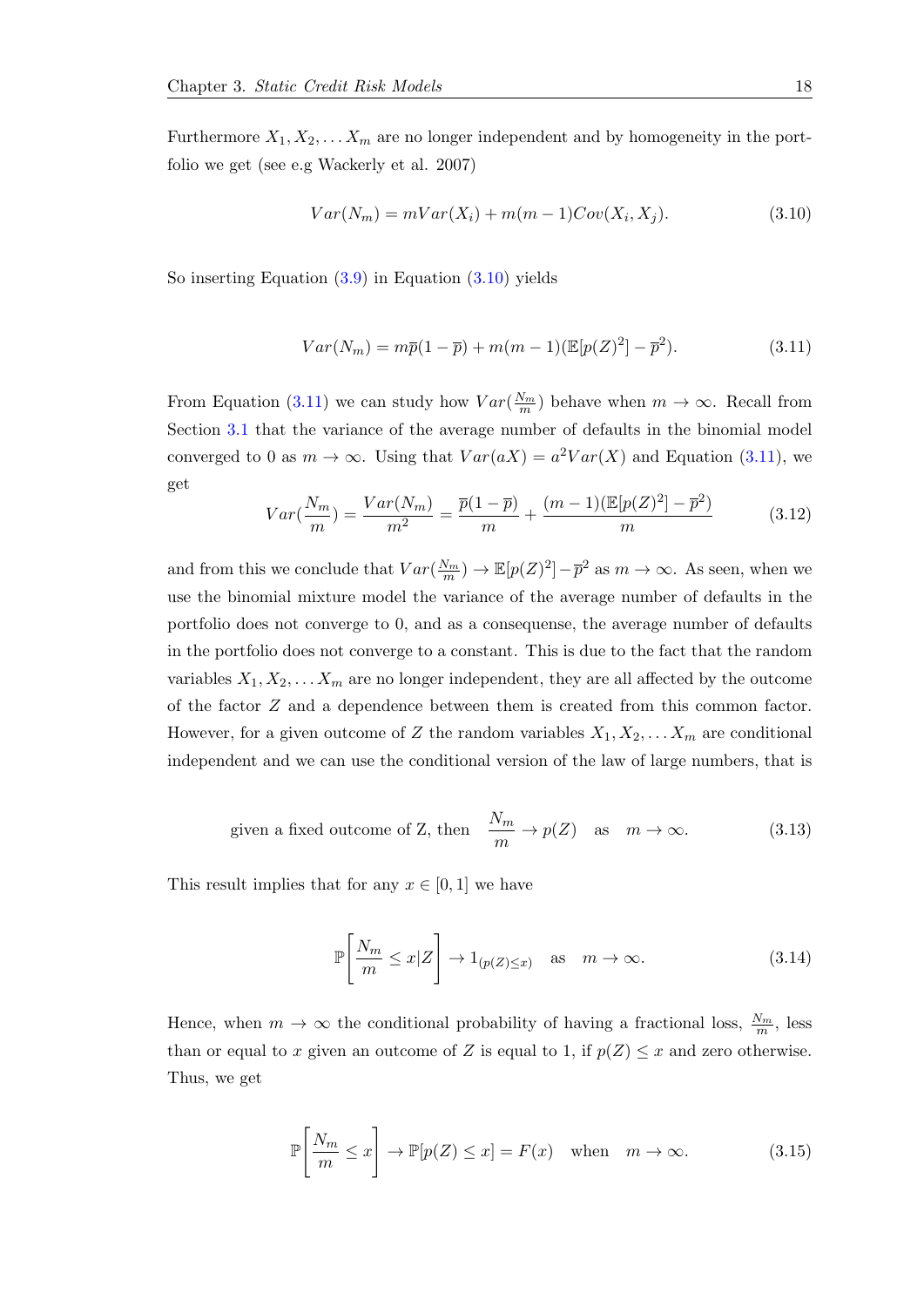So Equation [\(3.15\)](#page-25-2) means that the fraction of defaults in our portfolio,  $\frac{N_m}{m}$ , can be approximated by the mixing distribution  $p(Z)$  when the portfolio size, m, is large enough. The importance behind this result is that if the mixing distribution,  $p(Z)$  in our case, has "fat" tails, then  $\frac{N_m}{m}$  and the loss distrbution  $L_m$  will also have "fat" tails as  $m \to \infty$ . Also, we do not have to use the loss distribution given by Equation [\(3.8\)](#page-24-3), which fails for large numbers of m, but can simply use the mixing distribution  $p(Z)$  to approximate the fraction of defaults in our portfolio.

Recall that  $F_{L_m}(x) = \mathbb{P}[L_m \le x] = \mathbb{P}[\ell N_m \le x] = \mathbb{P}[\frac{N_m}{m} \le \frac{x}{\ell m}]$ , so if m is large Equation [\(3.15\)](#page-25-2) therefore implies that  $F_{L_m}(x) \approx F_L(\frac{x}{\ell m})$  when  $F(x) = \mathbb{P}[p(Z) \leq x]$ . This will be important when we compute  $VaR_{\alpha}(L)$  in this model.

### <span id="page-26-0"></span>3.3 Value-at-Risk and Expected Shortfall in Credit Risk

In this section we discuss how Value-at-Risk and Expected Shortfall can be applied in credit risk using the large portfolio approximation derived in the previous Subsection. Our exact loss distribution  $F_{L_m}(x)$  is given by

$$
F_{L_m}(x) = \sum_{k=0}^{\lfloor \frac{x}{\ell} \rfloor} \int_{-\infty}^{\infty} {m \choose k} p(z)^k (1 - p(z))^{k - m} f_z(z) dz.
$$
 (3.16)

To calculate the  $VaR_{\alpha}(L)$  we first have to take the inverse of this function and then calculate it numerically, which will fail for large numbers of  $m$ . Fortunately, when  $m$  is large the formula boils down to

<span id="page-26-1"></span>
$$
VaR_{\alpha}(L) \approx \ell \cdot m \cdot F^{-1}(\alpha) \tag{3.17}
$$

where  $F(x) = \mathbb{P}[p(Z) \leq x]$ . This is makes Value-at-Risk really easy to calculate if one has a closed formula for the distribution function  $F(x)$  to the mixing distribution  $p(Z)$ .

To understand Equation [\(3.17\)](#page-26-1), recall from Equation [\(3.15\)](#page-25-2) that

$$
\mathbb{P}\left[\frac{N_m}{m} \le x\right] \to \mathbb{P}[p(Z) \le x] = F(x) \text{ when } m \to \infty
$$

and from this we conclude that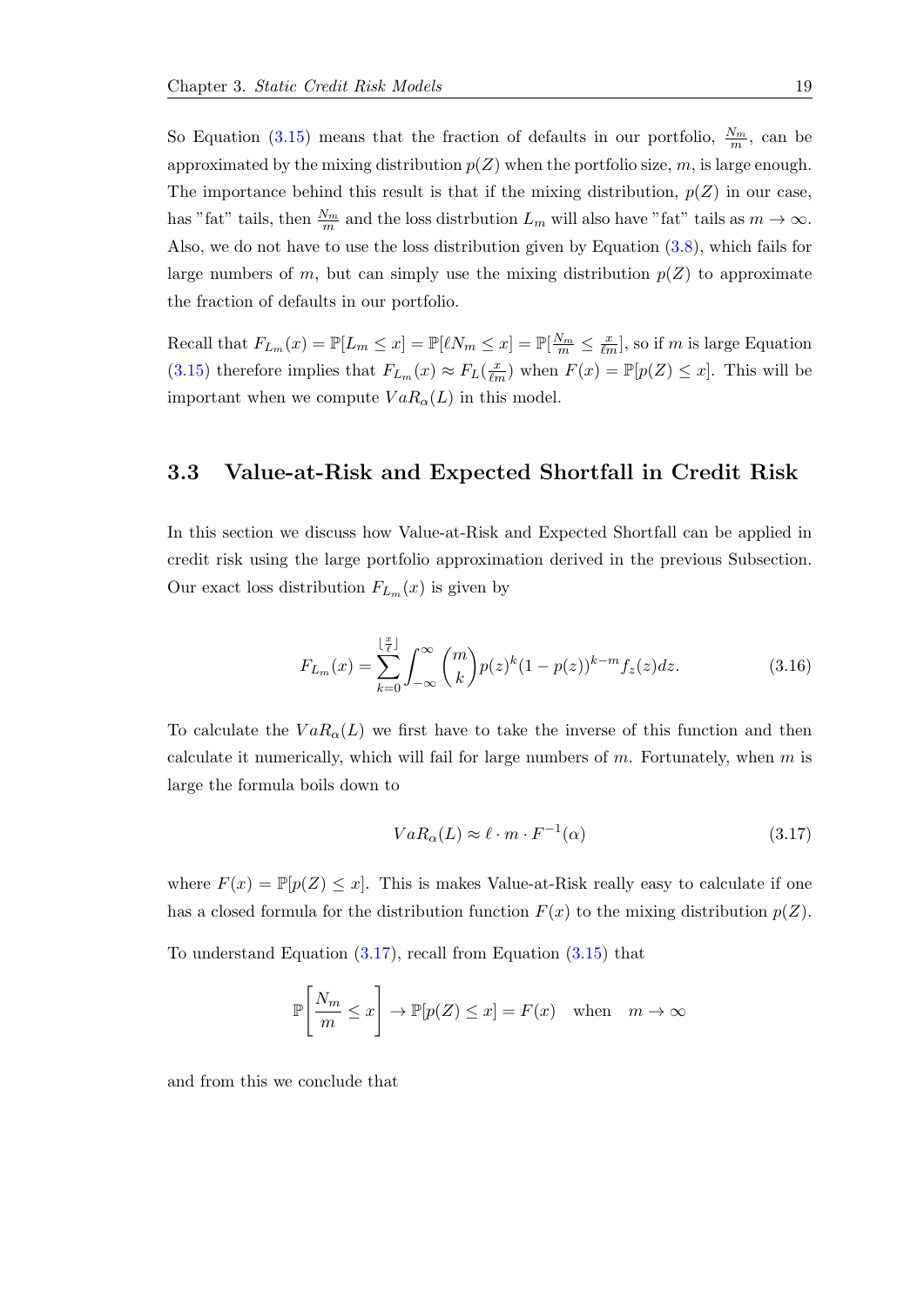$$
VaR_{\alpha}(L) = \inf \{ y \in \mathbb{R} : \mathbb{P}[L \le y] \ge \alpha \}
$$
  
\n
$$
= \inf \left\{ y \in \mathbb{R} : \mathbb{P}\left[\frac{L}{\ell m} \le \frac{y}{\ell m}\right] \ge \alpha \right\}
$$
  
\n
$$
= \inf \left\{ y \in \mathbb{R} : \mathbb{P}\left[\frac{N_m}{m} \le \frac{y}{\ell m}\right] \ge \alpha \right\}
$$
  
\n
$$
\to \inf \left\{ y \in \mathbb{R} : F(\frac{y}{\ell m}) \ge \alpha \right\} \text{ as } m \to \infty
$$
  
\n
$$
= \left\{ \text{let } x = \frac{y}{\ell m} \right\} = \inf \left\{ \ell \cdot m \cdot x \in \mathbb{R} : F(x) \ge \alpha \right\}
$$
  
\n
$$
= \ell \cdot m \cdot \inf \left\{ x \in \mathbb{R} : F(x) \ge \alpha \right\} = \ell \cdot m \cdot F(\alpha)^{-1}.
$$

An approximation of Expected Shortfall follows from the approximation of Value-at-Risk.

$$
ES_{\alpha}(L) = \frac{1}{1 - \alpha} \int_{\alpha}^{1} VaR_{u}(L)du
$$
  
\n
$$
\approx \frac{1}{1 - \alpha} \int_{\alpha}^{1} \ell \cdot m \cdot F^{-1}(u)du
$$
  
\n
$$
= \frac{\ell \cdot m}{1 - \alpha} \int_{\alpha}^{1} F^{-1}(u)du.
$$

## <span id="page-27-0"></span>3.4 Various Mixing Distributions

In this subsection we discuss the beta distribution and the logit-normal distribution which can be used as mixing distributions in the binomial model. We also introduce the binomial mixture model inspired by the Merton framework.

#### The Beta distribution

The Beta-distribution is intuitively a good distribution to use for loss distributions since if we let  $p(x) = x$  and  $Z \sim \text{Beta}(a, b)$ , then  $p(Z) = Z \in [0, 1]$ , that is,  $p(Z)$  is a distribution of probabilities. The density function for a variable  $Z \sim \text{Beta}(a, b)$  is

$$
f_z(z) = \frac{1}{\beta(a,b)} z^{a-1} (1-z)^{b-1} \quad z \in [0,1]
$$
\n(3.18)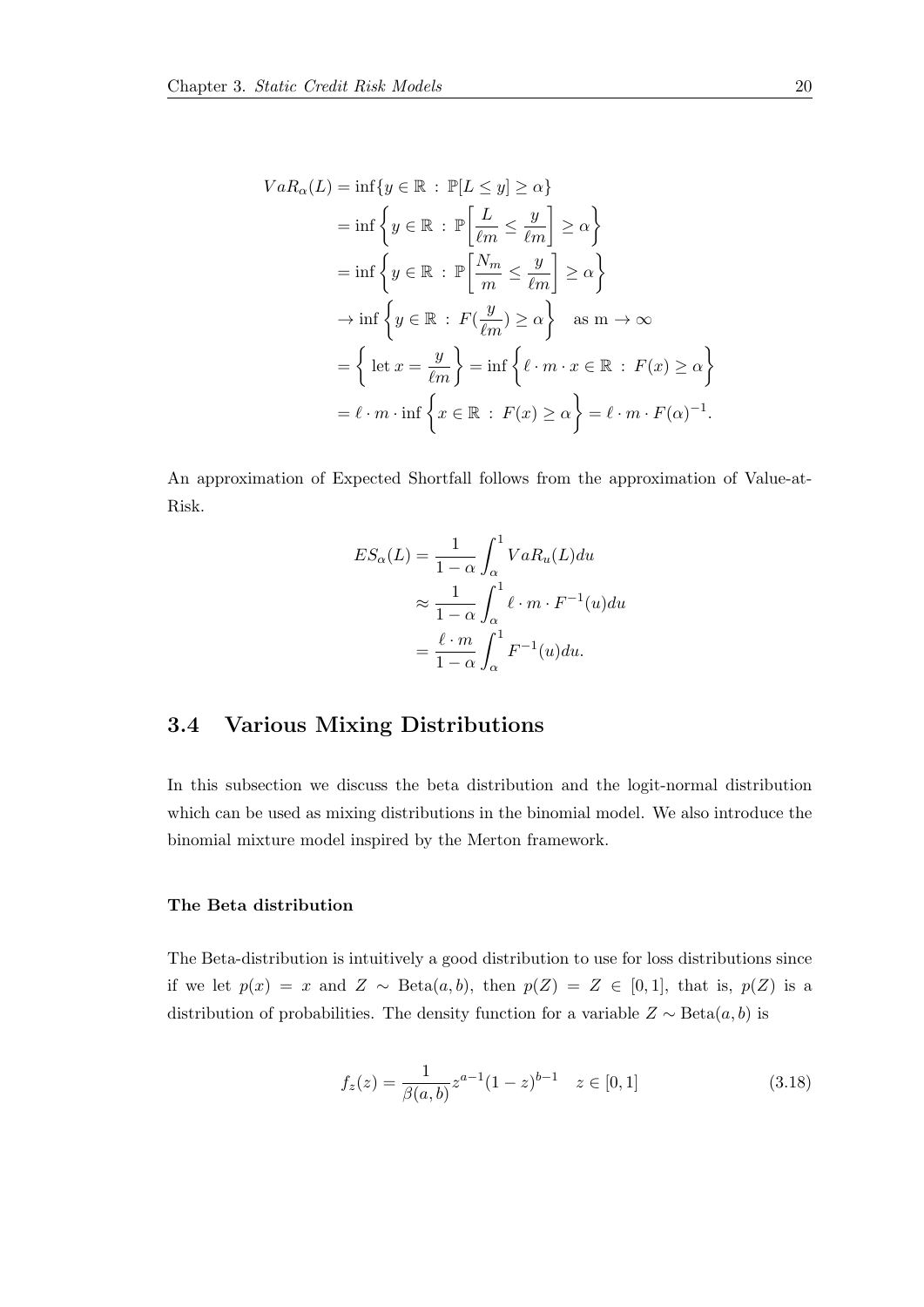where  $\beta(a, b)$  is the beta function.

$$
\beta(a,b) = \int_0^1 z^{a-1} (1-z)^{b-1} dz
$$
\n(3.19)

(see e.g. Wackerly et al. 2007).

One can use the Beta-distribution in our loss distribution given by Equation [\(3.6\)](#page-24-1) and show that

$$
\mathbb{P}[N_m = k] = \binom{m}{k} \frac{\beta(a+k, b+m-k)}{\beta(a, b)}.
$$
\n(3.20)

However, if m and k are large, this formula will fail since  $\binom{m}{k}$  is to big to be numerically correctly handled in a computer. In Figure [3.2](#page-28-0) we display  $\mathbb{P}[N_m = k]$  for  $k = 0, 1, ..., m$ and for two different pairs of a and b, for  $\bar{p} = 0.05$ .

<span id="page-28-0"></span>

Figure 3.2: Two different beta densities, but the parameters calibrated such that  $\mathbb{E}[p(Z)]$  is the same.

#### Logit-normal distribution

If we use the logistic function,  $\frac{1}{1+e^x}$  for  $p(X)$ , on a random variable which is standard normal distributed, we get the logit-normal distribution, that is,

$$
p(Z) = \frac{1}{1 + e^{-(\mu + \sigma Z)}}\tag{3.21}
$$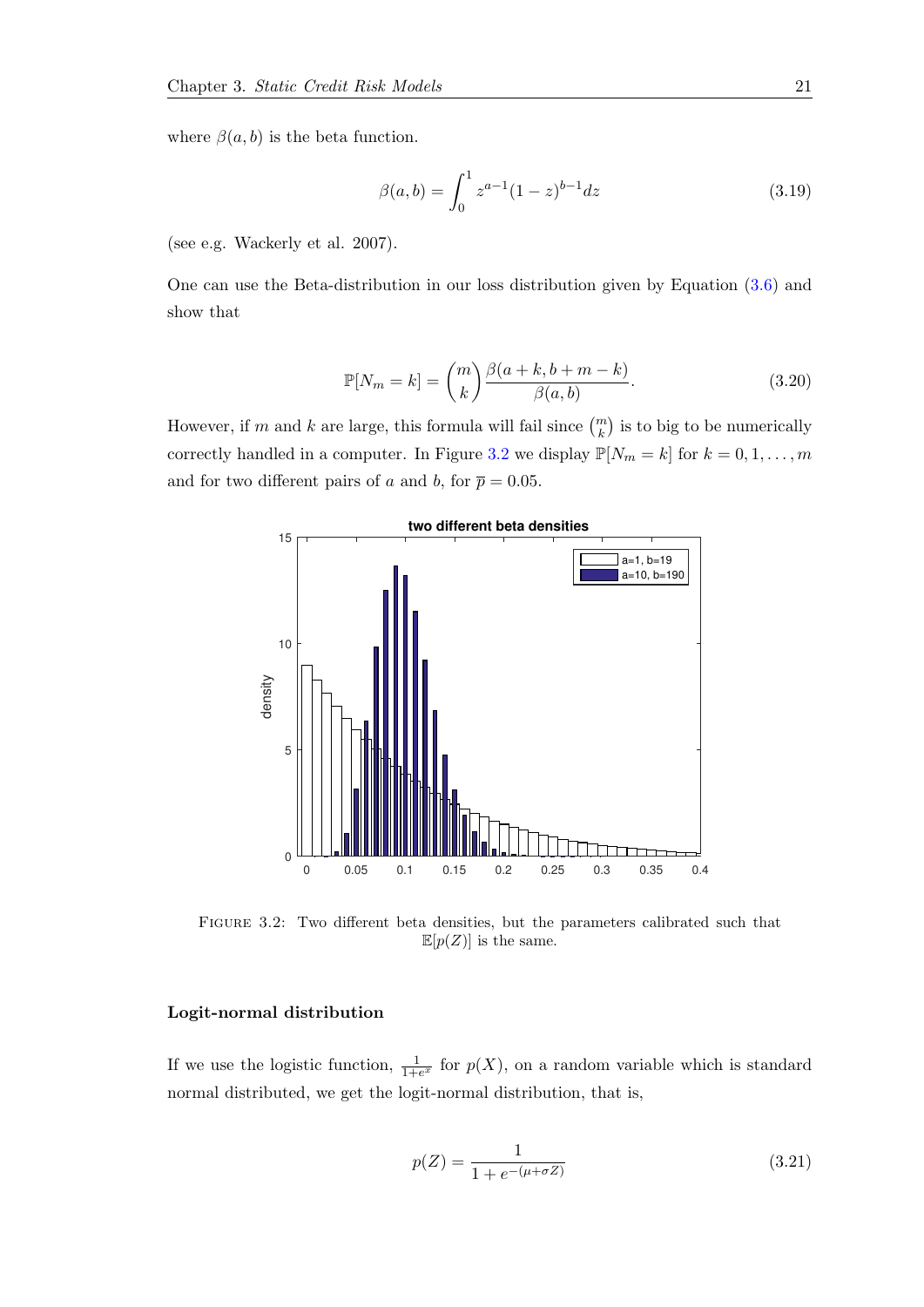where  $\sigma > 0$  and Z is standard normal. Then it is easy to see that  $p(Z) \in [0,1]$  as we want it to be to be able to use in our binomial model.

Because  $p(Z) \in [0, 1]$  the function is well defined and the cumulative mixing distribution is easily computed as  $F(x) = \mathbb{P}[p(Z) \leq x] = \mathbb{P}[Z \leq p(x)^{-1}] = N(p^{-1}(x))$ , where  $N(x)$ is the distribution function of a standard normal distribution.

#### The binomial mixture model inspired by the Merton model

In the binomial mixture model inspired by the Merton model  $p(Z)$  is given by

<span id="page-29-2"></span>
$$
p(Z) = N\left(\frac{N^{-1}(\overline{p}) - \sqrt{\rho}Z}{\sqrt{1-\rho}}\right)
$$
\n(3.22)

where  $\rho \in [0,1], N(x)$  is the distribution function of a standard normal distribution and  $\overline{p} = \mathbb{P}[X_i = 1]$ . Importantly,  $p(Z) \in [0,1]$ . Here, the choice of  $p(Z)$  is based on economic theory and each parameter have an economic interpretation. For example, the beta distribution and its parameters have no direct economic meaning. In contrast, each parameter in Equation [\(3.22\)](#page-29-2) can be estimated from real data.

The mixed binomial Merton model is a big part of this thesis and will be rigorously derived in the next section.

### <span id="page-29-0"></span>3.5 The Binomial Mixture Model Inspired by Merton

In this section we discuss Merton's model, see Merton (1974) and Black-Scholes (1973), and show a one-factor model based on the Merton framework.

#### <span id="page-29-1"></span>3.5.1 The Merton Framework

In this subsection we discuss Merton's asset value model, see Merton (1974). Notations and explanations are gathered from Herbertsson (2014) and Lando (2004).

The value of a firms assets is the sum of its equity and its debt. In the Merton model the debt of the firm is considered a single zero-coupon bond with face value  $D$  and maturity T. At time t the value of the firms equity is  $S_t$  and the value of its debt is  $D_t$ ,  $t \leq T$ . The value of the obligors asset,  $V_t$  at time t, is

$$
V_t = E_t + D_t.
$$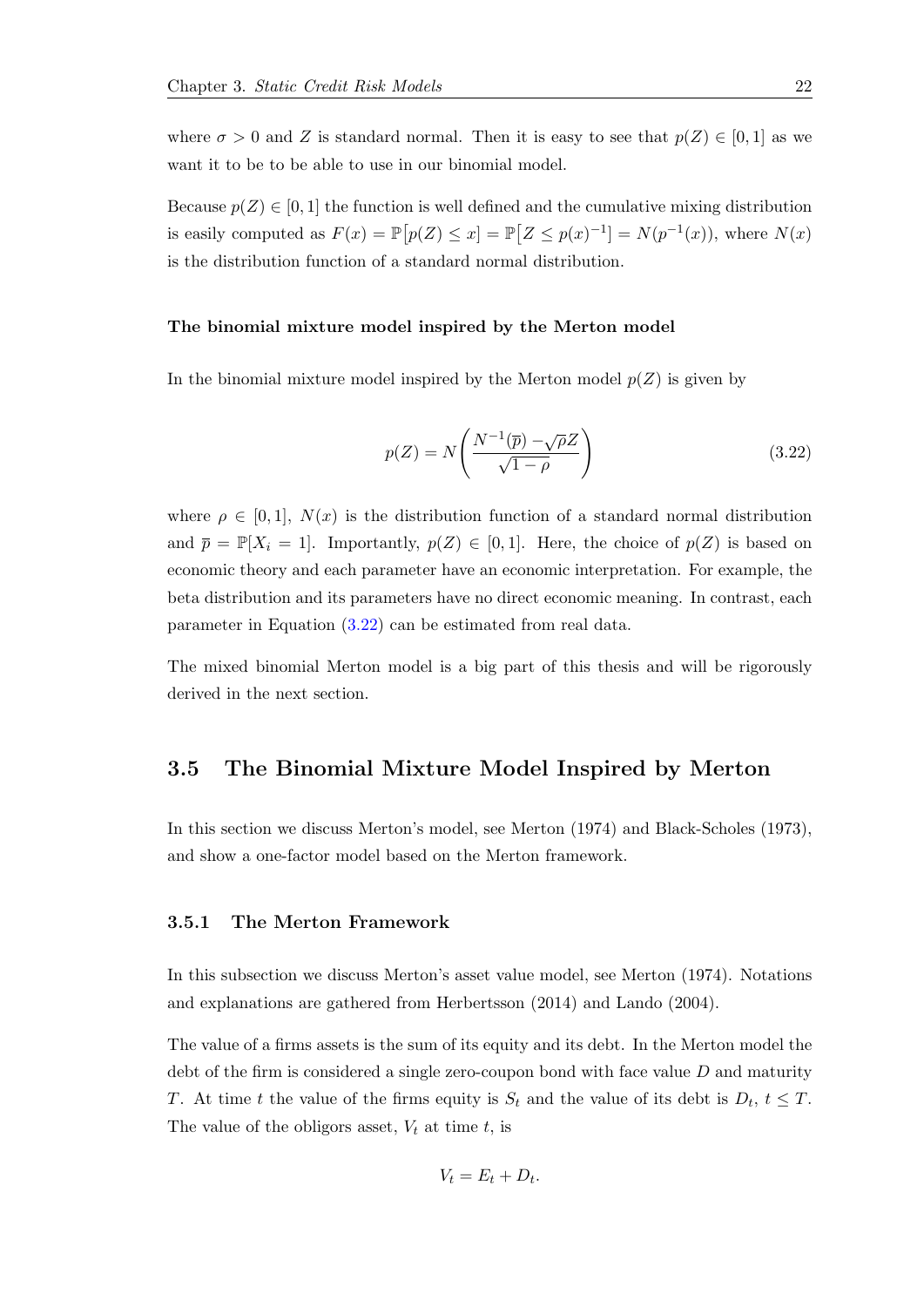If the value of the obligor's assets is less than its debt at time T, that is  $V_T \leq D_T$  the firm defaults, the shareholders receives nothing and the bondholders receives what's left. If the value of the obligor's assets is greater than its debt at time T,  $V_T > D_T$ , the firm is alive, the shareholders receives  $V_T - D_T$  and the bondholders receives  $D_T$ .

In the Merton Model,  $V_t$  is a stochastic process which follows a Geometric Brownian motion, that is,

$$
dV_t = \mu V_t dt + \sigma V_t dB_t
$$

where  $\mu$  is the expected drift of the firms asset and  $\sigma$  is a measure of its variance. This is a stochastic differential equation which can be solved by using Itos lemma, see Hull (2012), and the solution is

<span id="page-30-1"></span>
$$
V_t = V_0 e^{(\mu - \frac{1}{2}\sigma^2)t + \sigma B_t}.
$$
\n(3.23)

#### <span id="page-30-0"></span>3.5.2 A One-factor Model Inspired by the Merton Framework

In this subsection we use Merton's model to derive a one-factor binomial mixed model for credit portfolios.

Consider a credit portfolio with  $m$  obligors and where each obligor can default up to a fixed time point T. Assume that each obligor i is a firm with asset  $V_{t,i}$  which follows Merton's model so that

$$
dV_{t,i} = \mu_i V_{t,i} dt + \sigma_i V_{t,i} dB_{t,i}
$$

where  $\mu_i$  is the expected increase of the firms asset and  $\sigma_i$  is a measure of its variance, and  $B_{t,i}$  is a stochastic process defined as

<span id="page-30-2"></span>
$$
B_{t,i} = \sqrt{\rho} W_{t,0} + \sqrt{1 - \rho} W_{t,i}.
$$
\n(3.24)

One can show that  $B_{t,i}$  is a Brownian motion so Equation [\(3.23\)](#page-30-1) then implies that  $V_{t,i}$ is given by

<span id="page-30-3"></span>
$$
V_{t,i} = V_{0,i}e^{(\mu_i - \frac{1}{2}\sigma_i^2)T + \sigma_i B_{t,i}}.
$$
\n(3.25)

So from Equation [\(3.24\)](#page-30-2) we see that  $V_{t,i}$  in Equation [\(3.25\)](#page-30-3) creates dependence among the obligors via the parameter  $\rho$ . More specific, the  $W_{t,0}$  term in Equation [\(3.24\)](#page-30-2) can be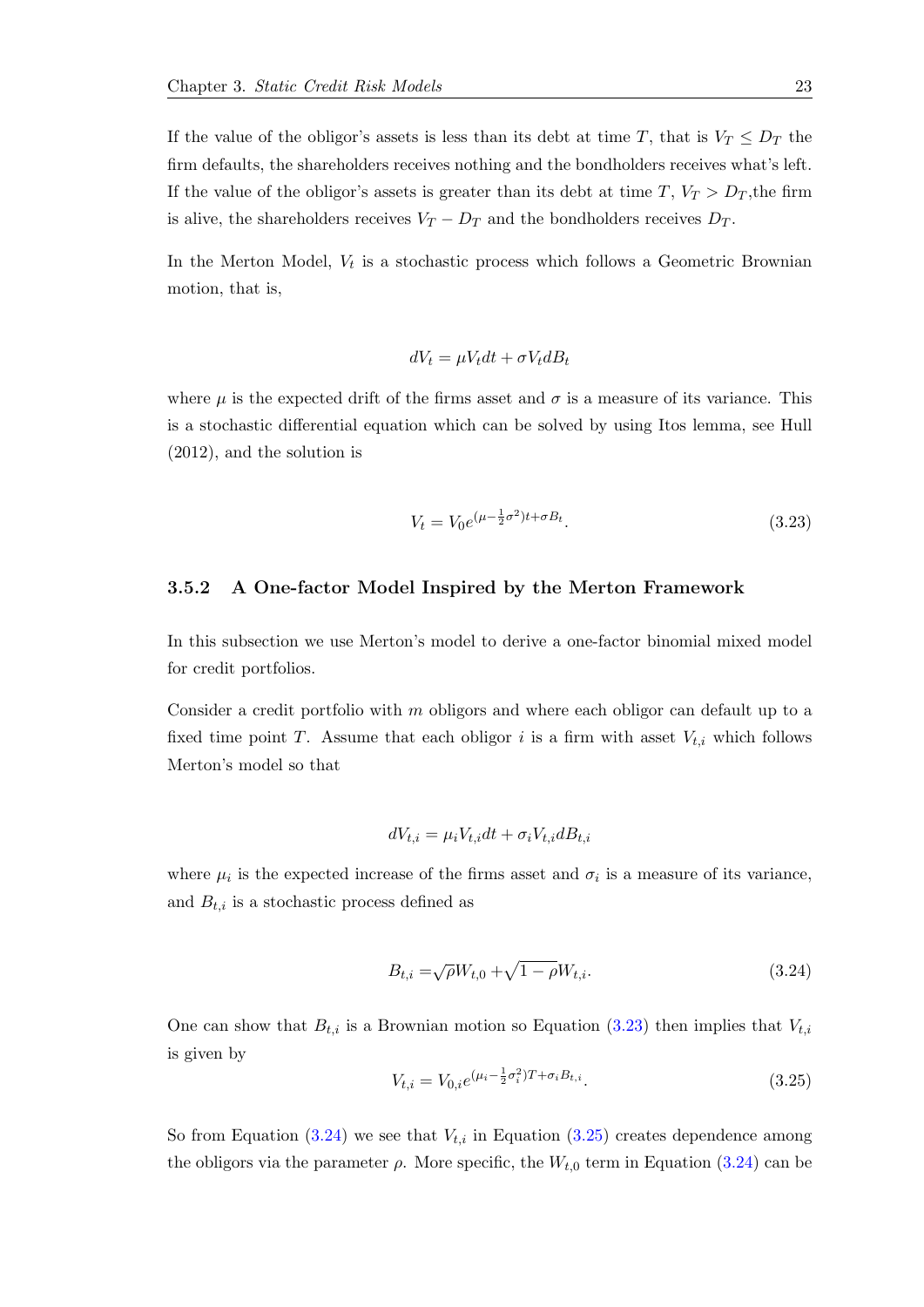interpreted as a common economic variable that affects all of the obligors while " $W_{t,i}$ " is some firm specific process. The common economic variable is weighted by $\sqrt{\rho}$  and the firm specific risk is weighted by  $\sqrt{1-\rho}$ . If the correlation between  $B_{t,i}$  and  $B_{t,j}$  for two obligors i and j is computed, we get  $\rho$ , so the dependence among the obligors, which is created by the common economic variable, is the asset-correlation  $\rho$ . Recall that in Merton's model, obligor *i* defaults if  $V_{t,i} \leq D_i$ , or, by using Equation [\(3.25\)](#page-30-3), if

<span id="page-31-0"></span>
$$
V_{0,i}e^{(\mu_i - \frac{1}{2}\sigma_i^2)T + \sigma B_{T,i}} < D_i. \tag{3.26}
$$

Taking ln of both sides of Equation  $(3.26)$  and replacing  $W_i$  with its definition yields

<span id="page-31-1"></span>
$$
\ln V_{0,i} - \ln D_i + (\mu_i - \frac{1}{2}\sigma_i^2)T + \sigma_i \left(\sqrt{\rho}W_{T,0} + \sqrt{1 - \rho}W_{T,i}\right) < 0. \tag{3.27}
$$

For each obligor i we have that  $W_{i,T} \sim N(0,T)$ . Dividing by  $\sqrt{T}$  creates a new variable  $Y_i \sim N(0,1)$ , so  $Y_i$ √ T has the same distribution as  $W_{i,T}$ . Now define  $Z = Y_0$  (the common economic variable) and insert in Equation [\(3.27\)](#page-31-1)

$$
\ln V_{0,i} - \ln D_i + (\mu_i - \frac{1}{2}\sigma_i^2)T + \sigma_i \left(\sqrt{\rho}\sqrt{T}Z + \sqrt{1 - \rho}\sqrt{T}Y_i\right) < 0. \tag{3.28}
$$

Dividing with  $\sigma_i$ √  $T,$ 

$$
\frac{\ln V_{0,i} - \ln D_i + (\mu_i - \frac{1}{2}\sigma_i^2)T}{\sigma \sqrt{T}} + \sqrt{\rho} \sqrt{T} Z + \sqrt{1 - \rho} \sqrt{T} Y_i < 0 \tag{3.29}
$$

and solving for  $Y_i$  gives

$$
Y_i < \frac{-(C_i + \sqrt{\rho}Z)}{\sqrt{1 - \rho}}\tag{3.30}
$$

where  $C_i$  is

<span id="page-31-3"></span>
$$
C_i = \frac{\ln\left(\frac{V_{0,i}}{D_i}\right) + (\mu_i - \frac{1}{2}\sigma_i^2)T}{\sigma \sqrt{T}}.
$$
\n(3.31)

Hence, from our equations we find that

<span id="page-31-2"></span>
$$
V_{T,i} < D_i \Leftrightarrow Y_i < \frac{-(C_i + \sqrt{\rho}Z)}{\sqrt{1 - \rho}}.\tag{3.32}
$$

Inspired by Mertons model we define  $X_i$  as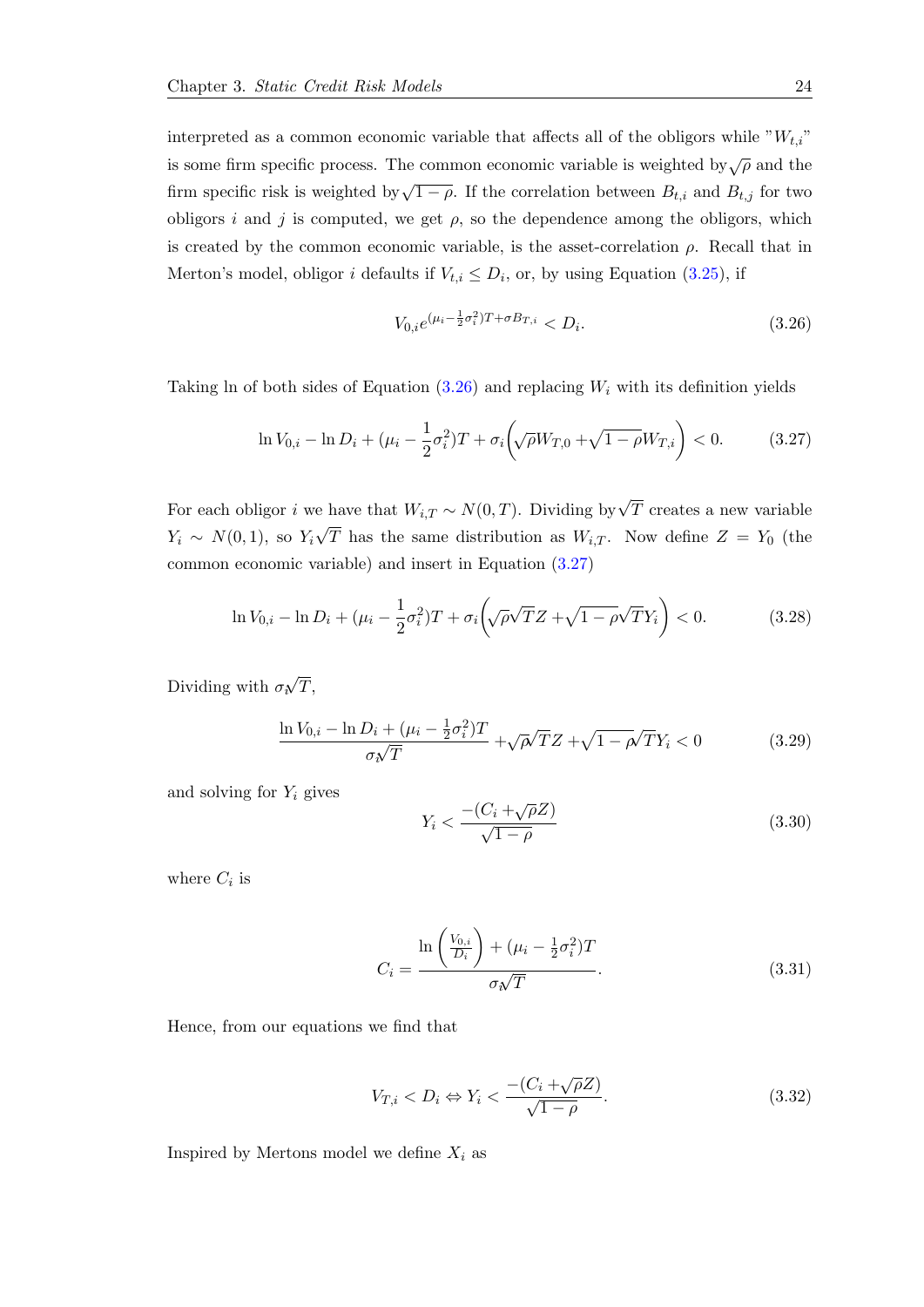$$
X_i = \begin{cases} 1 & \text{If } V_{T,i} < D_i \\ 0 & \text{If } V_{T,i} > D_i \end{cases} \tag{3.33}
$$

and because of the independency between  $Y_i$  and Z and that  $Y_i \sim N(0, 1)$  we have

<span id="page-32-0"></span>
$$
\mathbb{P}[X_i = 1|Z] = \mathbb{P}[V_{T,i} < D_i = 1|Z] = \mathbb{P}\left[Y_i < \frac{-(C_i + \sqrt{\rho}Z)}{\sqrt{1-\rho}} \middle| Z\right] = N\left(\frac{-(C_i + \sqrt{\rho}Z)}{\sqrt{1-\rho}}\right) \tag{3.34}
$$

where  $N(x)$  is the distribution function of a standard normal distribution. To use Equation [\(3.34\)](#page-32-0) in our mixed binomial model, we assume a homogeneous portfolio, so that all m obligors are identical with  $V_{0,i} = V_0$ ,  $D_i = D$ ,  $\mu_i = \mu$  and  $C_i = C$  for all obligors.

Let us again think of Z as an economic background variable, and define  $p(Z)$  as

<span id="page-32-1"></span>
$$
p(Z) = N\left(\frac{-(C_i + \sqrt{\rho}Z)}{\sqrt{1-\rho}}\right) \tag{3.35}
$$

where we remind the reader that  $p(Z) = \mathbb{P}[X = 1|Z]$ . From Equation [\(3.32\)](#page-31-2) we can re-arrange for C and get

$$
-C \ge \sqrt{\rho}Z + \sqrt{1 - \rho}Y_i \tag{3.36}
$$

where  $C = C_i$  is given by Equation [\(3.31\)](#page-31-3) with  $V_{0,i} = V_0$ ,  $D_i = D$ ,  $\mu_i = \mu$ . Furthermore, since Z and Y<sub>i</sub> are standard normals, then  $\sqrt{\rho}Z + \sqrt{1-\rho}Y_i$  will also be standard normal. Hence,  $\mathbb{P}[\sqrt{\rho}Z + \sqrt{1-\rho}Y_i \leq -C] = N(-C)$  therefore,

$$
\overline{p} = \mathbb{P}[X_i = 1] = \mathbb{P}[V_{T,i} < D] = N(-C) \tag{3.37}
$$

so that

$$
C = -N^{-1}(\overline{p})\tag{3.38}
$$

which means that we can ignore  $C$  and instead directly work with the default probability  $\bar{p}$  which indirectly will solve for the variables in C. Now we can write Equation [\(3.35\)](#page-32-1) as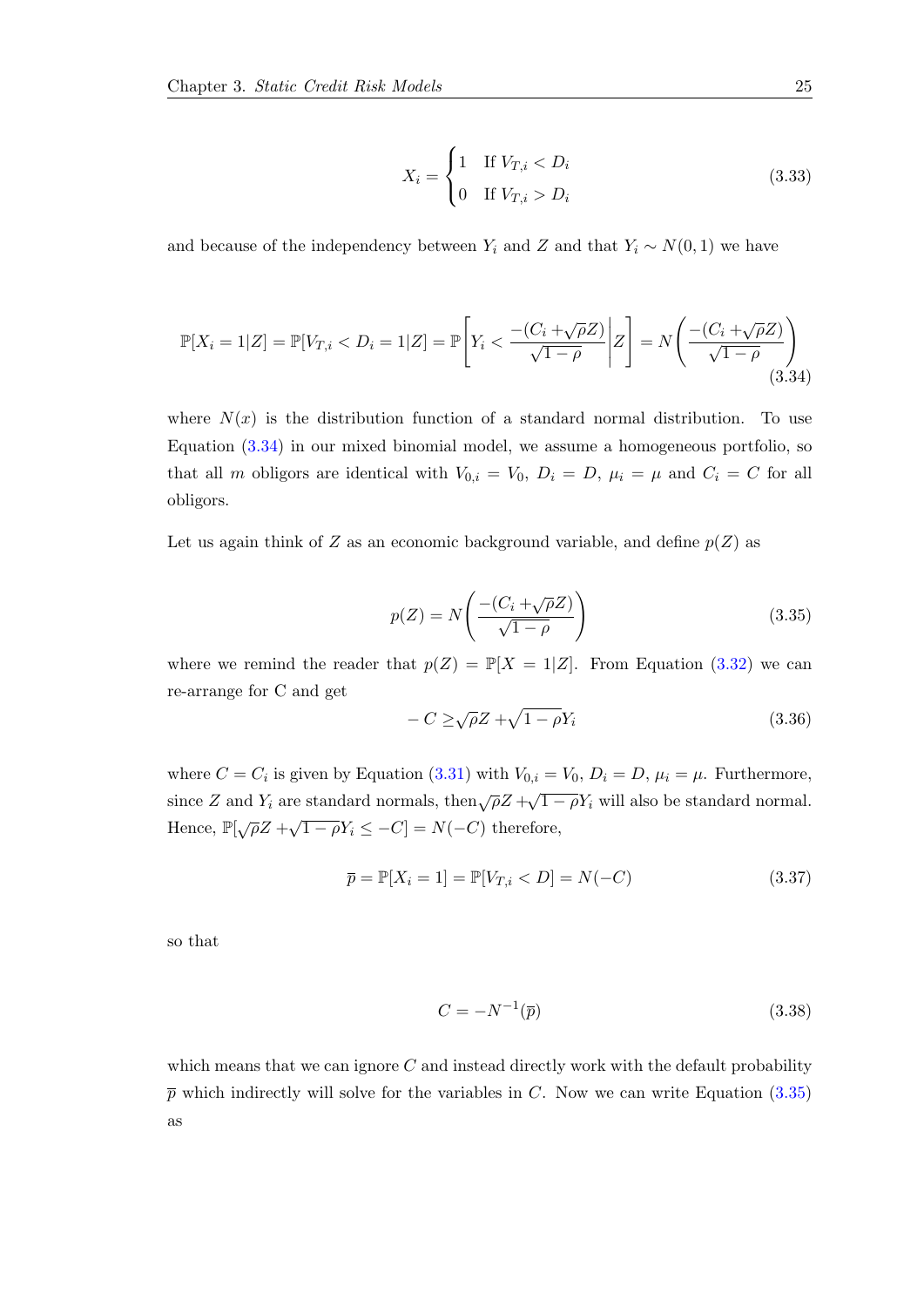<span id="page-33-1"></span>
$$
p(Z) = N\left(\frac{N^{-1}(\overline{p}) - \sqrt{\rho}Z}{\sqrt{1-\rho}}\right).
$$
\n(3.39)

If we use this in the mixed binomial model, we have arrived at the mixed binomial Merton model. If we want to add more factors, more economic variables effecting our portfolio of obligors, Z is replaced as the sum of weighted factors, which will be discussed in Chapter 5. Equation [\(3.39\)](#page-33-1) can be used in our simulations. To find the loss distribution we perform a large number of simulations, sum up the number of defaults in each simulation and divide by the number of simulations. But as discussed in Subsection [3.2.1](#page-24-0) we can find an approximation of the loss distribution as a closed expression when the number of obligors in our portfolio are large. That is what Oldrich Vasicek did in his famous paper, see Vasicek (1991), and is derived in the next section.

## <span id="page-33-0"></span>3.6 Large Portfolio Approximation in the Mixed Binomial Merton Model

In this section we derive Vasicek's large portfolio approximation of the one-factor model inspired by Merton. This gives us a closed form expression for the loss distribution which is widely used in the finance industry. We also present the approximation of Value-at-Risk in a large portfolio. The derivation of Vasicek's large portfolio approximation can be found in e.g. Vasicek (1991) or McNeil et al. (2005).

We know that 
$$
p(Z) = N\left(\frac{-(C_i + \sqrt{\rho}Z)}{\sqrt{1-\rho}}\right)
$$
 so  
\n
$$
F(x) = \mathbb{P}[p(Z) \le x] = \mathbb{P}\left[N\left(\frac{-(C_i + \sqrt{\rho}Z)}{\sqrt{1-\rho}}\right) \le x\right]
$$
\n(3.40)

and thus

$$
\mathbb{P}\left[N\left(\frac{-(C_i + \sqrt{\rho}Z)}{\sqrt{1-\rho}}\right) \leq x\right] = \mathbb{P}\left[\left(\frac{-(C_i + \sqrt{\rho}Z)}{\sqrt{1-\rho}}\right) \leq N^{-1}(x)\right]
$$

$$
= \mathbb{P}\left[-Z \leq \frac{1}{\sqrt{\rho}}(\sqrt{1-\rho}N^{-1}(x) + C)\right]
$$

$$
= N\left(\frac{1}{\sqrt{\rho}}(\sqrt{1-\rho}N^{-1}(x) + C)\right)
$$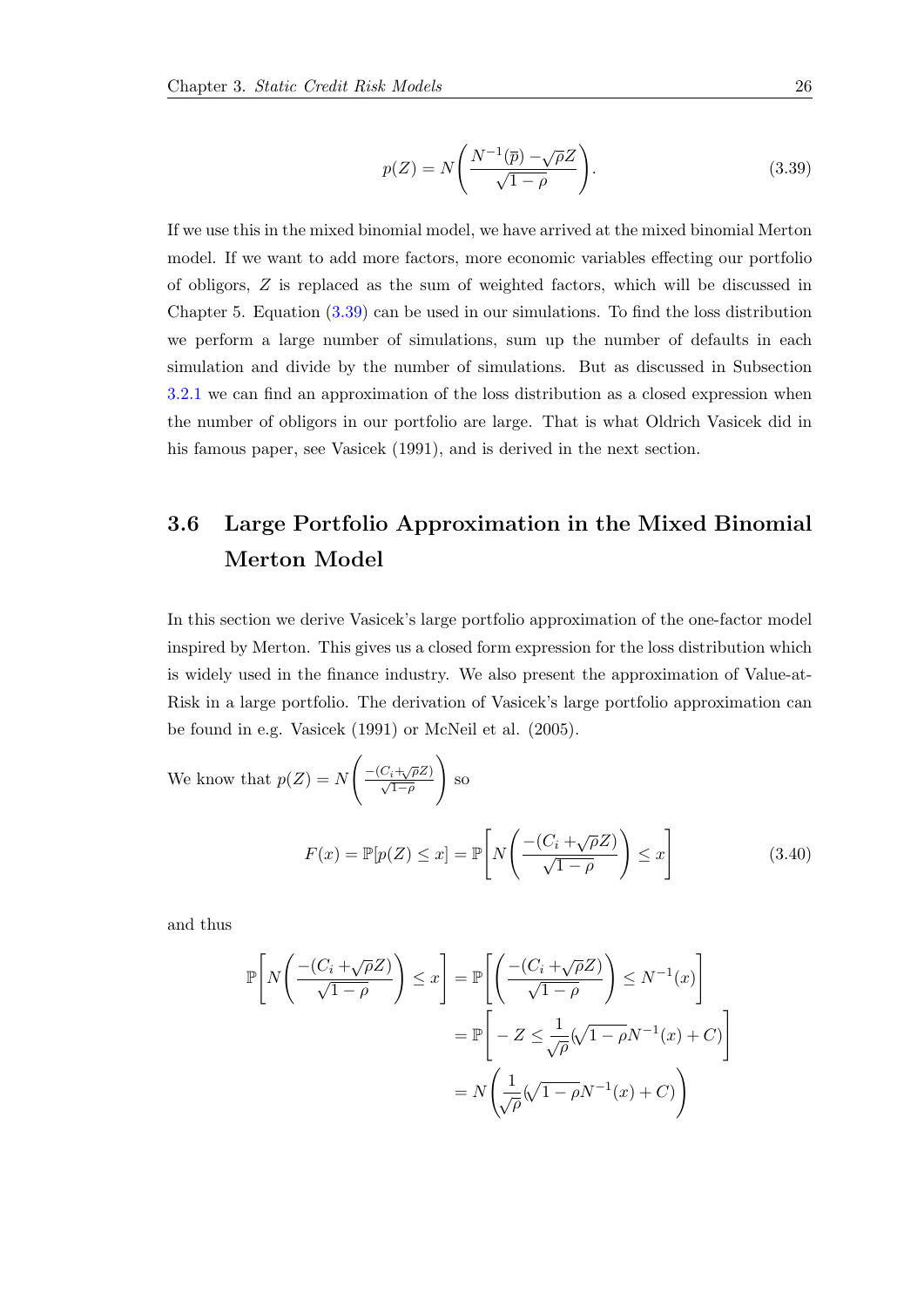that is,  $F(x) = N\left(\frac{1}{\sqrt{2}}\right)$  $\frac{1}{\rho}$ (  $(\sqrt{1-\rho}N^{-1}(x)+C)$ . Finally, by using that  $C=-N^{-1}(\bar{p})$  we conclude that

$$
F(x) = N\left(\frac{1}{\sqrt{\rho}}(\sqrt{1-\rho}N^{-1}(x) - N^{-1}(\overline{p}))\right)
$$
 (3.41)

where  $F(x) = \mathbb{P}[p(Z) \leq x]$ . Hence, in the Merton mixed binomial model we arrive at the following approximation of the loss distribution

<span id="page-34-1"></span>
$$
\mathbb{P}[L_m \le x] \approx N \left( \frac{1}{\sqrt{\rho}} (\sqrt{1 - \rho} N^{-1} (\frac{x}{\ell m}) - N^{-1} (\overline{p})) \right) \tag{3.42}
$$

where  $\bar{p} = \mathbb{P}[X_i = 1]$  is the individual default probability for each obligor and  $\rho$  is the asset correlation specified in Equation [\(3.24\)](#page-30-2).

The expression in Equation [\(3.42\)](#page-34-1) is Vasicek's large portfolio approximation of the onefactor model inspired by Merton. It is widely used by financial institutions to manage risk in large credit portfolios and implemented in the Basel accords, see e.g. McNeil et al. (2005). Now that we have a closed expression of the loss distribution in Equation [\(3.42\)](#page-34-1), we can use Equation  $(3.17)$  with Equation  $(3.42)$  to derive a closed-form expression for Value-at-Risk in the mixed binomial Merton model and then get

$$
VaR_{\alpha}(L) = \ell \cdot m \cdot N\left(\frac{\sqrt{\rho}N^{-1}(\alpha) + N^{-1}(\overline{p})}{\sqrt{1-\rho}}\right).
$$
\n(3.43)

### <span id="page-34-0"></span>3.7 A Multi-factor Model Inspired by Merton

In this section we expand the one-factor model inspired by Merton into a multi-factor model.

In multi-factor models inspired by the Merton framework, we extend the one-factor model by adding more factors. When we add another factor to the model, it can be seen as adding another common economic variable affecting all obligors. In Section [3.2](#page-22-0) we gave an example of Peab and NCC and said that they were both affected by how the construction industry developed. We can expand this example and say that NCC and Peab are affected by 75% on how well the construction industry develops and by 25% on changes in the interest level in Sweden. Hence, they are affected by a weighted sum of factors. In the general case we can say that for a homogeneous portfolio of obligors, each obligor is affected by a composite factor  $\Psi$  which is a weighted sum of factors, that is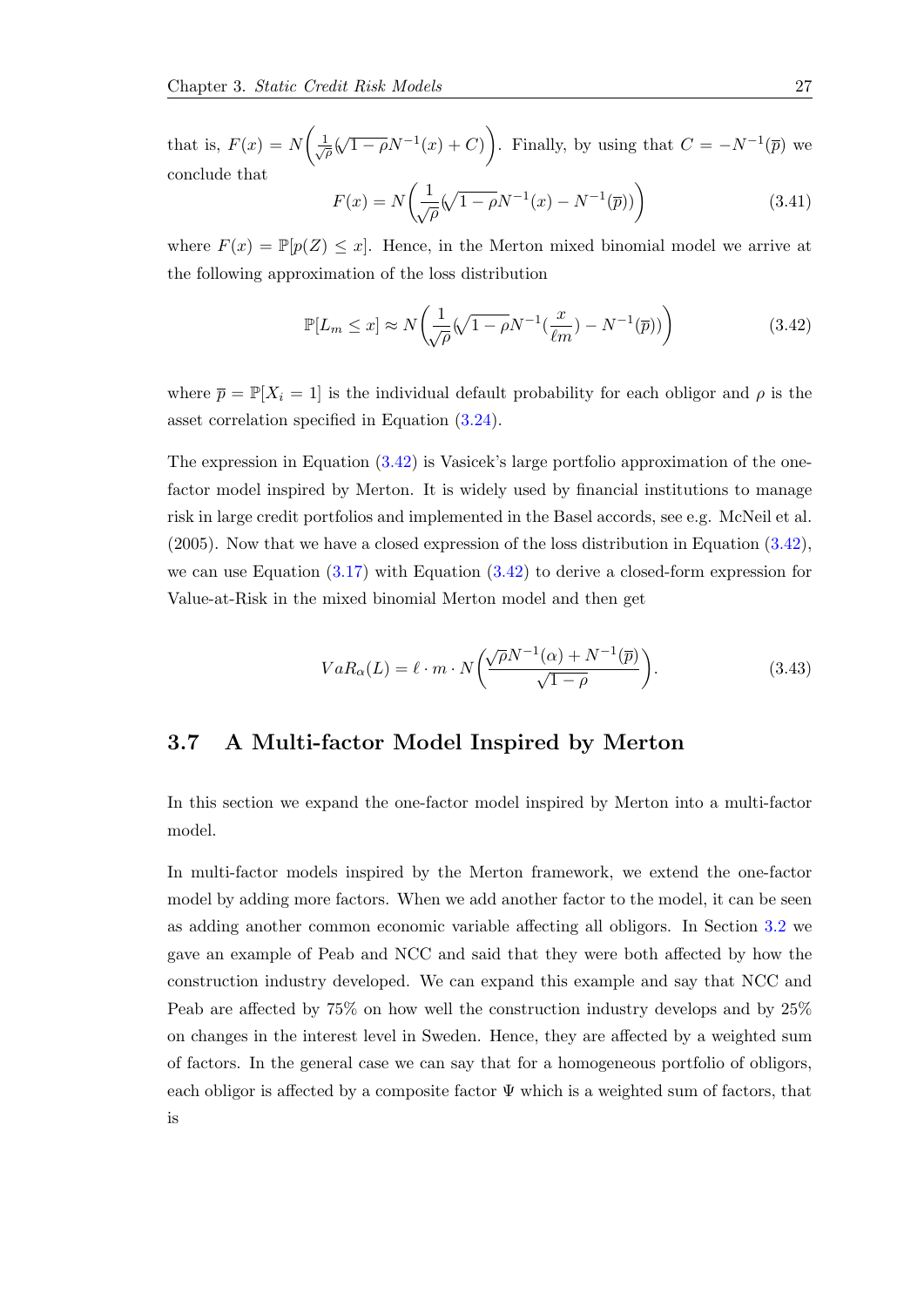$$
\Psi = \sum_{k=1}^K w_k \psi_k
$$

where  $k = 1, 2, \ldots, K$  are factor indices (Bluhm et al. 2002).

As in Subsection [3.5.2](#page-30-0) the value of the obligors assets are driven by a systematic risk and a firm-specific risk,  $\Psi$  can here be seen as the systematic risk (Bluhm et al. 2002). It is assumed that the weights on the factors can not be negative and needs to sum up to 100%, that is

$$
\sum_{k=1}^{K} w_k = 1, \quad w_k \ge 0.
$$

It is both intuitively clear and essential for our model to work that the weights sum up to 1. Intuitively, obligors are affected by both a systematic risk and a firm specific risk and of course the factors representing the systematic risk has to be 100% of the systematic risk. Also, if the weights do not sum up to one the property  $\mathbb{E}[p(Z)] = \overline{p}$  does not hold, which is essential to do for our model to work. The conditional default probability in the multi-factor model looks the same as in Equation  $(3.39)$ , but the factor Z is substituted for a composite factor  $\Psi$ . The multi-factor model inspired by Merton for a homogeneous portfolio looks like this

$$
p(\Psi) = N\left(\frac{N^{-1}(\overline{p}) - \sqrt{\rho}\Psi}{\sqrt{1-\rho}}\right)
$$
\n(3.44)

where  $\bar{p}$  is the individual default probability,  $\rho$  is the asset correlation between the obligors,  $\Psi$  is the composite factor affecting all obligors and  $N(x)$  is the cumulative distribution function of a standard normal distribution which makes  $p(Z) \in [0, 1]$ .

#### <span id="page-35-0"></span>3.7.1 A Two-factor Model Inspired by Merton

In this subsection we will discuss a two-factor model inspired by Merton which simply is a special case of the multi-factor model. In Chapter [4](#page-38-0) we will use this two-factor model in our simulations, therefore we dedicate a subsection to explain its outline.

In Section [3.7](#page-34-0)  $\Psi$  consisted of K factors, we will now limit the model to two factors so that  $\Psi = w_1 Z + w_2 Y$ . As in the multi-factor model the weights of the factors are assumed not to be negative and needs to sum up to 1. For a two-factor model we have  $w_1 + w_2 = 1$  and therefore  $w_2 = 1 - w_1$ .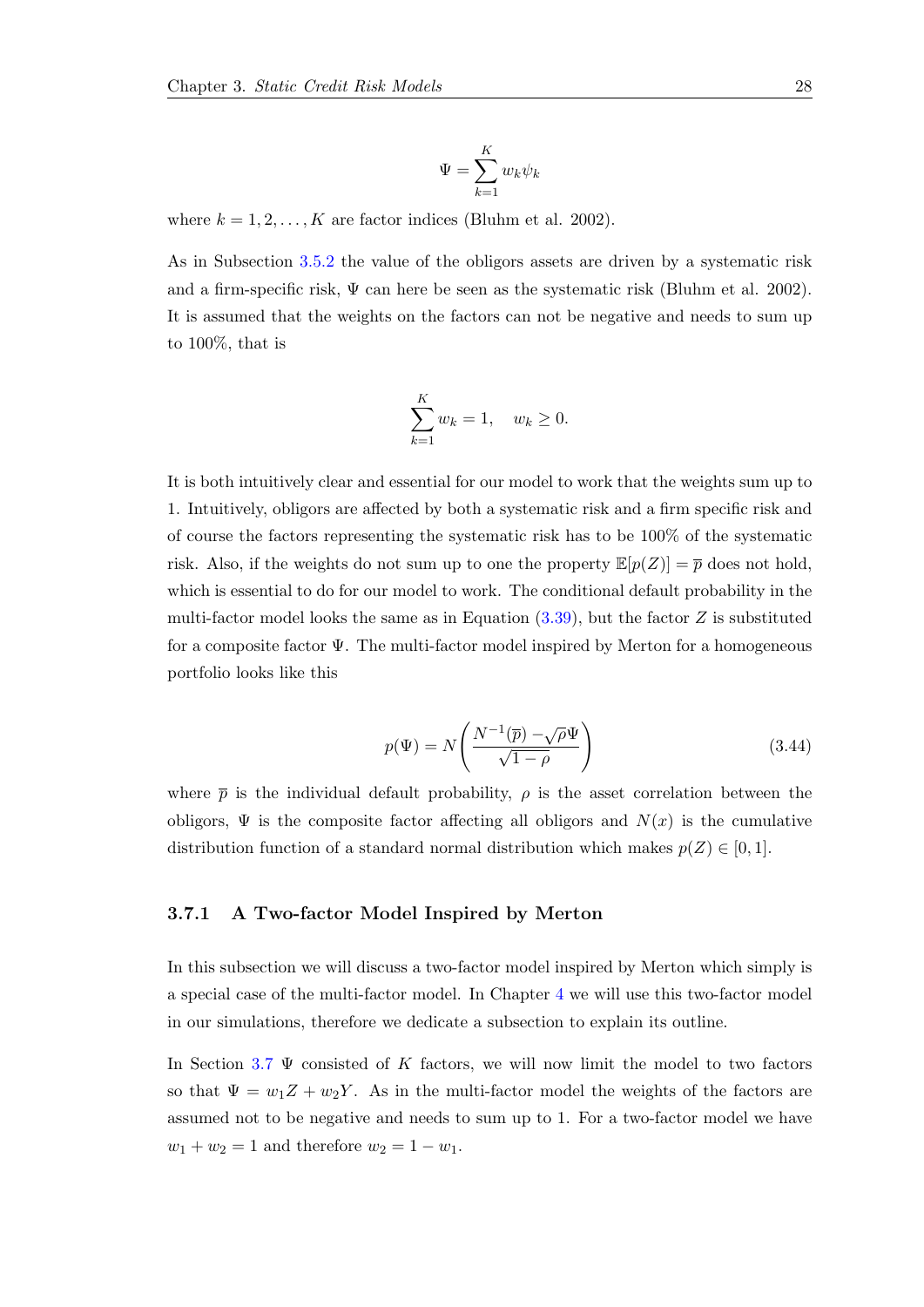$$
p(Z, Y) = N\left(\frac{N^{-1}(p) - \sqrt{\rho}(w_1 Z + w_2 Y)}{\sqrt{1 - \rho}}\right).
$$
 (3.45)

This is just a special case of the multi-factor model inspired by Merton as described in Bluhm et al. (2002) and McNeil et al. (2005) where the composite factor consists of only two factors. Further, we will introduce some correlation between the factors Z and Y . This is intuitively appealing, in our previous example the outcome of the construction industry is probably to some extent affected by the interest level in Sweden. In our model the correlation between the factors are created as follows. The variables Z and X are *i.i.d* and  $Z \sim N(0, 1)$  and  $Y = a_1 Z + a_2 X$ , which makes  $Y \sim N(0, a_1^2 + a_2^2)$ . This implies that

$$
Corr(Z, Y) = \frac{a_1}{\sqrt{a_1^2 + a_2^2}}
$$
\n(3.46)

and in the appendix we show how to calculate the correlation between  $Z$  and  $Y$ . Because both the variance and the correlation is determined by  $a_1$  and  $a_2$  we can determine  $a_1$  and  $a_2$  in terms of the correlation and the variance. This is crucial, since the loss distribution will look different depending on the variance (which is a measure of risk) and we will not be able to isolate the effect of adding another factor to our model if we do not hold the variance or the correlation fixed. If v is the variance and  $Corr(Z, Y) = \rho_Z$  we solve the system of equations,

<span id="page-36-0"></span>
$$
a_1^2 + a_2^2 = v \tag{3.47}
$$

$$
\frac{a_1}{\sqrt{a_1^2 + a_2^2}} = \rho_Z \tag{3.48}
$$

and get

$$
a_2 = \sqrt{v - v\rho_Z^2}
$$

$$
a_1 = \rho_Z \sqrt{v}.
$$

There are two special scenarios worth mentioning in the two-factor model. One is that if the correlation is  $-1$  and the weights are set to 50%, the systematic risk, i.e. the dependence on the factors, disappears. This is because if the correlation is −1 and the variance is 1 then  $a_1 = -1$  from Equation [\(3.48\)](#page-36-0) and hence  $Y = -Z$ . If the weights are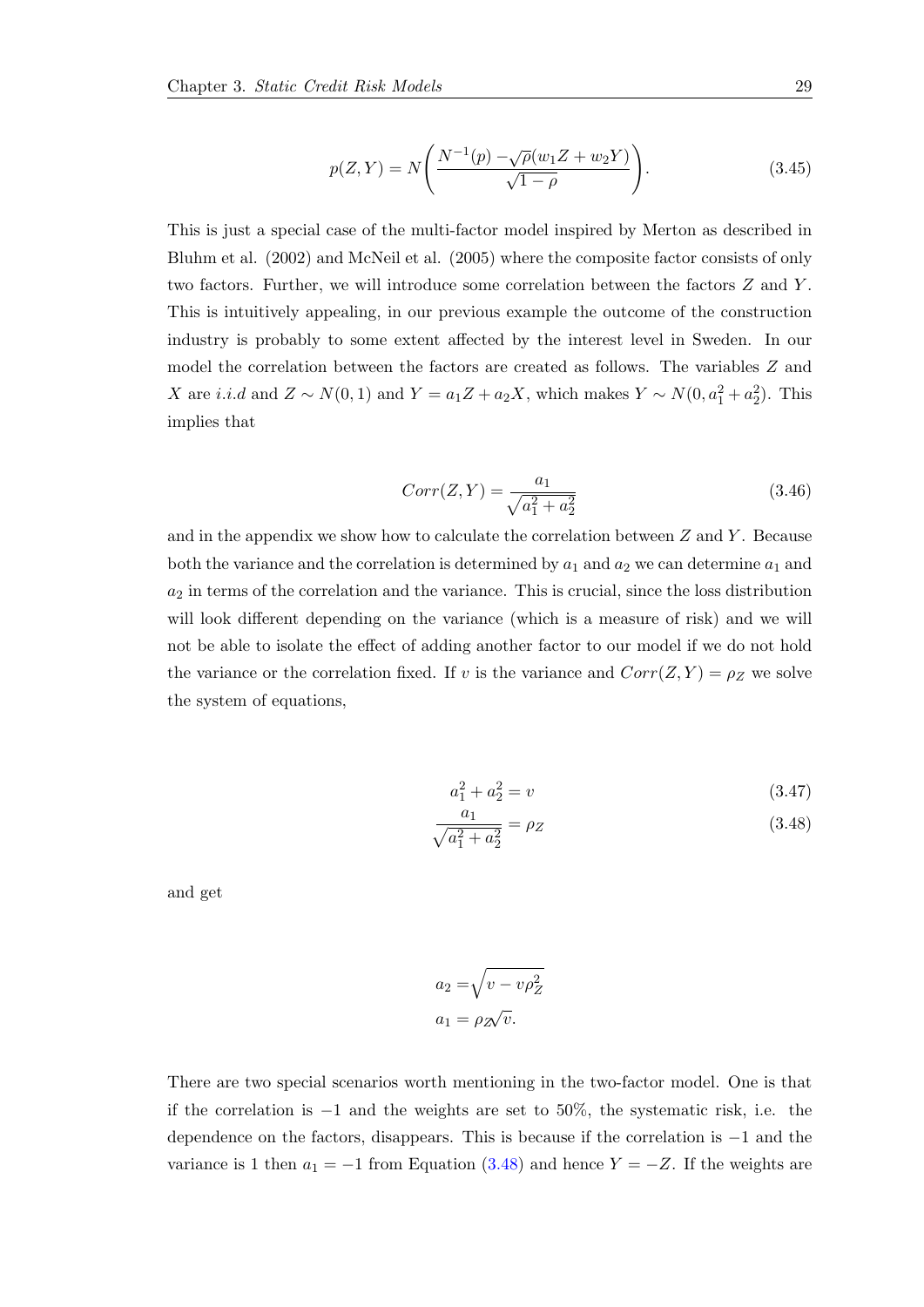50% each, we have  $0.5 \cdot Z - 0.5 \cdot Z$  and then the expression  $\sqrt{\rho}(w_1 Z + w_2 Y)$  in Equation [\(4.2\)](#page-45-1) becomes zero, and what is left is

$$
p(Z) = N\left(\frac{N^{-1}(p)}{\sqrt{1-\rho}}\right)
$$

and if the asset-correlation,  $\rho$ , is set to zero, we are actually back in the binomial model. Second, if the correlation between  $Z$  and  $Y$  is 1, we are back in the one-factor model. That is, if  $\rho_z = 1$  and  $v = 1$  we have  $a_1 = 1$  and  $a_2 = 0$  which generates  $Y = 1 \cdot Z$  and because the weights sum up to 1 the weighted sum will simply be Z.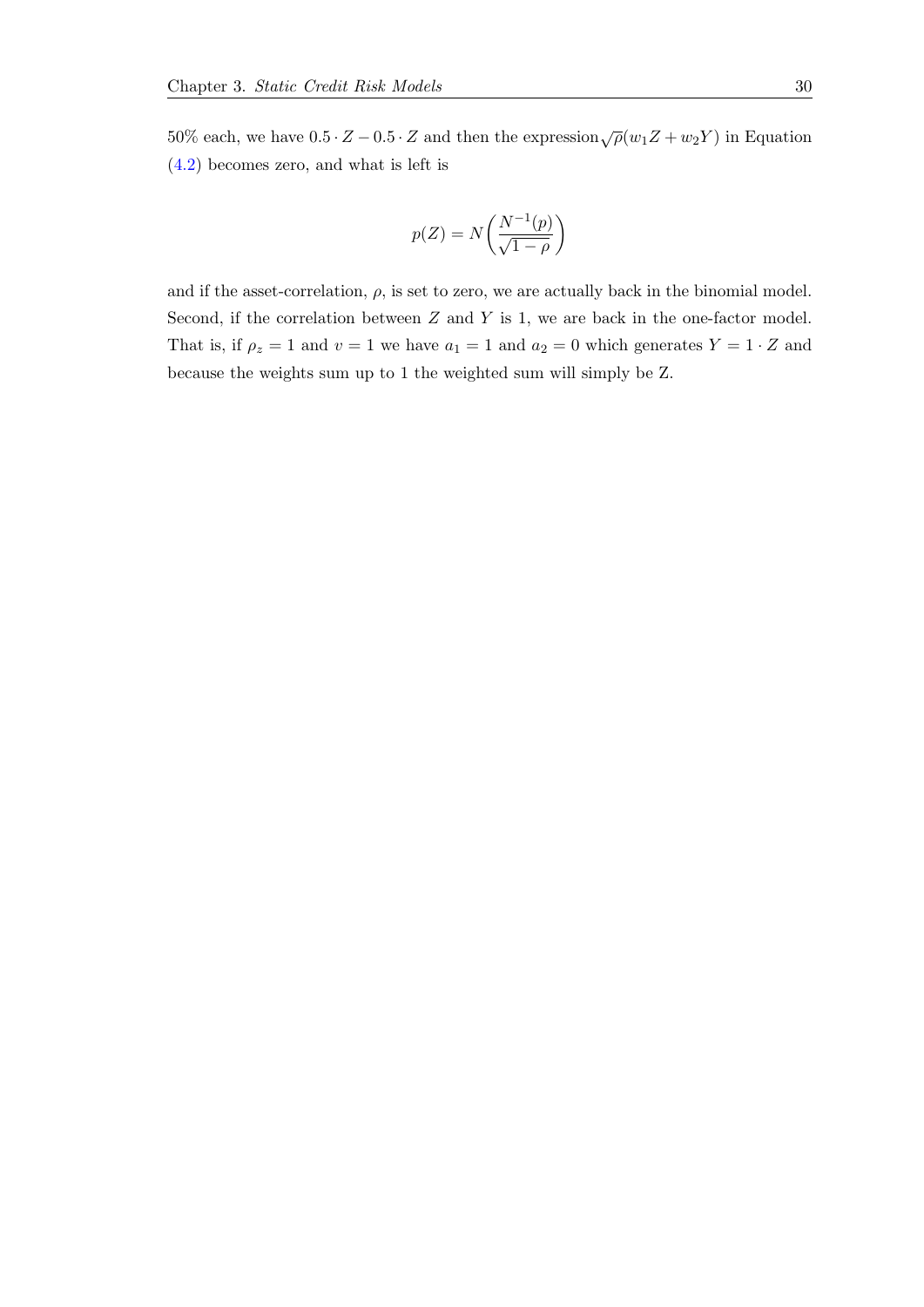## <span id="page-38-0"></span>Chapter 4

# Simulations and Numerical Examples

In this chapter we will present simulations and numerical examples. In Section [4.1](#page-38-1) we explain the algorithm used in our simulations of the mixed binomial model and mixed binomial Merton model. Section [4.2](#page-39-0) shows some examples on how the simulations of the mixed binomial model converges to  $p(Z)$  i.e. the large portfolio approximation. Then in Section [4.3](#page-43-0) we compare the one-factor model inspired by Merton and the mixed binomial beta model. In Section [4.4](#page-45-0) we perform simulations of the two-factor model and compare Value-at-Risk to the large portfolio approximation of the one-factor model. Finally in Subsection [4.4.1](#page-47-0) we let the loss given default,  $\ell$ , depend on the outcome of the factors.

Throughout this chapter we use a portfolio containing 1000 obligors (i.e.  $m = 1000$ ), the individual default probability,  $\bar{p} = \mathbb{E}[p(Z)]$  is set to 5% and  $\ell$ , the loss rate given default, set to 60%. The software we use for the simulations is Matlab. When we compare the models we sometimes fix the  $\alpha$  of Value-at-Risk, when this is done we continuously use  $\alpha = 0.999$  which is common in the industry (Herbertsson, 2014).

### <span id="page-38-1"></span>4.1 Simulation Algorithm

In this section we present the algorithm used in our simulations. The algorithm is in its full form gathered from Herbertsson (2012).

We use Monte Carlo simulations to estimate  $\mathbb{P}[N_m \leq k]$  where  $k = 0, 1, \ldots m$ .

We simulate  $N_m$  and for each simulation check if  $N_m$  is less than or equal to k. The accuracy of the approximation increases as the number of simulations increases, and by the law of large numbers the loss distribution given by the simulation is very close to the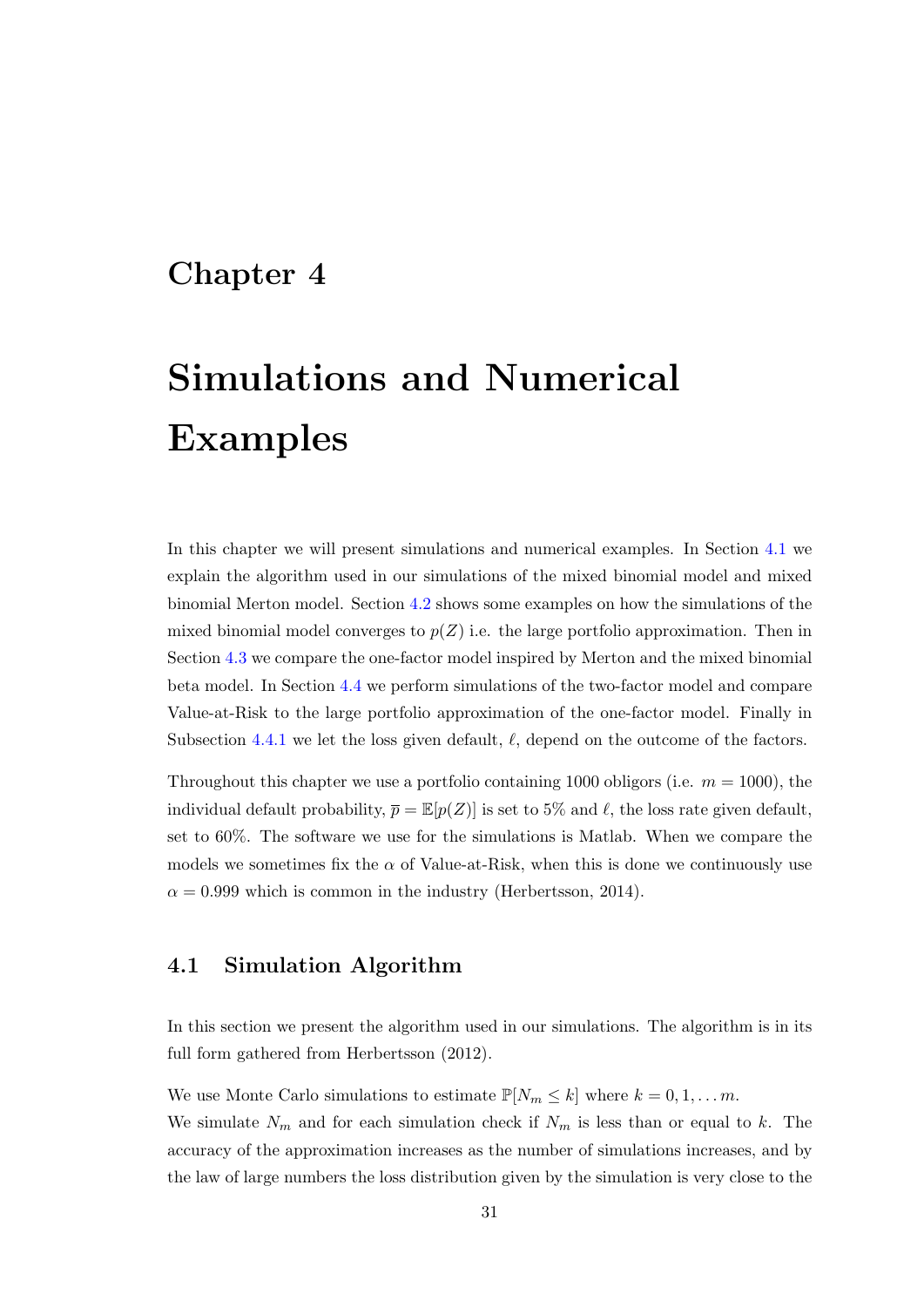true loss distribution when the number of simulations are large. When the simulations are done we sum up the number of times that  $N_m \leq k$  and divide by the number of simulations. In this way we get an approximation of  $\mathbb{P}[N_m \leq k]$ . Herbertsson (2012) describes the algorithm as follows

- 1. To simulate  $X_1, X_2, \ldots X_m$  and  $N_m^{(j)}$  for  $j = 1, 2, \ldots n$  do as follows
	- 1.1. Simulate the random variable Z and compute  $p(Z) \in [0,1]$ .
	- 1.2. Simulate the *i.i.d* sequence  $U_1, U_2, \ldots, U_m$  where  $U_i$  is uniformly distributed on [0, 1] and independent of Z.
	- 1.3. For each  $i = 1, 2, \ldots, m$  define  $X_i$  as

$$
X_i = \begin{cases} 1 & \text{if } U_i \le p(Z) \\ 0 & \text{if } U_i > p(Z) \end{cases}
$$

1.4. Compute  $N_m^{(j)} = \sum_{i=1}^m X_i$ .

2. Define *n* random variables  $Y_1^{(k)}$  $Y_1^{(k)}, Y_2^{(k)}, \ldots, Y_n^{(k)}$  as

$$
Y_j^{(k)} = \begin{cases} 1 & \text{if } N_m^{(j)} \le k \\ 0 & \text{if } N_m^{(j)} > k \end{cases}
$$

3. Compute  $\frac{1}{n} \sum_{j=1}^n Y_j^{(k)}$ j 4. Let  $\frac{1}{n} \sum_{j=1}^n Y_j^{(k)}$  $f_j^{(k)}$  be an estimate of the probability  $\mathbb{P}[N_m \leq k].$ 

For more details on this algorithm and its consistency, see Herbertsson (2012).

### <span id="page-39-0"></span>4.2 Examples of Large Portfolio Approximation

In this section we show some examples on how the simulations of the mixed binomial model converges to  $p(Z)$  i.e. the large portfolio approximation. We do this for both the one-factor model inspired by Merton and the mixed binomial beta model.

In Chapter [3](#page-19-0) we analytically showed that the loss distribution in the Merton model, for large portfolios, could be approximated as

$$
\mathbb{P}[L_m \le x] \approx N \left( \frac{1}{\sqrt{\rho}} (\sqrt{1 - \rho} N^{-1} (\frac{x}{\ell m}) + N^{-1} (\overline{p})) \right). \tag{4.1}
$$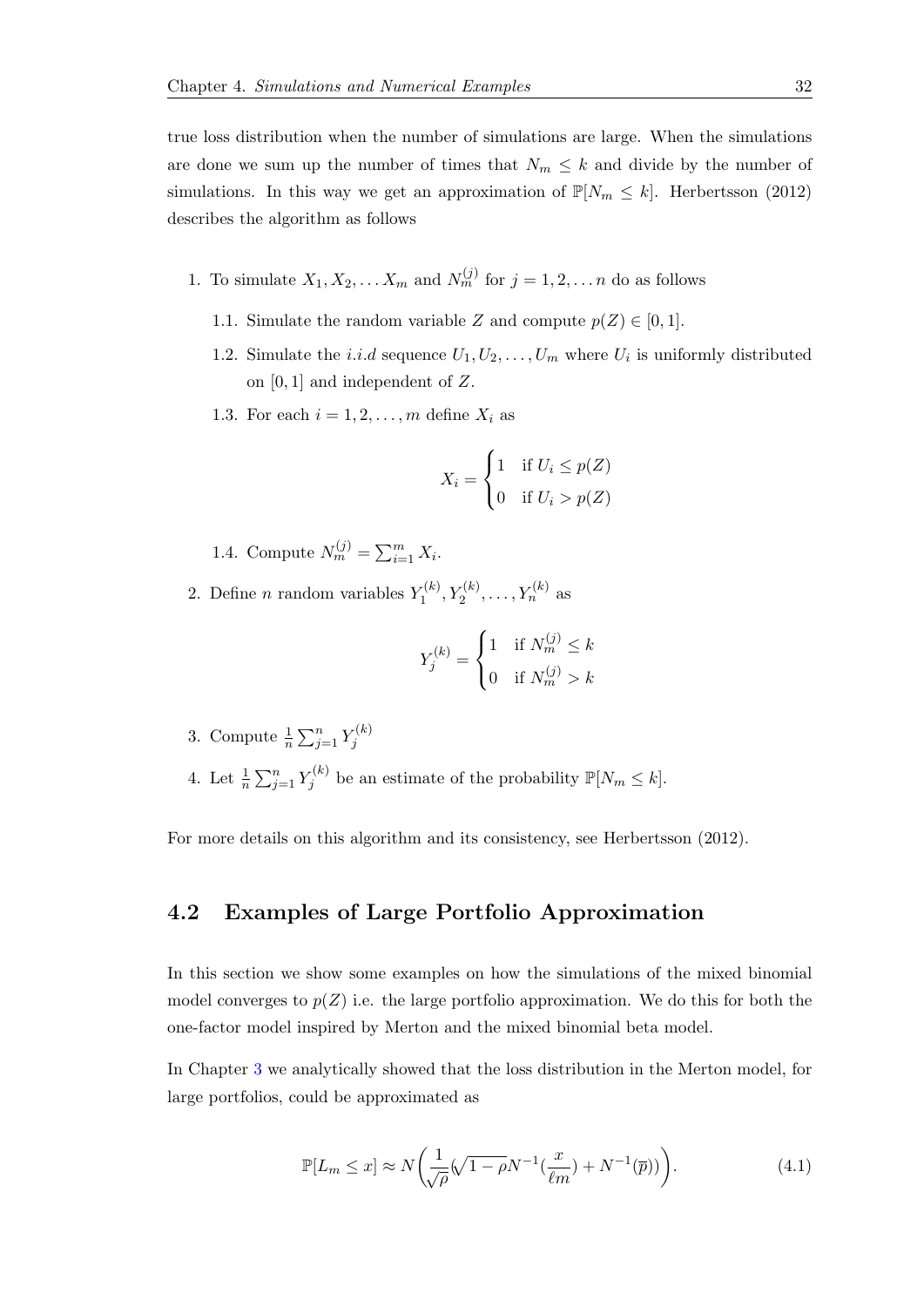Following the algorithm in Section [4.1](#page-38-1) we simulate the one-factor model inspired by Merton and graphically assure ourselves that the approximation holds. As seen in Figures [4.1](#page-40-0) and [4.2,](#page-40-1) the Large Portfolio Approximation (LPA) for Merton's one-factor model becomes more and more accurate when the number of obligors increases.

<span id="page-40-0"></span>

Figure 4.1: LPA and Merton's one-factor model for 20 obligors

<span id="page-40-1"></span>

Figure 4.2: LPA and Merton's one-factor model for 100 obligors

In Chapter [3](#page-19-0) we argued that the distribution of the average number of defaults in the portfolio converges to the distribution of the mixing variable  $p(Z)$  as  $m \to \infty$ . In Figures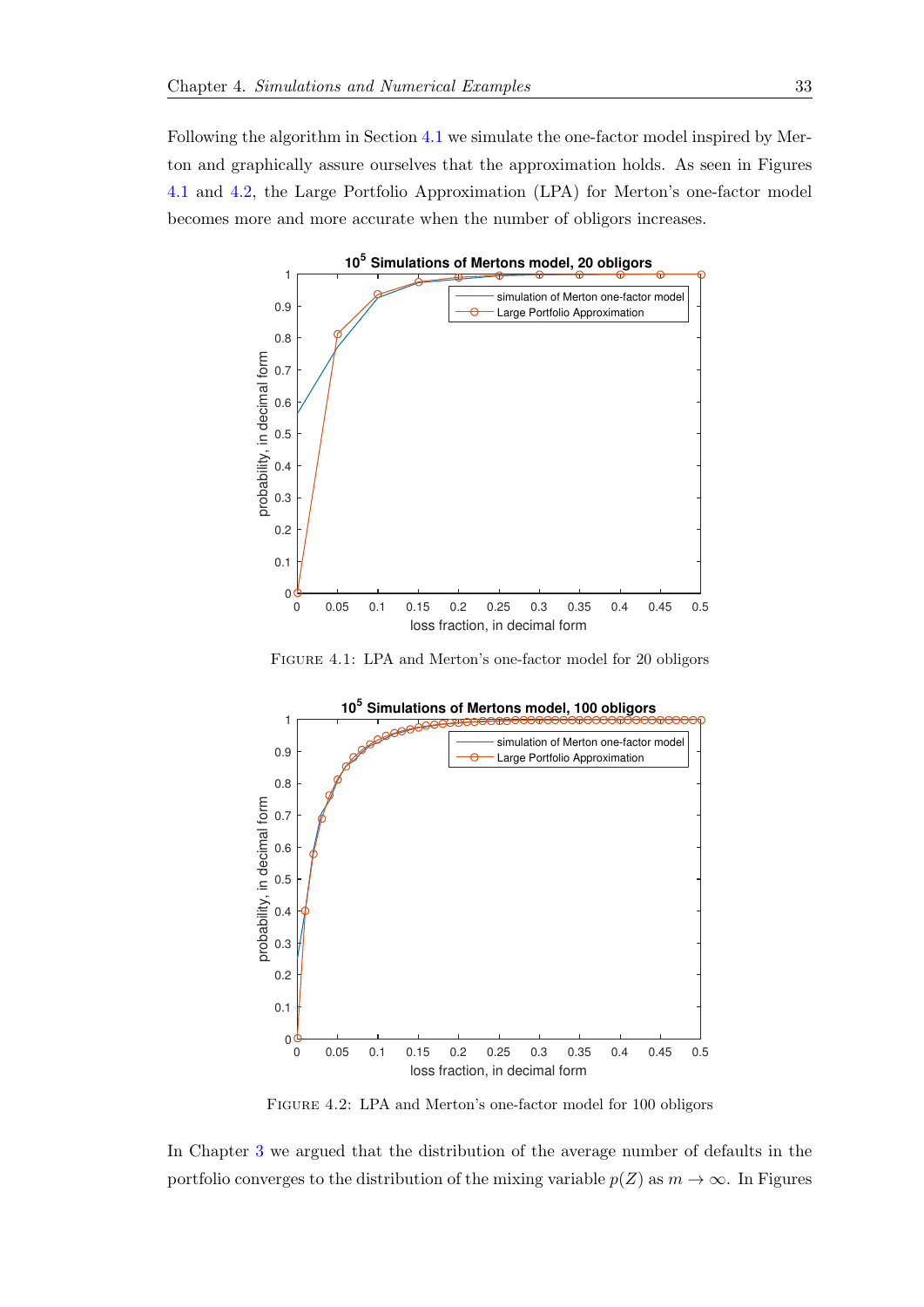[4.1](#page-40-0) and [4.2](#page-40-1) the random probability  $p(Z)$  came from Merton's one-factor model, but recall that  $p(Z)$  can come from any function that take values in [0, 1]. One possible function is the beta distribution described in Chapter [3.](#page-19-0) We now perform simulations of the mixed binomial beta model for increasing number of obligors and plot the result together with the beta distribution to again show that the simulation converges to  $p(Z)$ , in this case the beta-distribution. This is done in Figures [4.3](#page-41-0) and [4.4](#page-42-0) and again we see that the LPA-distribution is a good approximation when m increases.

<span id="page-41-0"></span>

Figure 4.3: The mixed binomial beta model and the beta distribution, for 10 and 50 obligors

We will now proceed to investigate how the large portfolio approximation of the onefactor model inspired by Merton behaves when we hold p constant and change  $\rho$ .

In Figure [4.5](#page-42-1) we have performed sensitivity tests on Vasicek's large portfolio approximation, holding everything constant except for  $\rho$ , the asset correlation. When we increase  $ρ$ , LPA becomes more flat. For  $ρ = 0.01$  LPA is almost vertical and we can be almost 100% sure not to lose more than 5% (which is the individual default probability). When  $\rho$  increases LPA becomes more flat, meaning that the difference in loss fraction increases more for a small change in probability. For example we can compare LPA for  $\rho = 0.3$ and  $\rho = 0.95$ . First look at the probability to lose at most 5% of our portfolio i.e. 0.05 on the x-axis. For  $\rho = 0.3$  we can be about 80% sure on that we will not lose more than 5% and for  $\rho = 0.95$  we can be about 90% sure on that we will not lose more than 5%. That means that we can be more sure not to lose more than 5% of our portfolio if the asset correlation is 0.95 compared to 0.3. Now go along the x-axis and look at the probability to lose at most 20% of our portfolio. For  $\rho = 0.95$  the probability is still about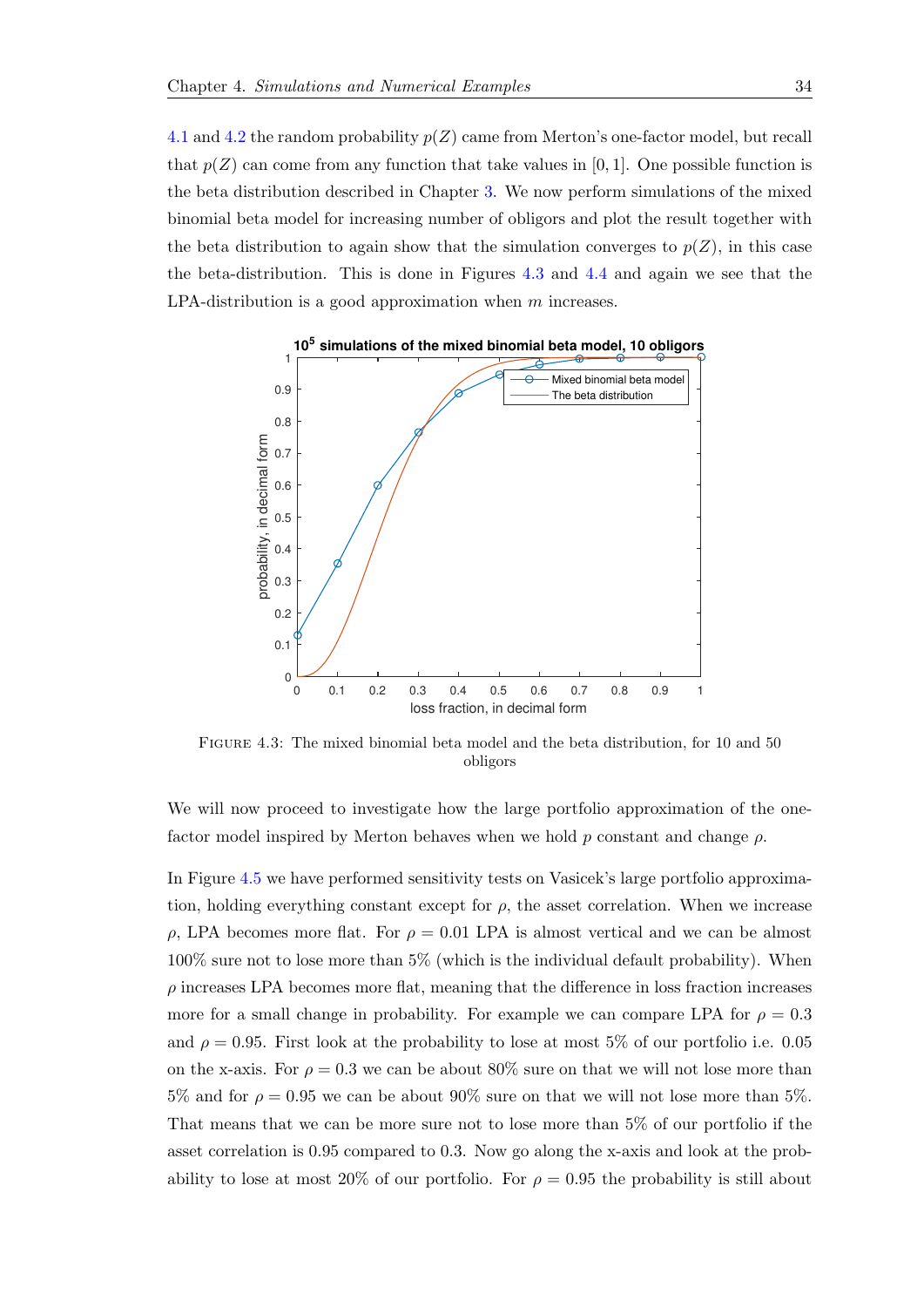<span id="page-42-0"></span>

Figure 4.4: The mixed binomial beta model and the beta distribution, for 10 and 50 obligors

90% but for  $\rho = 0.3$  the probability has increased to almost 100%. The difference lay in that if one obligor default when the asset correlation is high, the higher the probability that many of the obligors default. If we lose, we lose a lot. For lower values of the asset correlation the obligors are more independent which means that if one obligor default the others still may survive.

<span id="page-42-1"></span>

FIGURE 4.5: LPA for different  $\rho$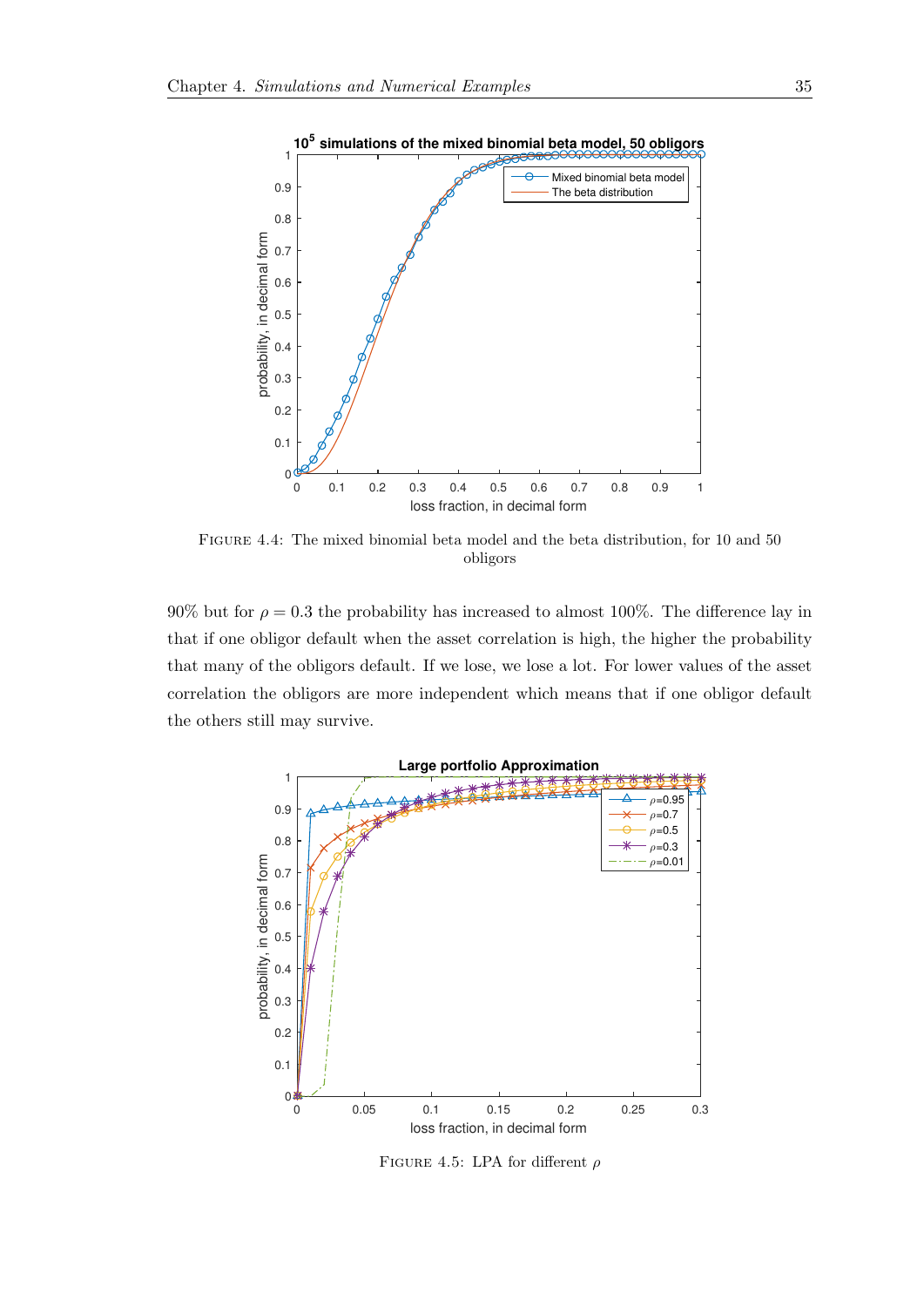In Figure [4.6](#page-43-1) we fix  $\alpha$  and study Value-at-Risk for different asset correlations, that is, we pick the 99.9:th percentile of the tail and look at how large Value-at-Risk is for different values of  $\rho$ . As expected from Figure [4.5,](#page-42-1) Value-at-Risk increases as  $\rho$  increases. When  $\rho$  is large VaR flatten out at 60% of our portfolio. This is because the loss given default is 60%, so that if every obligor defaults in the portfolio we lose 60% of it. Also, if the asset correlation is 0 Value-at-Risk is the individual default probability, 5%.

<span id="page-43-1"></span>

FIGURE 4.6:  $VaR_L(99.9\%)$  sensitivity to  $\rho$ .

## <span id="page-43-0"></span>4.3 Simulations of Mertons One-factor Model and the Mixed Binomial Beta Model

In this section we compare the one-factor model inspired by Merton and the mixed binomial beta model. Such a study has previously also been done in Frey and McNeil (2003) with similar results.

It is only relevant to compare the mixed binomial model inspired by Merton and the mixed binomial beta model if the individual default probability and the default correlation are the same in both models. We need to calibrate  $\rho$  in the Merton model and a and b in the beta model to match the same default correlation, given the individual default probability p. An explanation on how this is done and which corresponding parameters are used in the examples can be found in the appendix.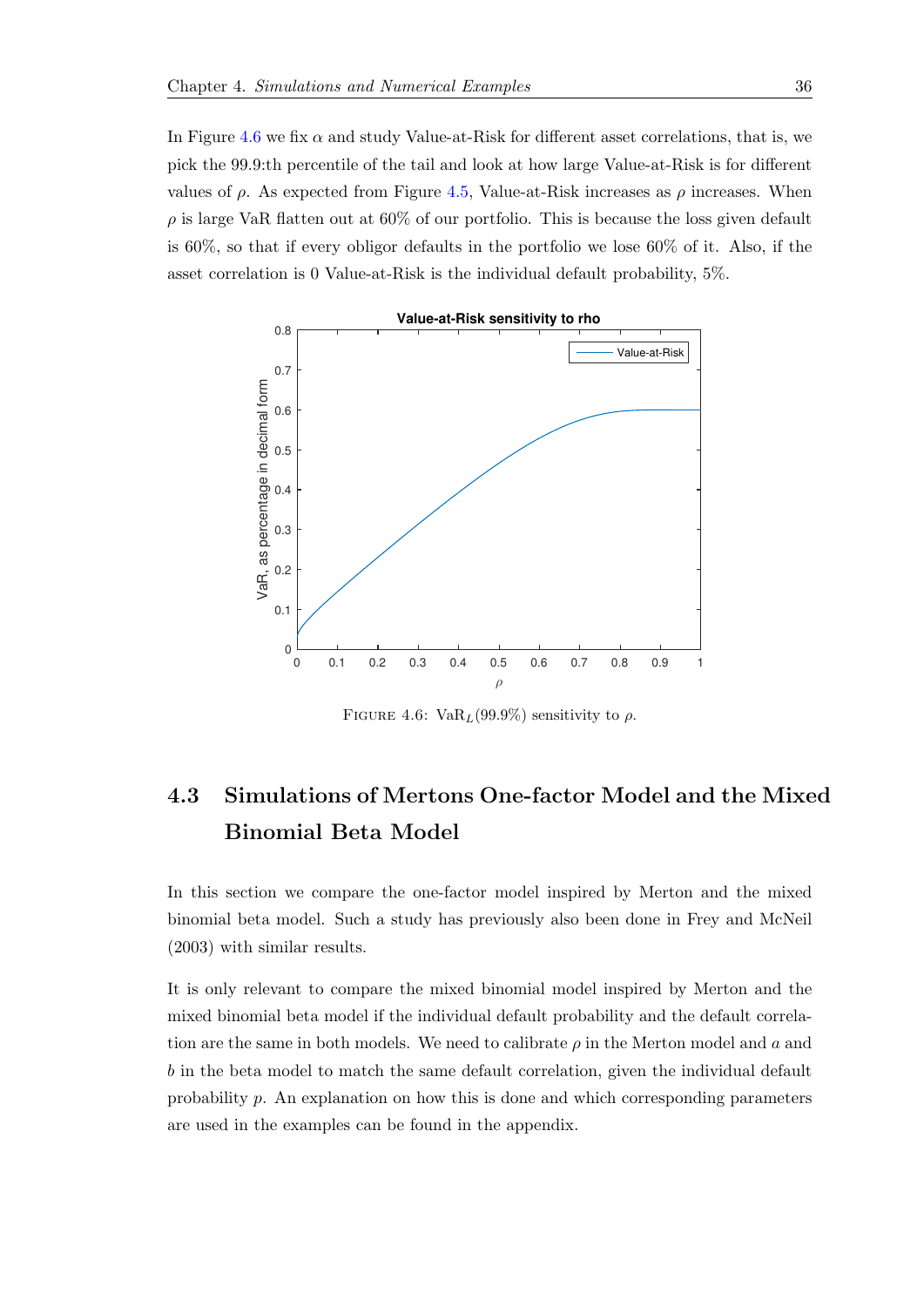Once we calibrate the parameters in each model, we can compare VaR in the two different models. In Figure [4.7](#page-44-0) Value-at-Risk in the two models are compared, the parameters calibrated to a 2.43% default correlation and  $\bar{p}$  is set to 5%.

<span id="page-44-0"></span>

Figure 4.7: VaR in the Merton one-factor model and the mixed binomial beta model

There is no significant difference between VaR in the models up to the 99-th percentile where VaR in the Merton model starts to increase faster than VaR in the beta model. This can also be seen in Table [4.2,](#page-47-1) which is a numerical example of some values from Figure [4.7](#page-44-0)

TABLE 4.1: Value-at-Risk for different  $\alpha$ 

<span id="page-44-1"></span>

|                                           | $\alpha = 0.999 \quad \alpha = 0.99 \quad \alpha = 0.95$ |          |          |
|-------------------------------------------|----------------------------------------------------------|----------|----------|
| Merton model<br>Mixed binomial beta model | 105<br>89                                                | 63<br>60 | 37<br>38 |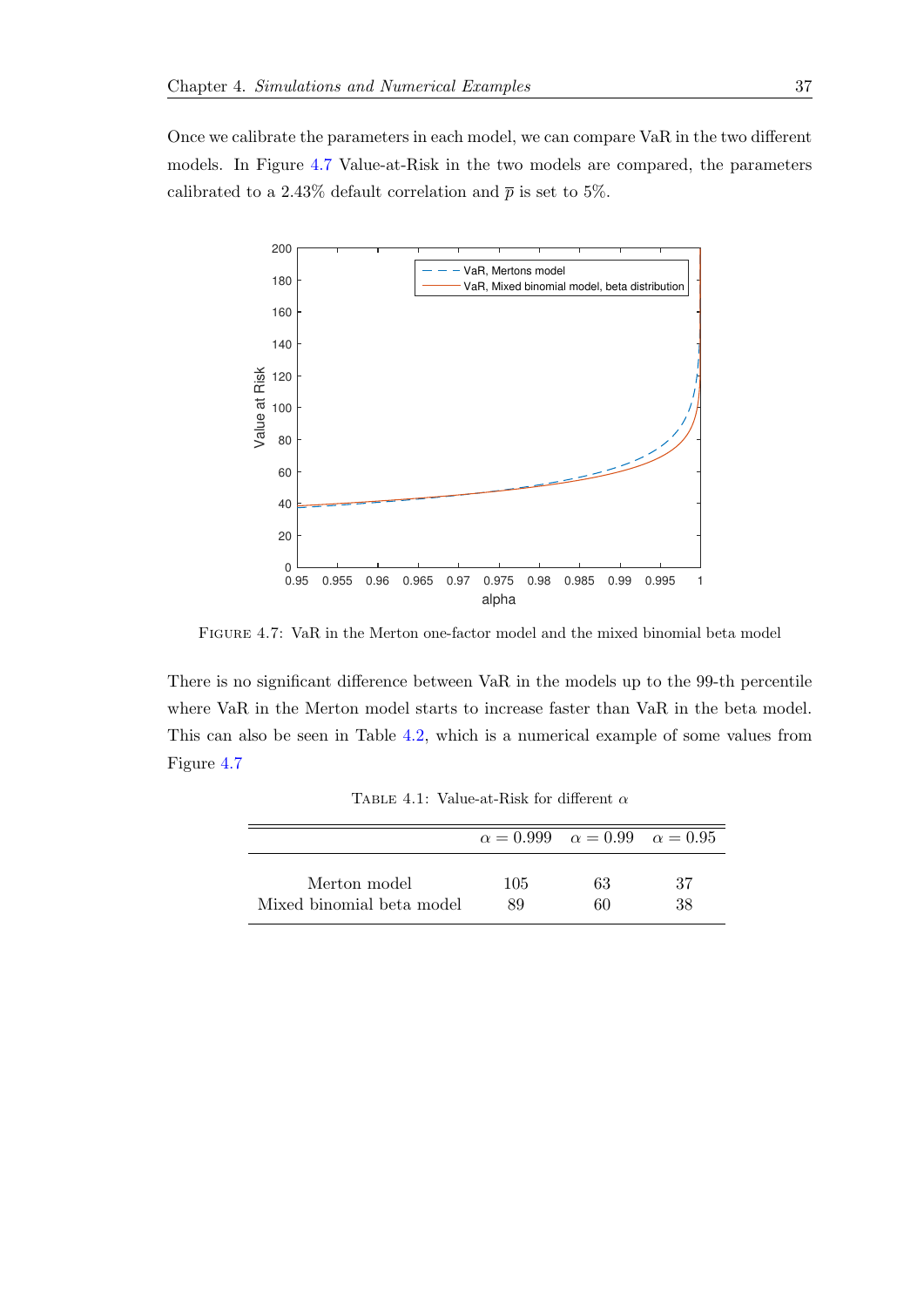### <span id="page-45-0"></span>4.4 Comparison and Simulations of a two-factor Model

In this section we perform simulations of the two-factor model and compare Value-at-Risk to the large portfolio approximation of the one-factor model. In Subsection [4.4.1](#page-47-0) we let the loss given default  $\ell$  depend on the outcome of the factors.

In multi-factor models inspired by the Merton framework, we use the model with one factor and add more factors. In this section we perform simulations and comparison of a two-factor model and hence add one more factor to the one-factor model, that is

<span id="page-45-1"></span>
$$
p(Z, Y) = N\left(\frac{(N^{-1}(p) - \sqrt{\rho}(w_1 Z + w_1 Y)}{\sqrt{1 - \rho}}\right)
$$
\n(4.2)

where  $Z$  and  $Y$  are defined as in Chapter [3.](#page-19-0) As before we have a homogeneous portfolio with 1000 obligors (i.e.  $m = 1000$ ), the individual default probability  $\bar{p} = \mathbb{E}[p(Z)] = 5\%$ ,  $\rho = 30\%$  and the loss given default,  $\ell = 60\%$ .

In Figure [4.8](#page-46-0) we have performed  $10^5$  simulations of Value at Risk for an  $\alpha = 0.999$  in the two-factor model for different factor-correlations and weights. From the figure it is clear that Value-at-Risk is reduced when the correlation between the factors is low, and when the weights are close to 50%. As analytically showed in Chapter [3](#page-19-0) a perfect hedge can be achieved when the correlation is  $-1$  and the weights  $w_1$  and  $w_2$  are set to 50%. That means that the systematic risk is zero and the only thing determining if the obligor will default or not is the firm-specific risk. In Chapter [3](#page-19-0) we showed that if the correlation between  $Z$  and  $Y$  is 1 we are back in the one-factor model. This can be verified from Figure [4.8,](#page-46-0) for correlation=1 Value-at-Risk stays the same for all weights. Value-at-Risk in LPA for the same parameters is 313. We can also conclude that VaR for the two-factor model always is lower than or equal to VaR in the two-factor model. This is intuitively clear and follows economic theory, the two-factor model can be seen as a more diversified portfolio and hence the risk should be lower. Comparing the loss distributions between the one-factor model and the two-factor model is straightforward since the parameters are the same in the models and will therefore create equal default correlations between the obligors. This is done in Figure [4.9.](#page-46-1) As expected the two-factor model have thinner tails than the one-factor model.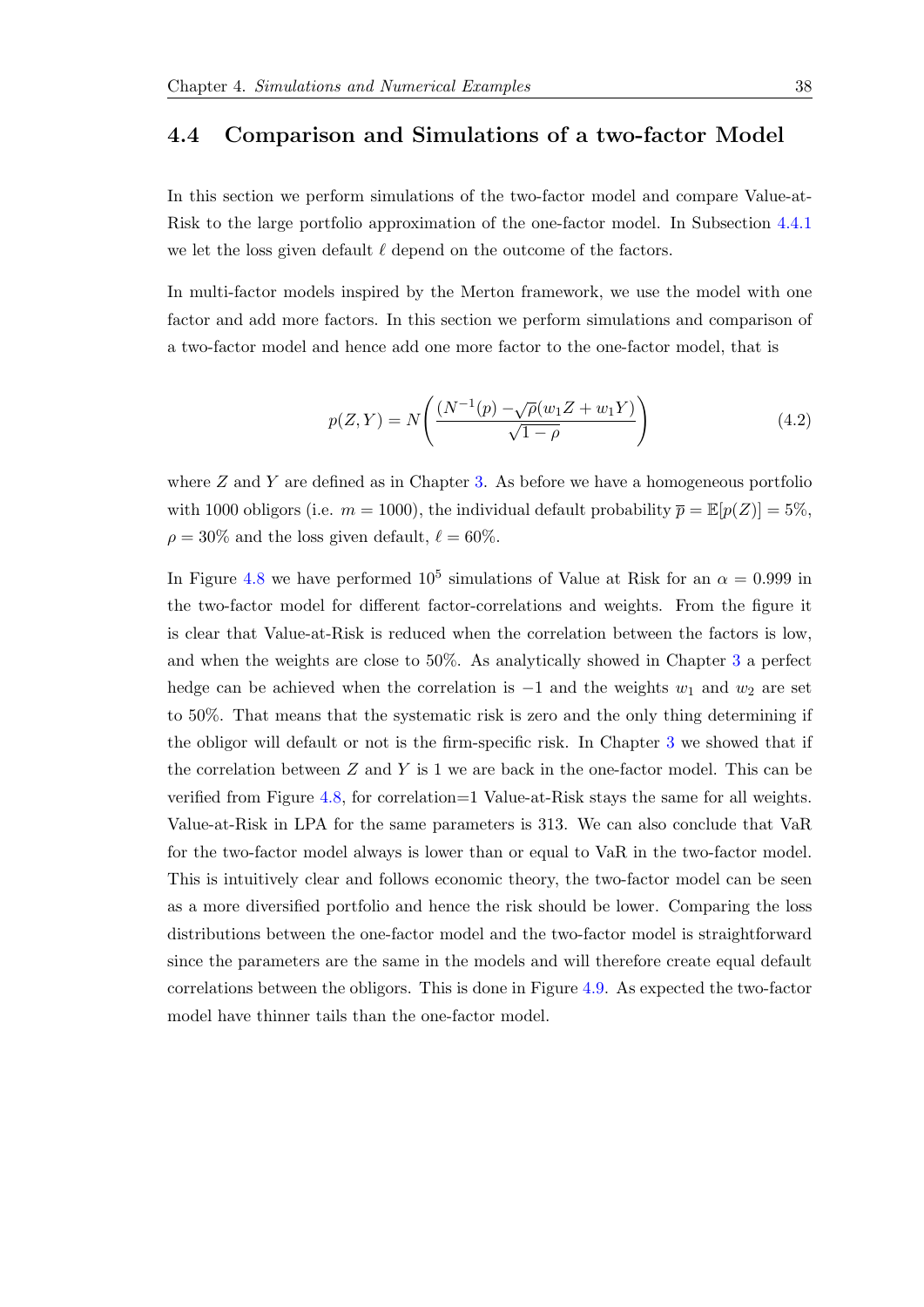<span id="page-46-0"></span>

FIGURE 4.8:  $10^5$  simulations of Value at Risk,  $\alpha = 0.999$ , for different weights  $w_1$  and  $w_2$  and correlations  $\rho$ .

<span id="page-46-1"></span>

FIGURE 4.9:  $10^5$  simulations of the one-factor model and the two-factor model. In the two-factor model the correlation between the factors is set to 0.5, and the weights 50% on each factor. Furthermore,  $\rho = 0.3$  and the individual default probability is 5%.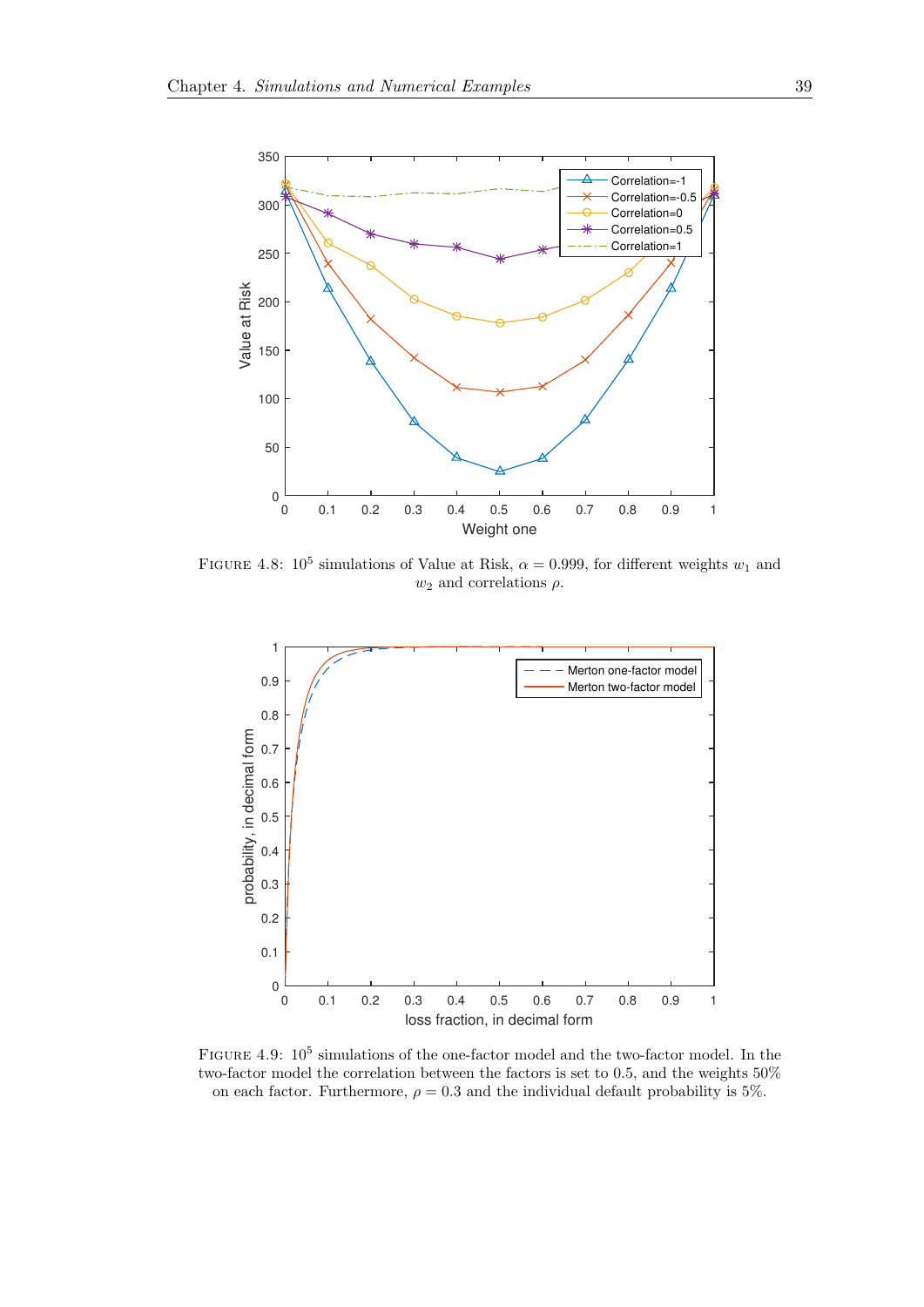### <span id="page-47-0"></span>4.4.1 Simulations of a two-factor Model when the Loss Given Default Depend on the Factors

In this subsection we let the loss given default,  $\ell$ , depend on the outcome of the factors. First we explain the intuition behind that  $\ell$  should depend on the outcome of the factors. Then we explain how this is done in the simulations and present the simulations. We also compare the two-factor model when the loss given default depend on the factors, against LPA of the one-factor model.

In Figures [4.10](#page-48-0) and [4.11](#page-48-1) we let  $\ell$ , the loss given default, depend on the outcome of the factors instead of being constant to 60% as before. The intuition is that a creditor is able to receive more from an obligors assets if the obligor defaults in a time when the overall economy is doing well than if the obligor defaults in an economic downturn (Schuermann, 2004). This is done as follows. In Equation  $(4.2)$ ,  $p(Z)$  becomes smaller when the outcome of  $Z$  and  $Y$  is high, and higher when the outcome of  $Z$  and  $Y$  is low. In our simulations (see Section [4.1\)](#page-38-1), a high  $p(Z)$  generates more defaults than a low  $p(Z)$ . This means that a "low" weighted outcome of Z and Y represents a worse outcome of some economic factors than a high outcome of Z and Y. Therefore we simulate  $\ell$  to take higher values (between 0 and 1) when the outcome of  $Z$  and  $Y$  is low and lower values when the outcome of Z and Y is high. That is,  $\ell = 1.2 \cdot N(-(w_1 Z + w_2 Y))$  where  $N(\cdot)$  is the cumulative normal distribution and 1.2 is a constant so that  $\mathbb{E}[\ell] = 0.6$ . Note that to get a reasonable comparison between the models we let the expected value of  $\ell$  be 60%. As seen in Figure [4.10](#page-48-0) Value-at-Risk is higher when  $\ell$  depends on the outcome of the economic factors. Especially, the difference in VaR becomes greater when  $\alpha$  increases. This is seen in Figure [4.11,](#page-48-1) where the difference in VaR increases exponentially. This is because if we have an extreme outcome of our factors, the creditor will loose close to  $100\%$  of the obligors assets. Not as clear is the fact that Value-at-Risk is lower when  $\ell$ is dependent on the factors than when it is not, for low  $\alpha$ . But a closer look at Figure [4.11](#page-48-1) reveals that the difference indeed is negative.

<span id="page-47-1"></span>So far, we have examined how Value-at-Risk is affected by different models. This is summarized in Table [4.2.](#page-47-1)

TABLE 4.2: How  $VaR_L(99.9\%)$  is affected in different models

|                 | Simulated Loss Given Default Two factors, Corr $\neq$ 1 $\uparrow$ $\rho$ |  |
|-----------------|---------------------------------------------------------------------------|--|
| $VaR_L(99.9\%)$ |                                                                           |  |

When we added a factor to the one-factor model,  $VaR_L(99.9\%)$  decreased and we said that the two-factor model always generated values of VaR that was lower than or equal to the one-factor model. But as seen in Table [4.2](#page-47-1)  $VaR_L(99.9\%)$  increases when we let the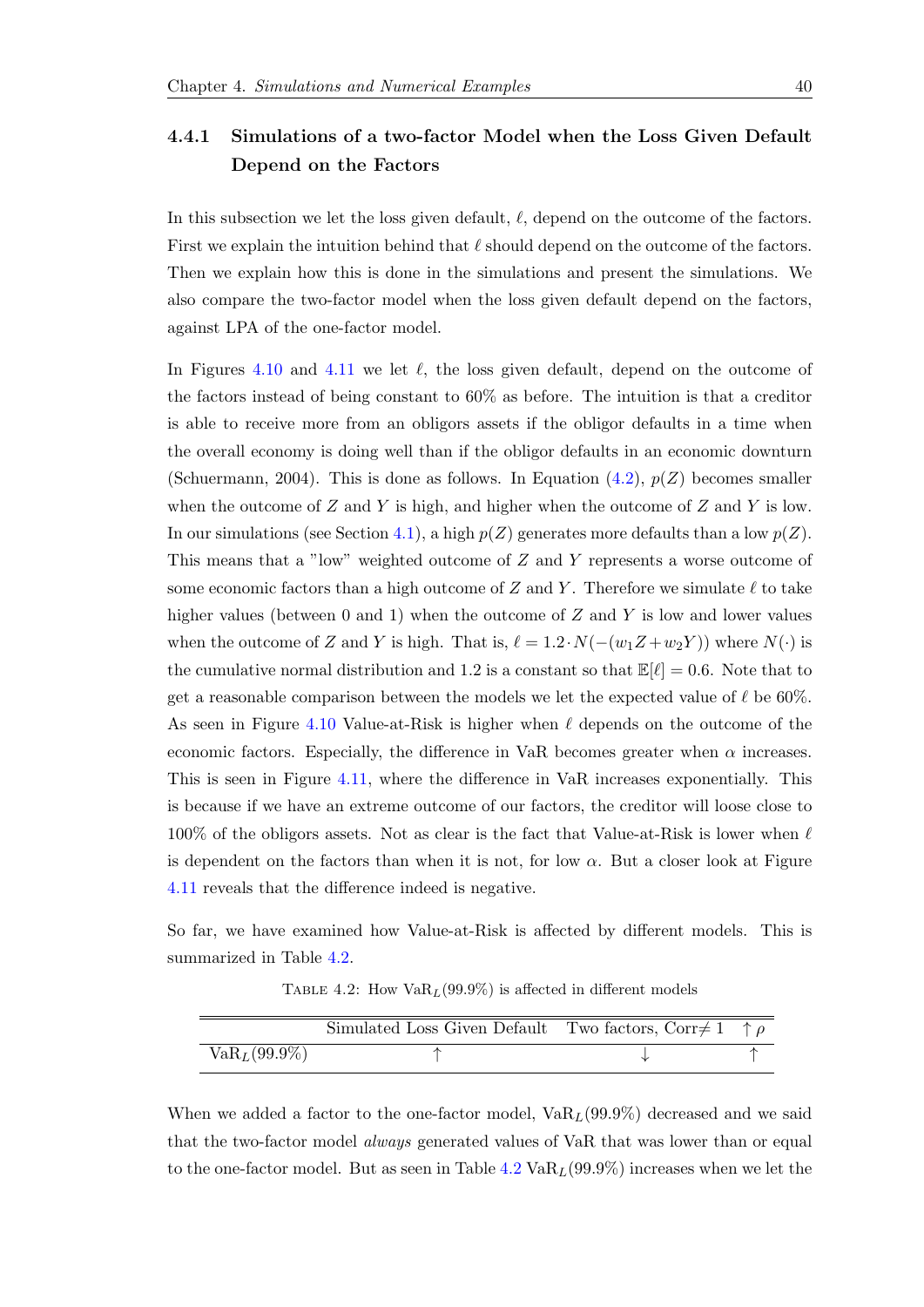<span id="page-48-0"></span>

Figure 4.10: Value-at-Risk for a two-factor model with constant loss given default and dependent loss given default.

<span id="page-48-1"></span>

Figure 4.11: The difference in Figure [4.10](#page-48-0) increases exponentially.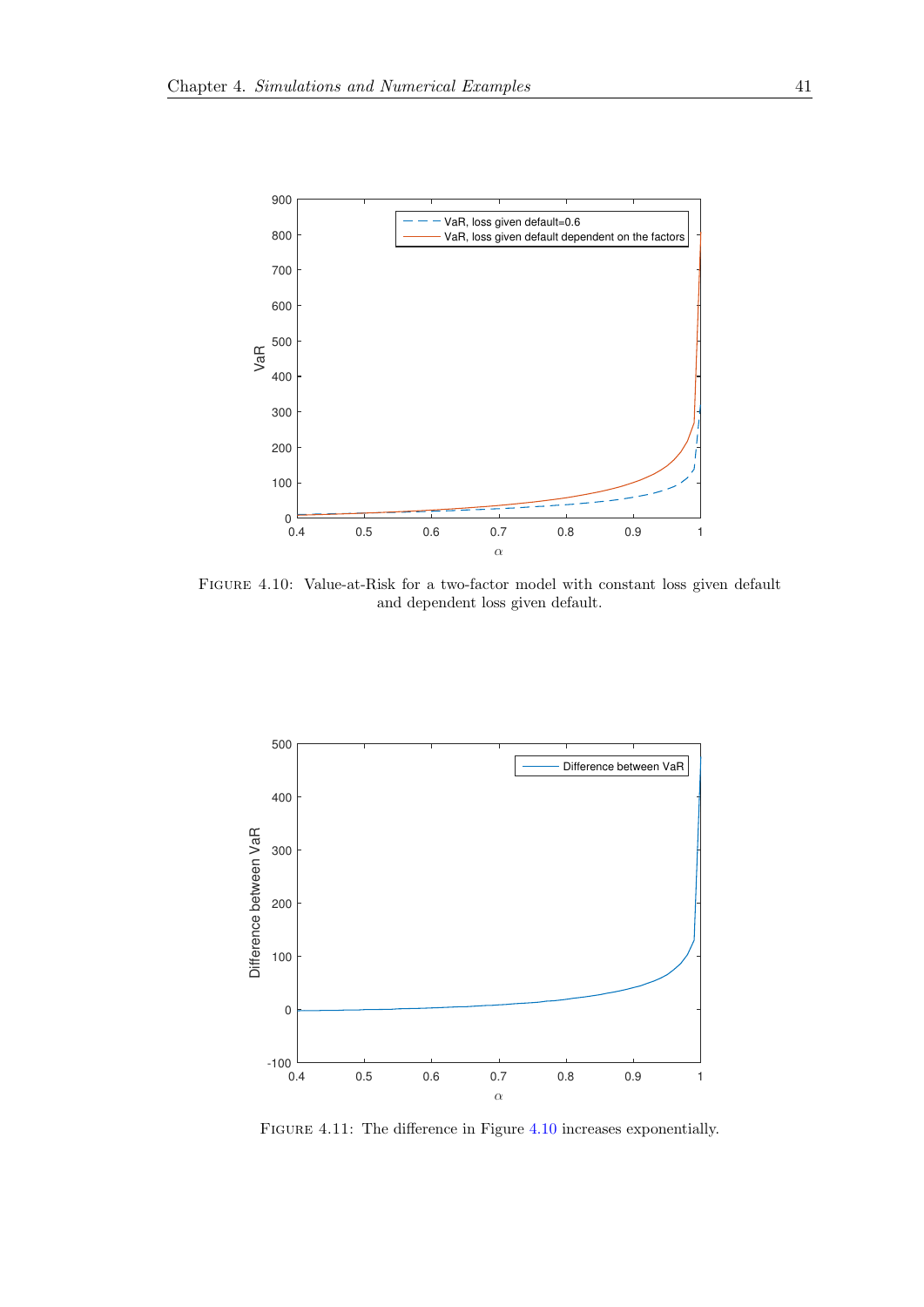loss given default depend on the factors. The question arises, will the two-factor model with dependent loss given default generate lower or equal VaR than the one-factor model without dependent loss given default, i.e. LPA. This is a motivated question, since the Large Portfolio Approximation of the one-factor model is widely used in the industry, and we are studying the effect of using a more complex model.

Figure [4.12](#page-49-0) is a simulation as in Figure [4.8,](#page-46-0) except for that  $\ell$ , the loss given default, depends on the outcome of the two factors. Value-at-Risk for the two-factor model is sometimes lower than LPA and sometimes higher than LPA. The relationship between VaR, correlation and weights are the same as in Figure [4.8](#page-46-0) which means that a higher correlation and more uneven weights increases Value at Risk and hence the possibility of higher Value-at-Risk than LPA.

<span id="page-49-0"></span>

FIGURE 4.12:  $10^5$  simulations of the Two-factor model with simulated loss given default and LPA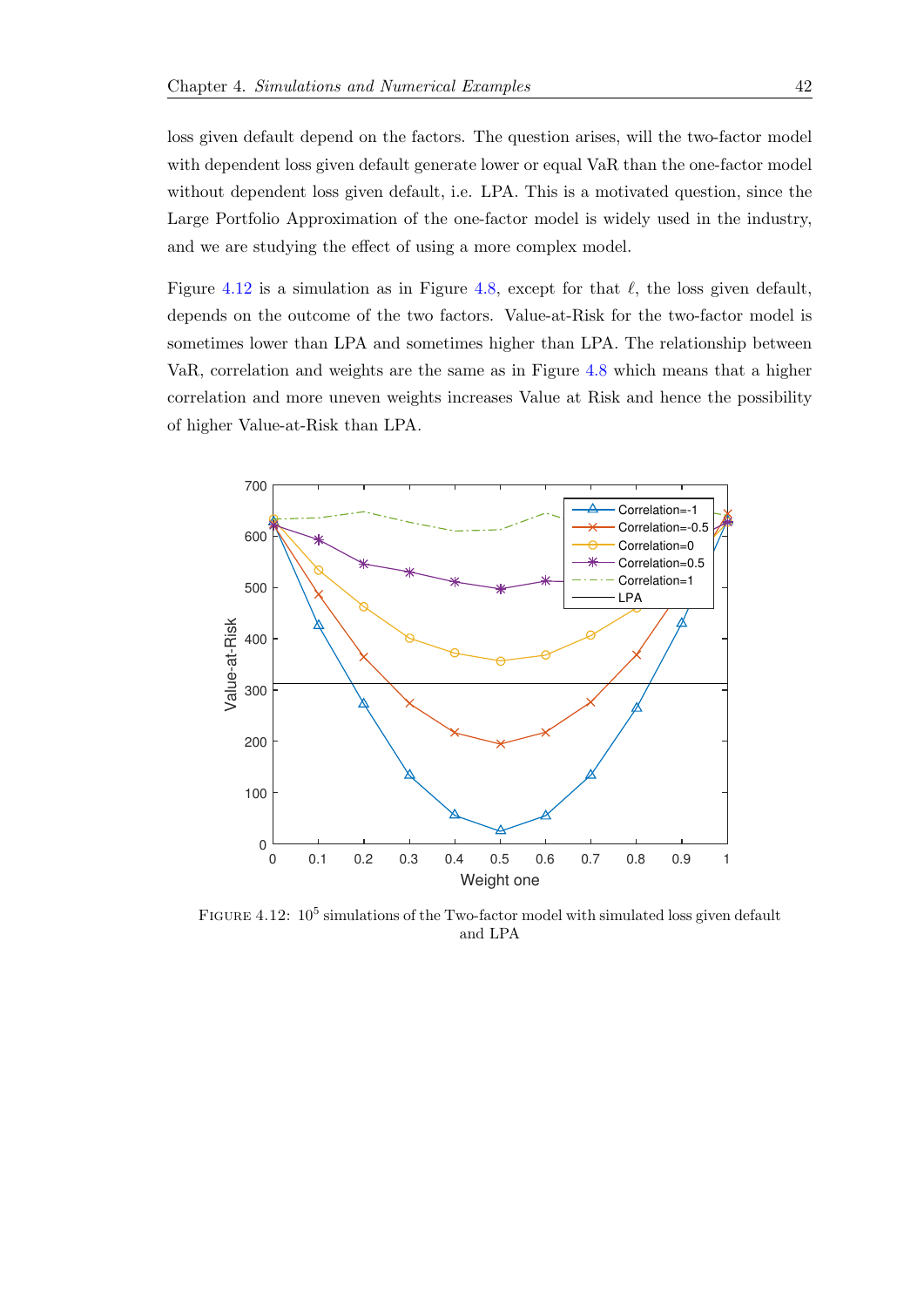## <span id="page-50-0"></span>Chapter 5

# Conclusion

In this thesis we have compared different static credit portfolio models measuring credit risk. Since the LPA is a popular model, widely used and is a foundation for more complex models, we have studied how the mixed binomial model performs compared to LPA using both a beta-distribution and a two-factor model as our mixing distributions. In our simulations we got several results of Value-at-Risk which for the different models is presented below. A higher Value-at-Risk basically means that more capital is required for the credit risk that the financial institution bears.

By using the LPA formulas we conclude that VaR in the mixed binomial beta model does not differ substantially from Mertons LPA model. A small deviation was shown in the 99:th percentile of the loss distribution where Mertons LPA model had higher VaR than the mixed binomial beta model. Even if there is a difference, its significance is small compared to the impact of choosing and estimating parameters.

VaR in the two-factor model with a constant loss given default is always lower than VaR in the one-factor model, except for when the correlation between the factors was set to one. At that point the two-factor model gives the same results as the one-factor model.

We interpret the lower VaR in the two-factor model as that the model captures a diversification effect in the portfolio. Except for the individual default probability and the asset correlation, VaR in the two-factor model is a function of the correlation between the factors and the weights in the portfolio.

Finally, we simulated the loss given default in the two-factor model as dependent on the outcome of the factors. We found that VaR in this two-factor model can take values both higher and lower than Mertons LPA model. However, given that the factor-correlation is positive, this two-factor model always gives higher VaR than LPA. This means that when choosing between the two-factor model with dependent loss given default, which has to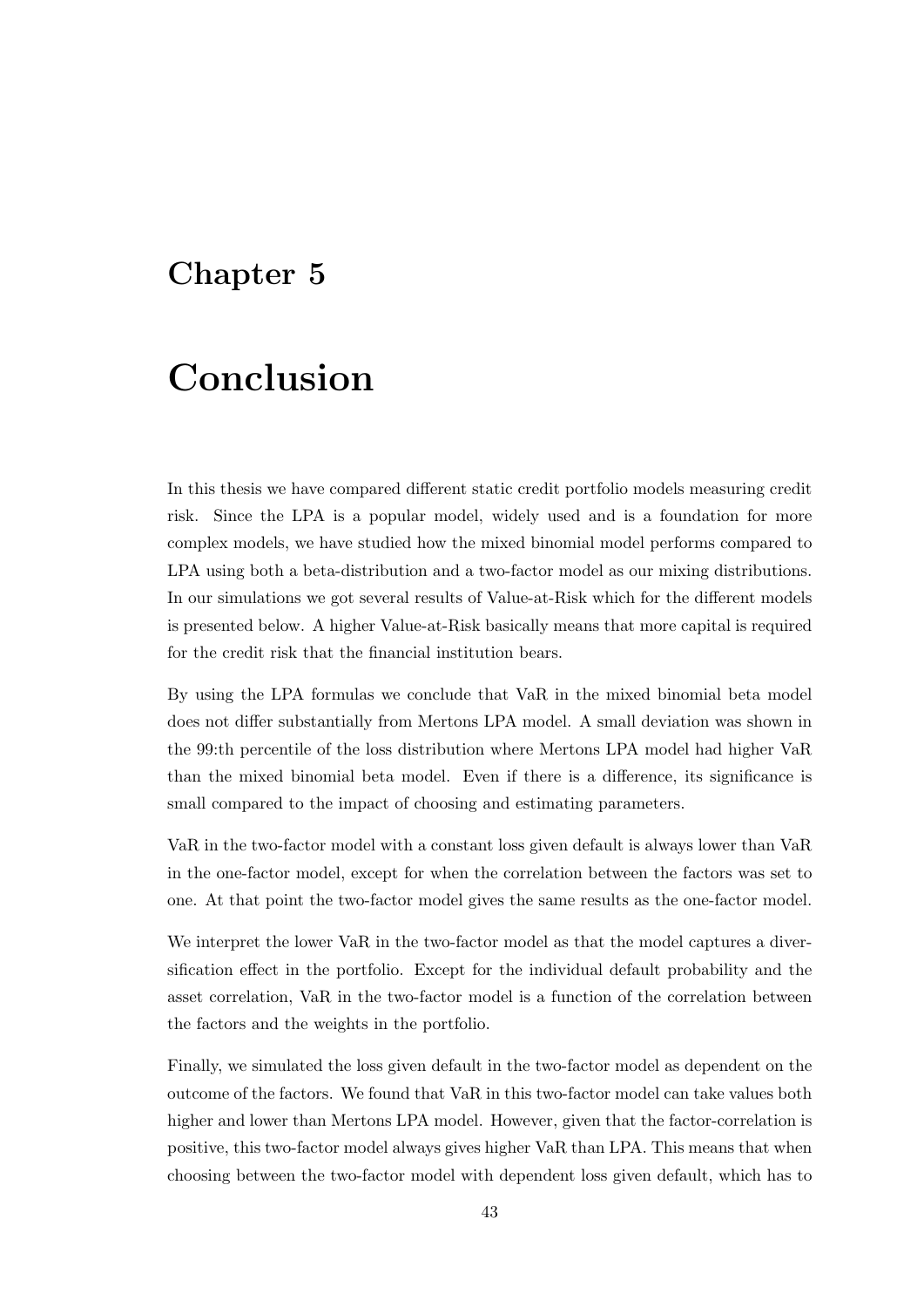be simulated, and the more easy to use closed form expression of LPA, one should be aware of that as long as the factor-correlation is positive LPA gives lower Value-at-Risk than the two-factor model. That is, if we know that the factor-correlation is positive and we rather want to overestimate than to underestimate our risk, we should use the two-factor model. This relies on the assumption that the loss given default depends on the factors. If it does not, we are back in the before-mentioned two-factor model with constant loss given default. In that case we should choose LPA prior to the two-factor model if we rather want to overestimate our risk than to underestimate it.

Suggestions for later research that builds on this topic would be to examine the distribution of the loss given default and the outcomes of the factors. We have assumed that these are normally distributed.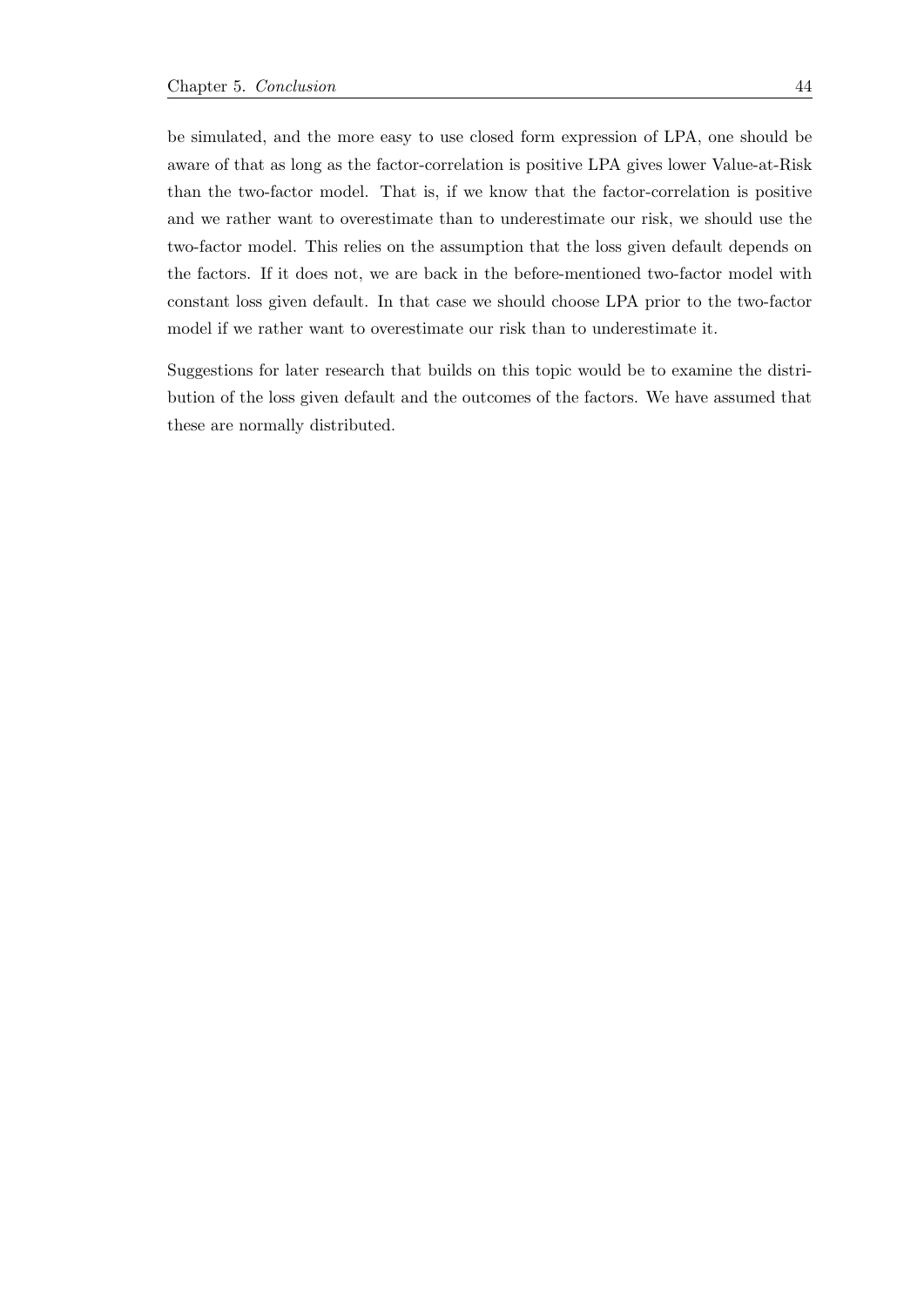## Bibliography

Bluhm, C., Overbeck, L., & Wagner, C. (2003). An Introduction to Credit Risk Modelling. Crc Press.

Herbertsson, A. (2012) Some Complementary Material to the Course Financial Risk

Herbertsson, A (2014) Lecture notes in the course "Financial Risk".

Hull, J. C. (2012). Options, futures, and other derivatives. Pearson Education India. Lando, D. (2004). Credit Risk Modeling: Theory and Applications. Princeton University Press.

Markowitz, H. (1952). *Portfolio selection*. The journal of finance, 7(1), 77-91.

McNeil, A., Embrechts, P. & Frey, R. (2005). Quantitative risk management. Princeton Series in Finance, Princeton, 10.

McNeil, A., & J. Frey, R. (2003). Dependent defaults in models of portfolio credit risk. Journal of Risk, 6, 59-92.

Merton, R. C. (1974). On the pricing of corporate debt: The risk structure of interest rates. The Journal of Finance, 29(2), 449-470.

Saunders, A., & Allen, L. (2010). Credit risk management in and out of the financial crisis: New approaches to value at risk and other paradigms (Vol. 528). John Wiley & Sons.

Schuermann, T. (2004) What Do We Know About Loss Given Default, Working paper

Vasicek, O.A. (1991) Limiting Loan Loss Distribution Working paper, KMV Corporation, available at kmv.com.

Wackerly, D., Mendenhall, W., & Scheaffer, R. (2007). *Mathematical statistics with* applications. Cengage Learning.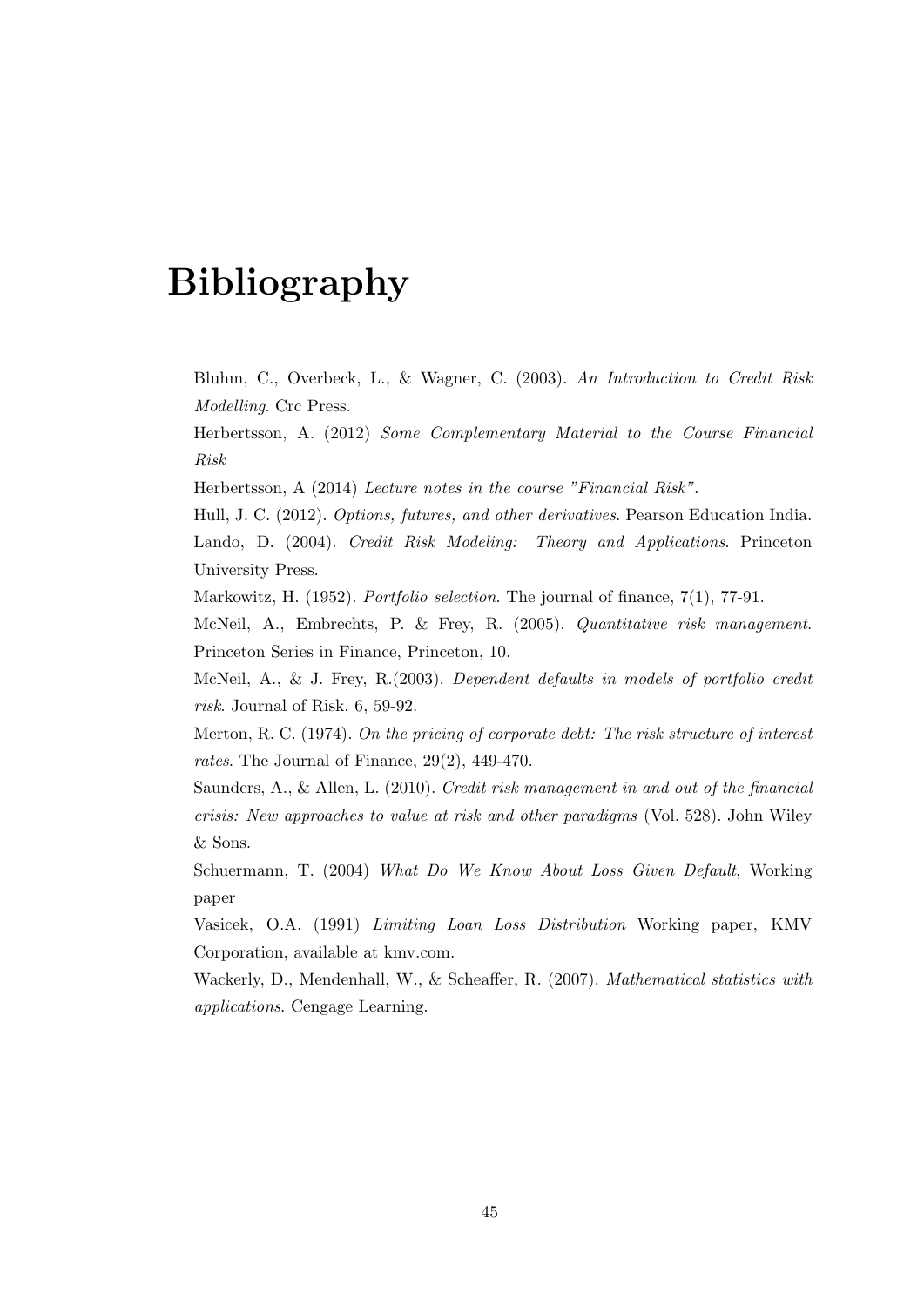## <span id="page-53-0"></span>Appendix A

# Appendix

## <span id="page-53-1"></span>A.1 Calibration of parameters

In this thesis we among other distributions use the beta-distribution to create "thicker" tails. This can easily be done by changing the parameters a and b. See Figure [3.2](#page-28-0) in Subsection [3.4](#page-27-0) for an example.

The question remains, how "thick" tails should we create to reflect reality in the best way? This is done by calibrating a and b to some default correlation, estimated or observed, given a individual default probability.

The default correlation between two obligors,  $\rho_X$ , is given by

$$
\rho_x = \frac{\mathbb{E}[p(Z)^2] - \mathbb{E}[p(Z)]^2}{\mathbb{E}[p(Z)] - \mathbb{E}[p(Z)]^2}
$$
\n(A.1)

Also, for a beta-distribution we have the following properties

$$
\mathbb{E}[p(Z)] = \frac{a}{a+b} = \overline{p}
$$

$$
\mathbb{E}[p(Z)^2] = \frac{a(a+1)}{(a+b)(a+b+1)}
$$

$$
\rho_x^{(B)} = \frac{1}{a+b+1}
$$

This means that we can solve for  $a$  and  $b$  in terms of the individual default probability and the correlation between the obligors Solving the system of equations gives us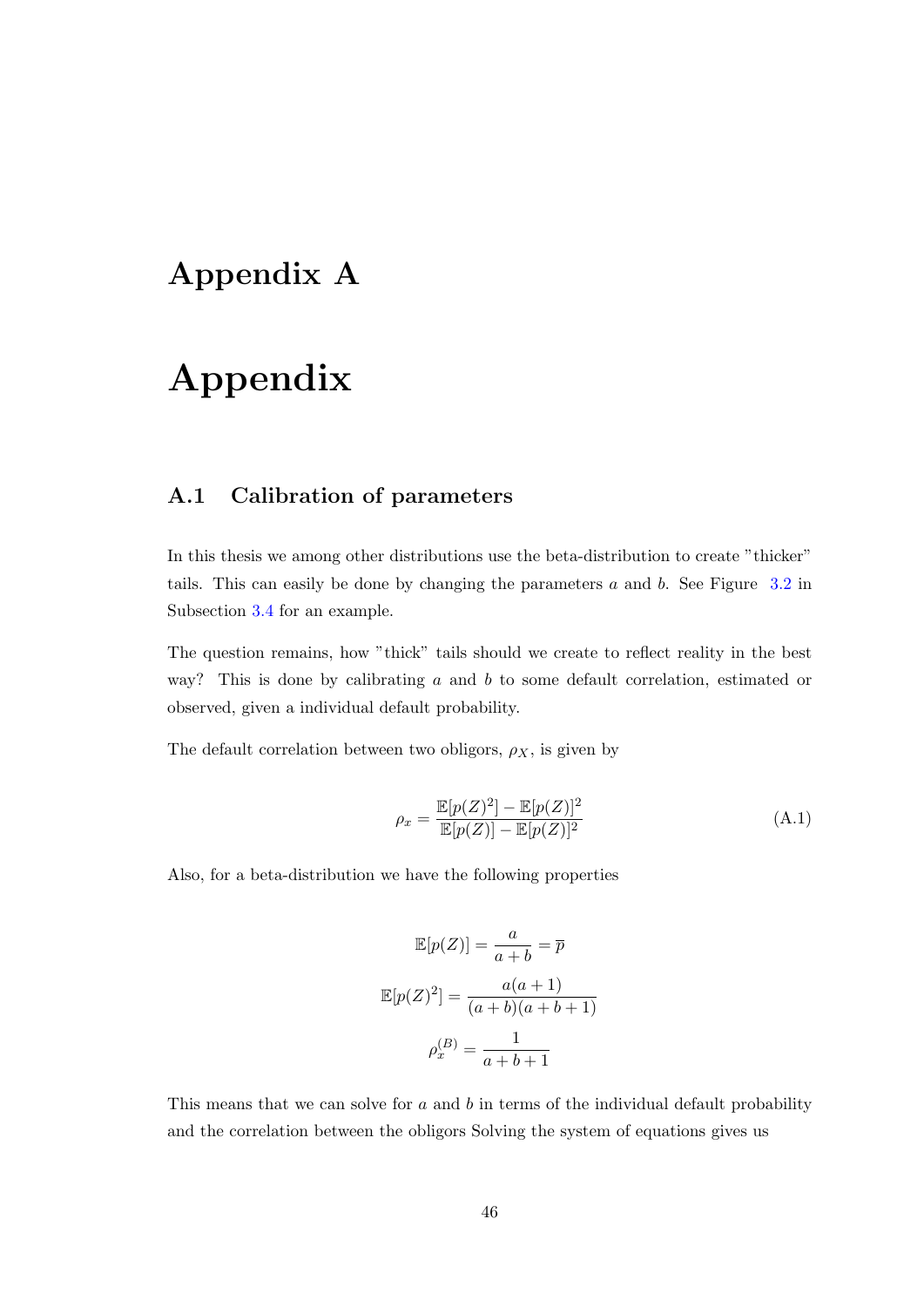$$
a = \overline{p} \frac{1 - \rho_x^{(B)}}{\rho_x^{(B)}}
$$

$$
b = (1 - \overline{p}) \frac{1 - \rho_x^{(B)}}{\rho_x^{(B)}}
$$

In Table  $A.1$  we see the default correlation between obligors in each cell given some  $p$  and  $\rho$  in the merton one-factor model. Those correlations all correspond to some estimated value of  $\mathbb{E}[p(Z)^2]$ . In Table [A.2](#page-54-1) we have calibrated a and b in the beta distribution to match each correlation in Table [A.1.](#page-54-0)

TABLE A.1: Correlations for given p and  $\rho$ 

<span id="page-54-0"></span>

| corresponding probability $\rho = 15\%$ $\rho = 45\%$ $\rho = 70\%$ |        |        |        |
|---------------------------------------------------------------------|--------|--------|--------|
| $p=2\%$                                                             | 0.0243 | 0.1260 | 0.2998 |
| $p=2\%$                                                             | 0.0578 | 0.2159 | 0.4087 |
| $p=2\%$                                                             | 0.0774 | 0.2597 | 0.4556 |

<span id="page-54-1"></span>Table A.2: Parameters used in the beta-distribution

| Correlation | (a,b)             |
|-------------|-------------------|
|             |                   |
| 0.0243      | (0.8030, 39.3492) |
| 0.0578      | (1.6301, 14.6709) |
| 0.0774      | (2.3840, 9.5359)  |
| 0.1260      | (0.1387, 6.7978)  |
| 0.2159      | (0.3632, 3.2686)  |
| 0.2597      | (0.5701, 2.2805)  |
| 0.2998      | (0.0467, 2.2888)  |
| 0.4087      | (0.1447, 1.3021)  |
| 0.4556      | (0.2390, 0.9559)  |
|             |                   |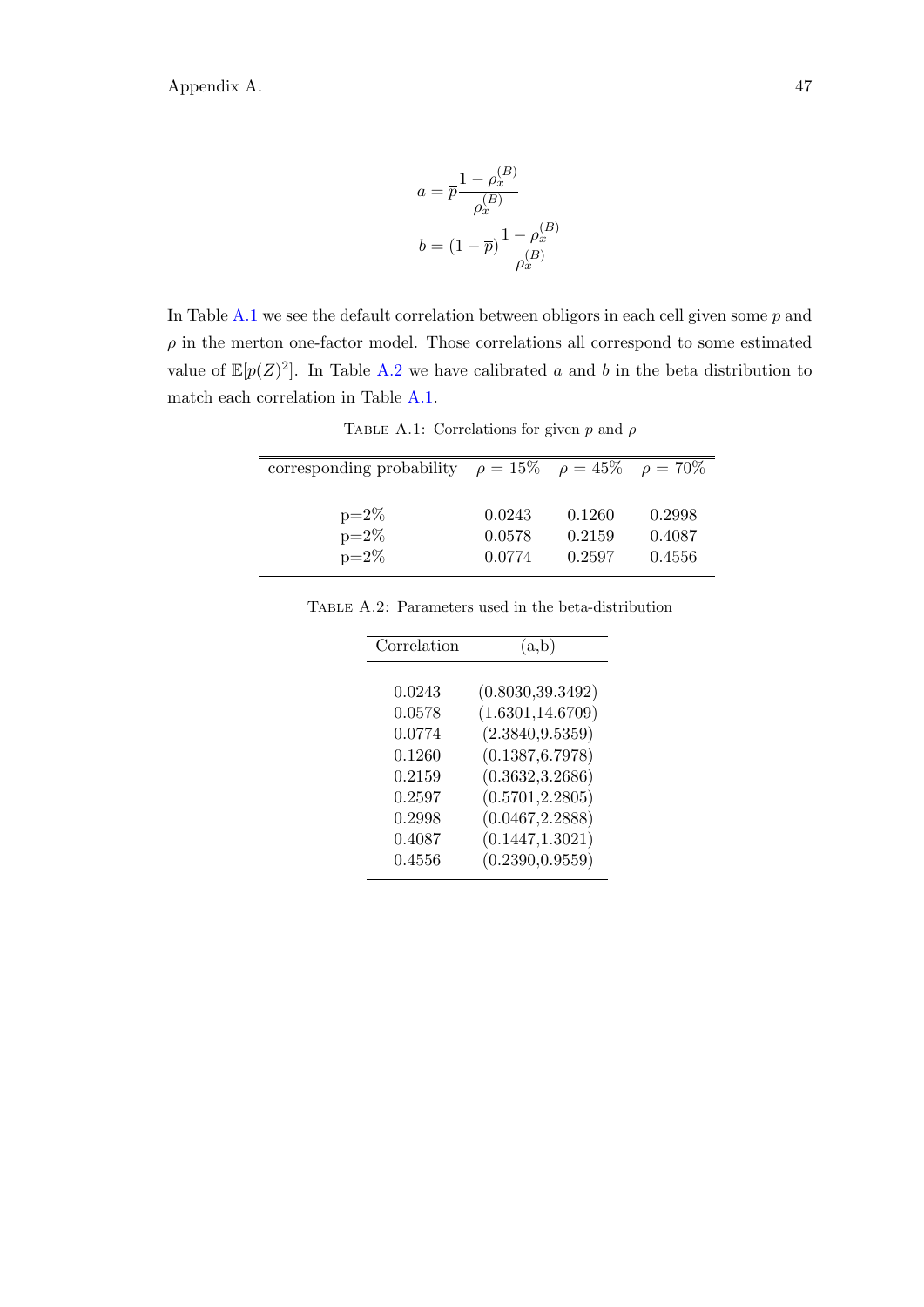### <span id="page-55-0"></span>A.2 The Wiener Process

In this subsection we introduce the Brownian motion, also called a Wiener process.

The Brownian motion is a way of describing a random walk and has been used in physics to describe the random motion of small particles that collides with molecules. As it turns out, the Browninan motion is greatly used in finance and often used to describe stock prices (Hull, 2009).

The Brownian motion is a stochastic process which has a mean change of zero and a variance rate of 1.0 per time unit, T. More specific, a stochastic process  $W_t$  follows a brownian motion if the following two properties are satisfied:

- 1. The change  $\Delta W_t = W_{t+\Delta t} W_t$  during a small period of time  $\Delta t$  has the distribution X ິ⊃<br>່  $\Delta t$ , where X is a standard normal random variable, i.e.  $X \sim N(0, 1)$ .
- 2. The values of  $\Delta W_t$  for any two different intervals of time,  $\Delta t$  are independent.

From the first property it follows that  $\Delta W_t$  itself has a normal distribution with mean of 0 and variance  $\Delta t$ , and thus a standard deviation of  $\sqrt{\Delta t}$ .

From the second property we have that the difference of  $W_t$  on two intervals of time in a wiener process are independent. This means that if we sum up those changes in W, the mean will still be zero. The variance of W will, again because of the independence property, be the sum of the variances. That is,  $W(T) - W(0)$  is normally distributed with

mean of 
$$
[W(T) - W(0)] = 0
$$
  
variance of  $[W(T) - W(0)] = N\Delta t = T$   
standard deviation of  $[W(T) - W(0)] = \sqrt{T}$ 

where  $N = \frac{T}{\Delta}$  $\frac{T}{\Delta t}$ . We can break the time interval T into smaller and smaller pieces, letting  $\Delta \rightarrow 0$  and use the notation  $dW_t$  when we refer to a wiener process with the properties above when  $\Delta t \rightarrow 0$ .

#### <span id="page-55-1"></span>A.2.1 A Generalized Wiener process

In this subsection the Generalized Wiener Process is explained.

What we have described so far is a basic wiener process, we now move on to a generalized wiener process. As shown above, the basic wiener process has a drift rate of zero. This